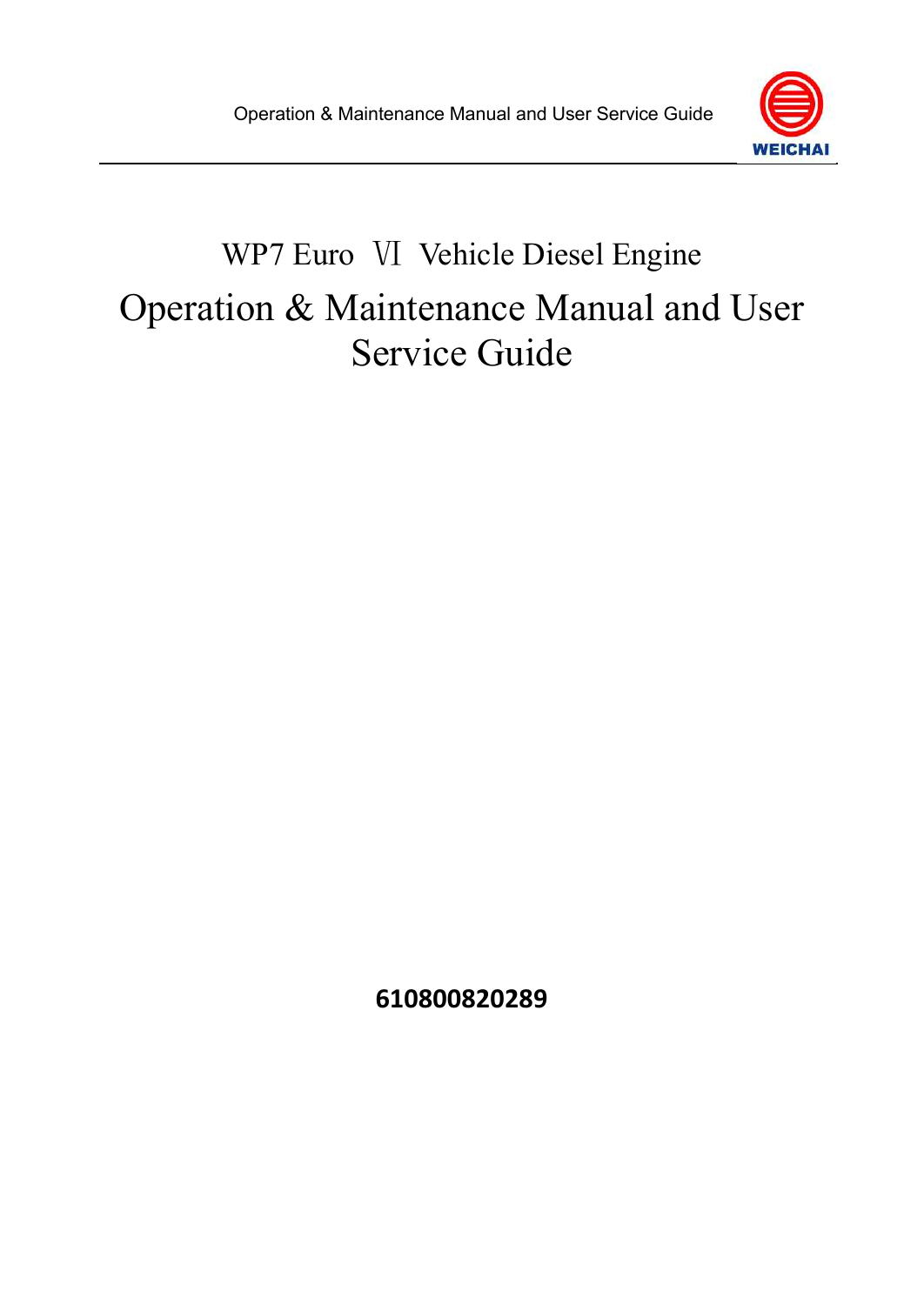

## Foreword

WP7 Euro VI vehicle diesel engines are developed based on a new design concept and meet the Euro Ⅵ emission standard. WP7 diesel engines feature compact structure, reliable operation, high economy indexes and power performance, quick startup, easy operation and convenient maintenance and are the ideal power for the middle/heavy-duty trucks and middle/large buses.

This manual, as reference, describes methods of operation and maintenance, inspection essentials and service guide for WP7 diesel engines.

To make best use of WP7 diesel engines, users are expected to carefully read and learn the diesel engine structure, maintenance and operation methods. The diesel engine service life can be significantly prolonged if the users can follow this manual during maintenance.

With the increasing numbers and improving of the variants of WP7 vehicle diesel engines, users are expected to timely pay attention to the technical information released by Weichai. Any revision will not be notified in advance. For more information about new products, please visit http://en.weichai.com.

March. 2014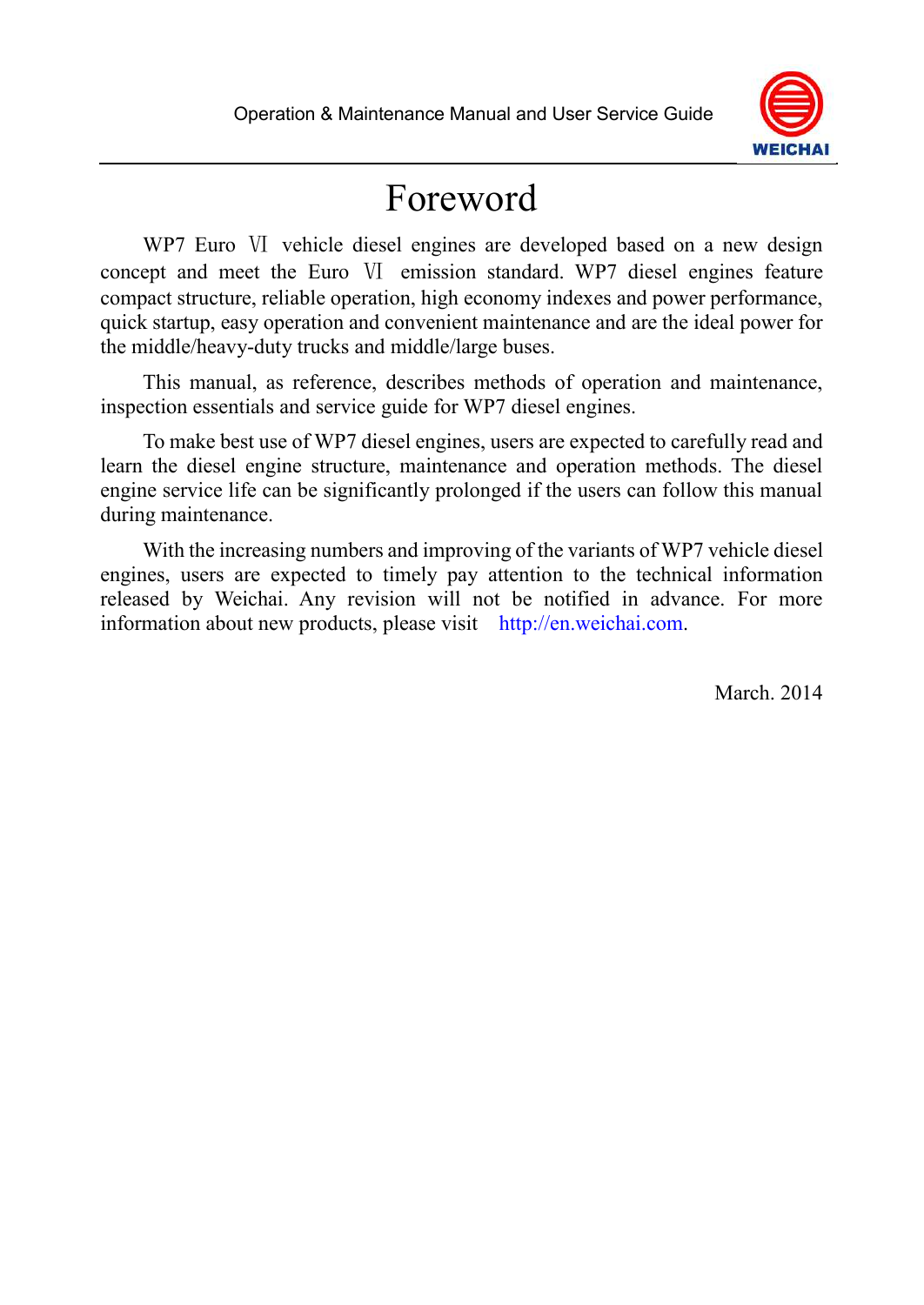

# Special instructions

- 1) It is very dangerous to increase the power by modifying the ECU data. Any change of ECU data without permit will lead to invalid "Three guarantees" and so on, and all losses and the legal responsibilities arising therefore would be borne by the users.
- 2) Common-rail fuel pump, turbocharger, urea solution injection system and other components, as the precision parts, should not be impacted or dismantled without permission; otherwise the "Three guarantees" will be invalid.
- 3) Please use Weichai designated fuel strainer and fine filter; otherwise any damage to the common-rail system will not be covered by the "Three guarantees".
- 4) For Euro Ⅵ Diesel Engine, in order to make sure the normal operation of the SCR processor, please add urea solution produced by formal manufactures timely. It is forbidden to use urea solution mixed privately or other solutions, otherwise, all losses and the legal responsibilities arising therefrom would be borne by the users.
- 5) Please go to the formal fuel station to refill the stipulated fuel, otherwise any damage to the fuel system due to fuel quality will not be covered by the "Three guarantees".
- 6) For Euro Ⅵ diesel engine, special Euro Ⅵ diesel fuel should be used, otherwise any problems arising therefrom, such as the emissions exceeded the limits of standard, should be borne by the users.
- 7) Any service such as repair or maintenance should be done at the designated service station and spare parts specified by Weichai Power should be used; otherwise, any damage to the diesel engines should be borne by the users.
- 8) The product norm follows Q/WCG 100.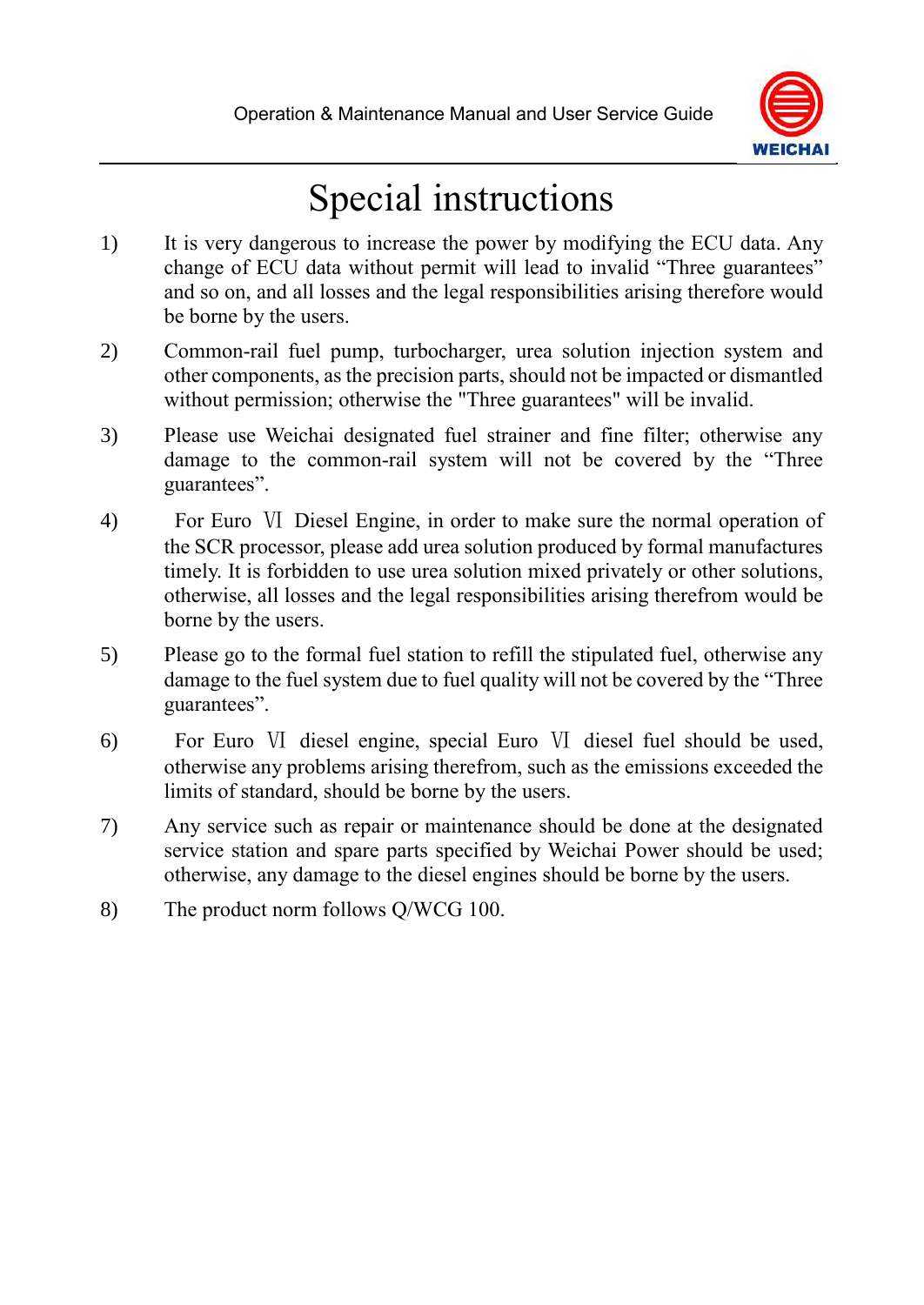

# Notice

- 1. Before the first use, the engine should go through a 50h trial run. For more information, refer to the running-in requirements.
- 2. After the cold start, the engine should slowly increase the speed. Don't let the engine run at idle speed for a long time or suddenly speed up. After running with heavy load, do not immediately stop. It is necessary to idle for 5-10 min at low speed.
- 3. It is prohibited to work without air filters which could prevent air from entering the cylinder without being filtrated. The air filter should be regularly maintained or replaced, otherwise power reduction, parts wearing and other problems would happen.
- 4. Please select specified grades of fuel and oil and use the special and clean containers. The fuel and oil should be filtrated with the strainer before being added.
- 5. If the diesel engine fails to start within 15s, repeat after at least 2 min.
- 6. It is prohibited to fill the diesel engine with water rather than antifreeze, which could greatly reduce the engine life and leads to damage of the after-treatment system and other parts.
- 7. Before the start, please ensure the antifreeze, urea solution and oil are at the proper levels.
- 8. The strainer of urea solution tank must be cleaned regularly, otherwise the OBD system will giving alarm.
- 9. When the vehicle is parked for a long time and the ambient temperature is lower than the freezing point of antifreeze, it is necessary to drain the water out through the discharge valve of the air compressor.
- 10. It is not allowed to reuse the cylinder head gasket and all kinds of asbestos or metal coated sheet gaskets.
- 11. Feedback of engine quality information

Our company performs the quality-trace filing for WP7 diesel engines, therefore users are expected to fill the card and send it back to our company for further service based on the card.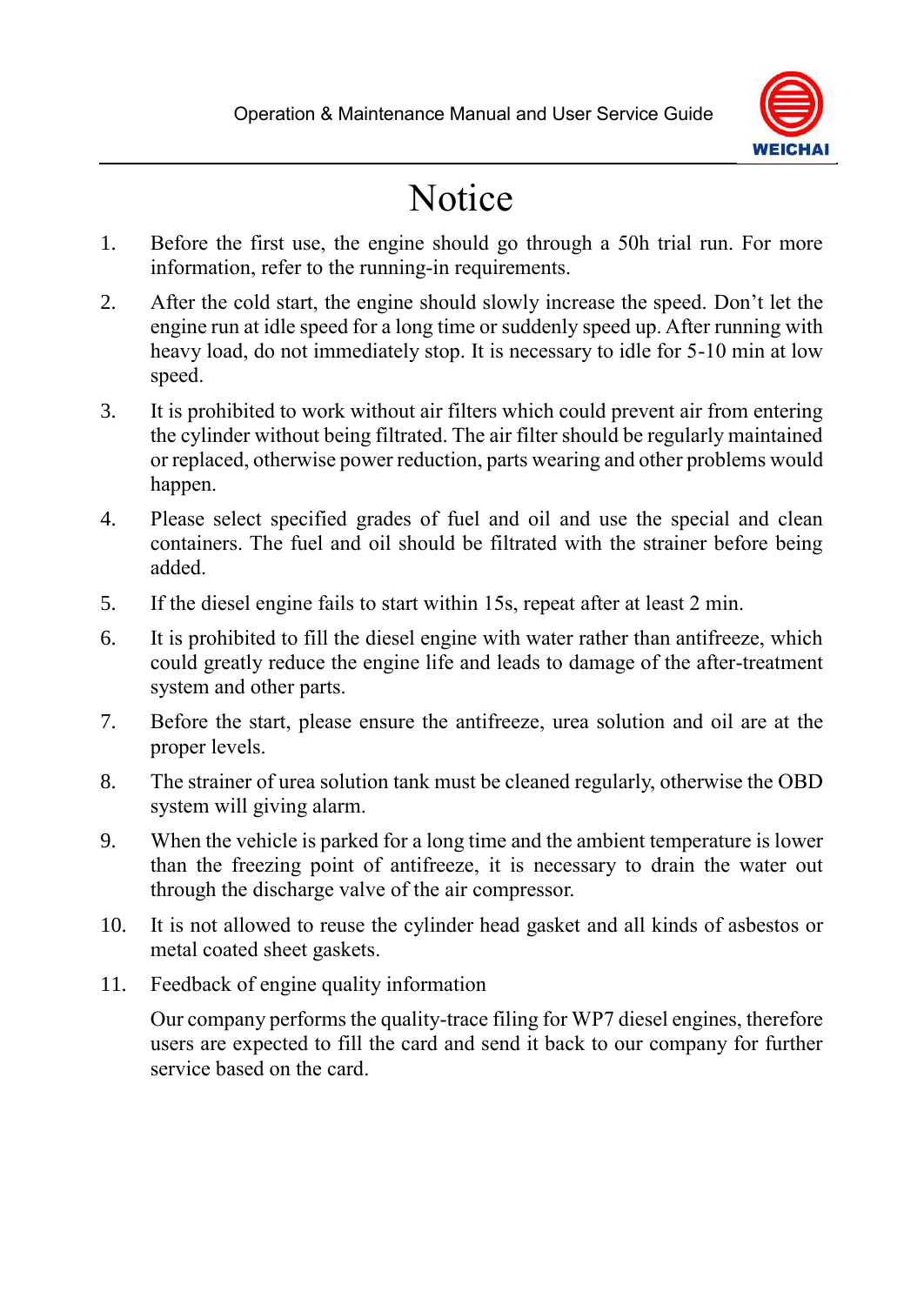

## **CONTENTS**

| Operation & Maintenance Manual for WP7 Euro VI Vehicle Diesel Engines1<br>I.          |  |
|---------------------------------------------------------------------------------------|--|
| Fuel, lubricating oil, antifreeze and auxiliary material for the diesel engines<br>1  |  |
|                                                                                       |  |
| 1.1                                                                                   |  |
| 1.2                                                                                   |  |
| 1.3                                                                                   |  |
|                                                                                       |  |
| 1.5                                                                                   |  |
| Difference between the Weichai Power special oil and common oils  4<br>1.6            |  |
|                                                                                       |  |
| Corresponding table between the Weichai Power special oil and engine models  5<br>1.8 |  |
| 1.9                                                                                   |  |
| 1.10                                                                                  |  |
| $\overline{2}$                                                                        |  |
| 3                                                                                     |  |
|                                                                                       |  |
|                                                                                       |  |
|                                                                                       |  |
|                                                                                       |  |
| "Three guarantees" period for diesel engine of Weichai Power 26                       |  |
|                                                                                       |  |
|                                                                                       |  |
|                                                                                       |  |
|                                                                                       |  |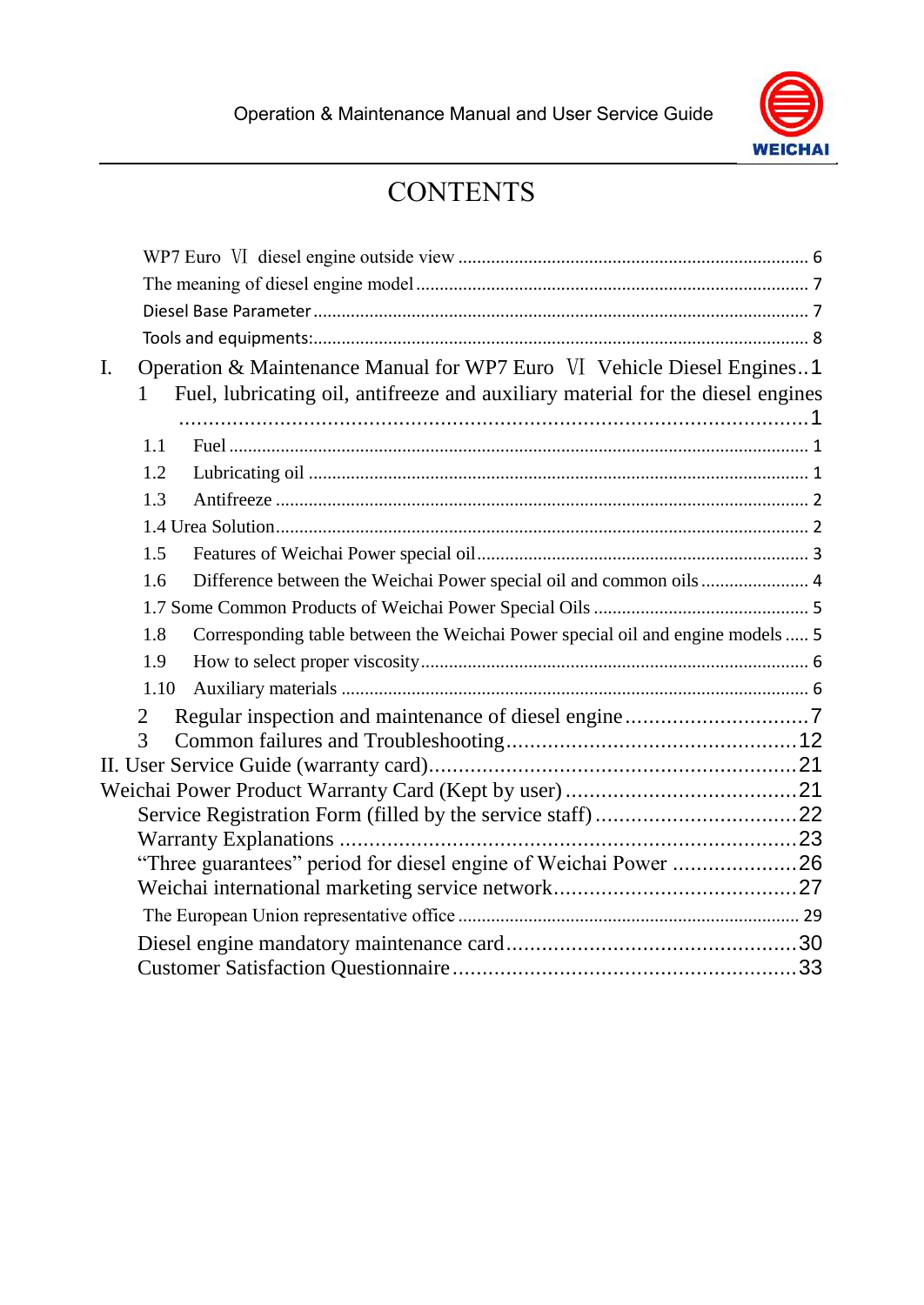

## <span id="page-5-0"></span>**WP7 Euro** Ⅵ **diesel engine outside view**

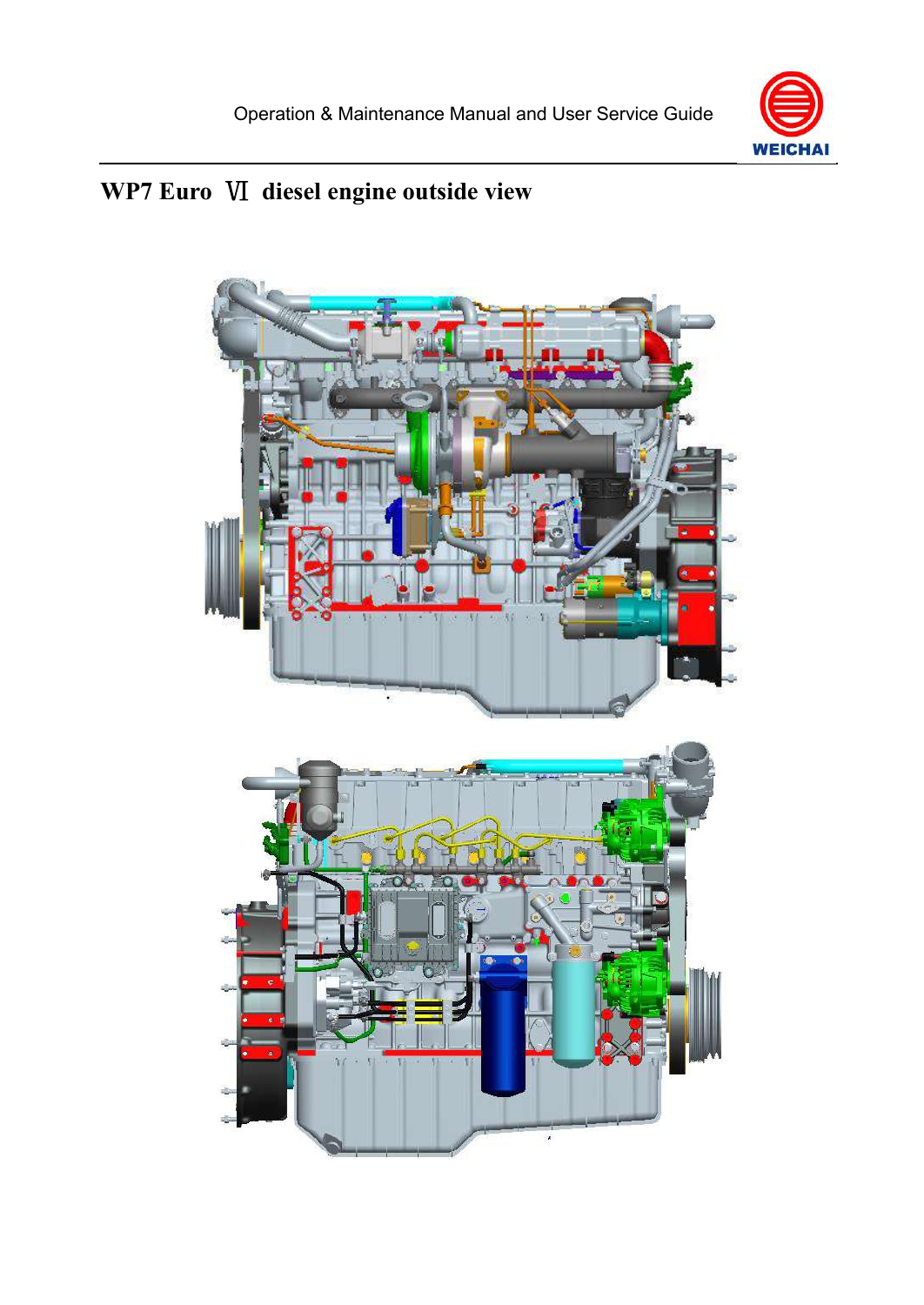

## <span id="page-6-0"></span>**The meaning of diesel engine model**



#### <span id="page-6-1"></span>**Diesel Base Parameter**

| <b>Model</b>             | Unit      | WP7.270E61              |
|--------------------------|-----------|-------------------------|
|                          |           |                         |
| <b>Type</b>              |           | 6 cylinder Inline       |
| Intake                   |           | TDI                     |
| Bore × Journey           | mm ×mm    | 108×136                 |
| displace                 | L         | 7.47                    |
| Rated power/ speed       | kW/r/min  | 199/2100                |
| <b>BSFC @rated speed</b> | g/kW·h    | 205                     |
| Max torque/speed         | n·m/r/min | 1050/1200~1700          |
| Max speed                | r/min     | 2500±50                 |
| Idle speed               | r/min     | 700±50                  |
| Fire order               |           | $1 - 5 - 3 - 6 - 2 - 4$ |
| <b>Noise</b>             | dB(A)     | $\leq 118$              |
| weight                   | kg        | $700 \pm 20$            |
| Life of B10              | km        | 800,000                 |
| Period of oil change     | km        | 20,000                  |

 $\frac{1}{2}$  are  $\frac{1}{2}$  Furo  $\frac{1}{2}$  diesel engineering  $\frac{1}{2}$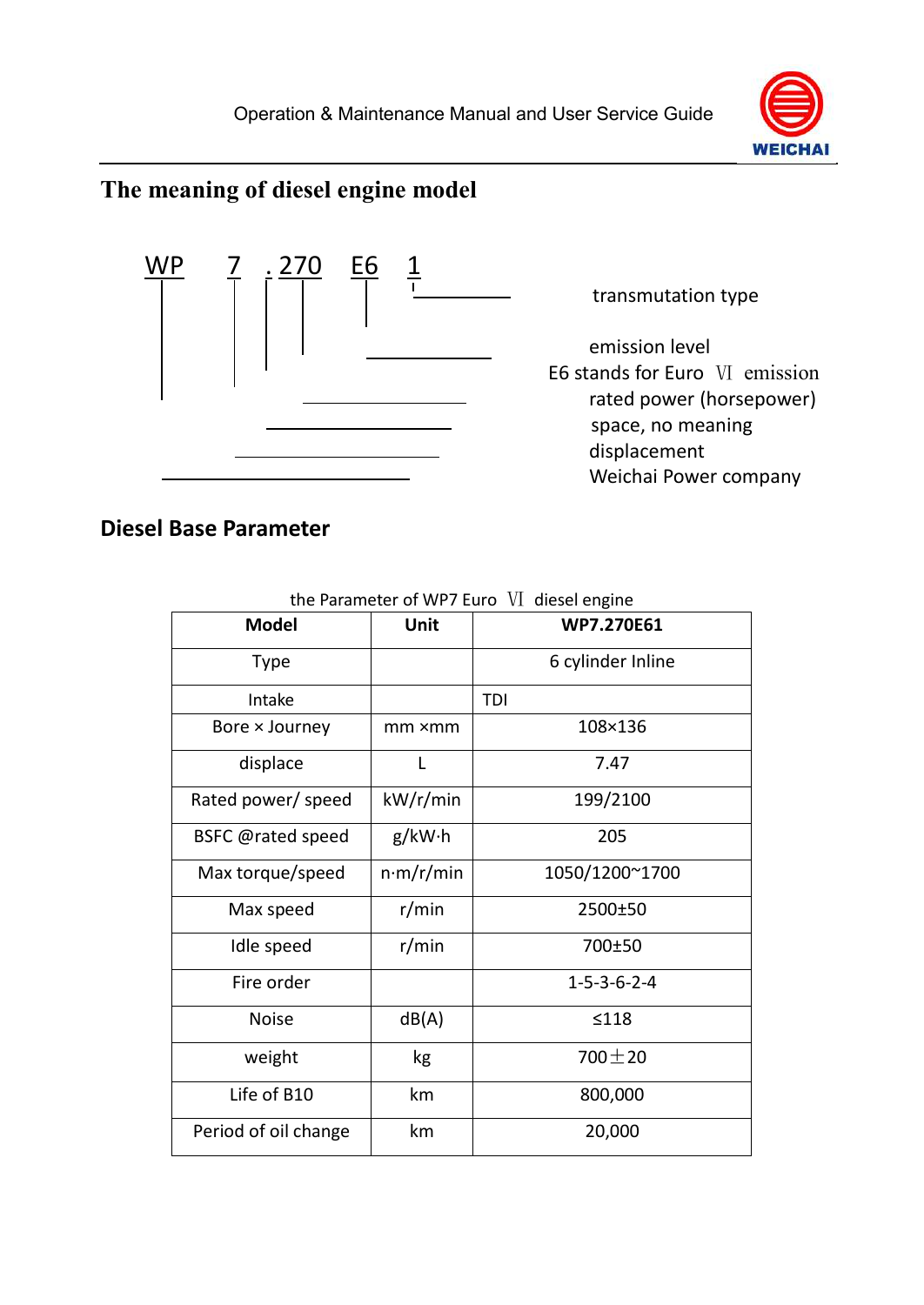

## <span id="page-7-0"></span>**Tools and equipments:**

| torque wrench          | sleeve wrench     | adjusted wrench           |
|------------------------|-------------------|---------------------------|
| depth gauge micrometer | piston ring plier | dial indicator            |
| screwdriver            | copper hammer     | orientation sleeve        |
| pressure oil spot      | filler gauge      | diameter gauge micrometer |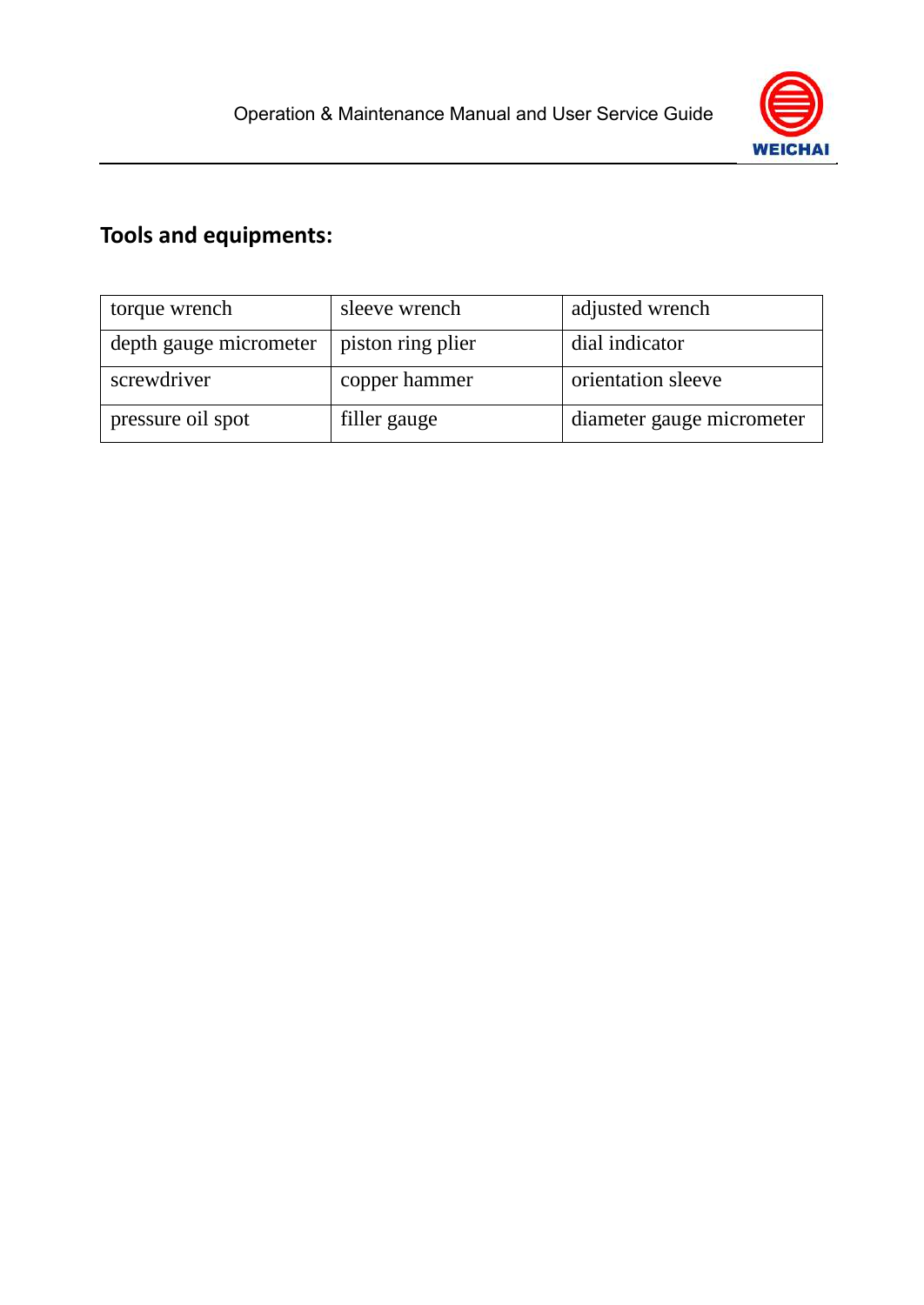

## <span id="page-8-0"></span>**I. Operation & Maintenance Manual for WP7 Euro** Ⅵ **Vehicle Diesel Engines**

### <span id="page-8-1"></span>**1 Fuel, lubricating oil, antifreeze and auxiliary material for the diesel engines**

<span id="page-8-2"></span>1.1 Fuel

Summer: use the #0 diesel fuel.

Winter: use the #-10 diesel fuel under general conditions, use the #-20 diesel fuel when the atmospheric temperature is below -15℃, and #-35 diesel fuel when below -30℃.

The fuel to be filled should meet the standard in appendix C.6 of national standard GB 17691-2005.

<span id="page-8-3"></span>1.2 Lubricating oil

1.2.1 For WP7 Euro VI series diesel engines, use oil with higher grade than CI-4 or  $C<sub>I-4</sub>$ .

- 1.2.2. It is allowed to use the oil of higher grade instead of oil of lower grade.
- 1.2.3 If the ambient temperature is -15℃or higher, use the 15W/40 oil; if the ambient temperature is -15℃or lower, use the 5W/20 oil.

(Weichai Power special oil should be used, see sections from 1.5 to1.8)

Before the startup of diesel engine, check the oil level in the oil sump.

 $\bigwedge$ 

1. Do not check the oil level during peration.

2. It is not allowed to mix the oils of different grades.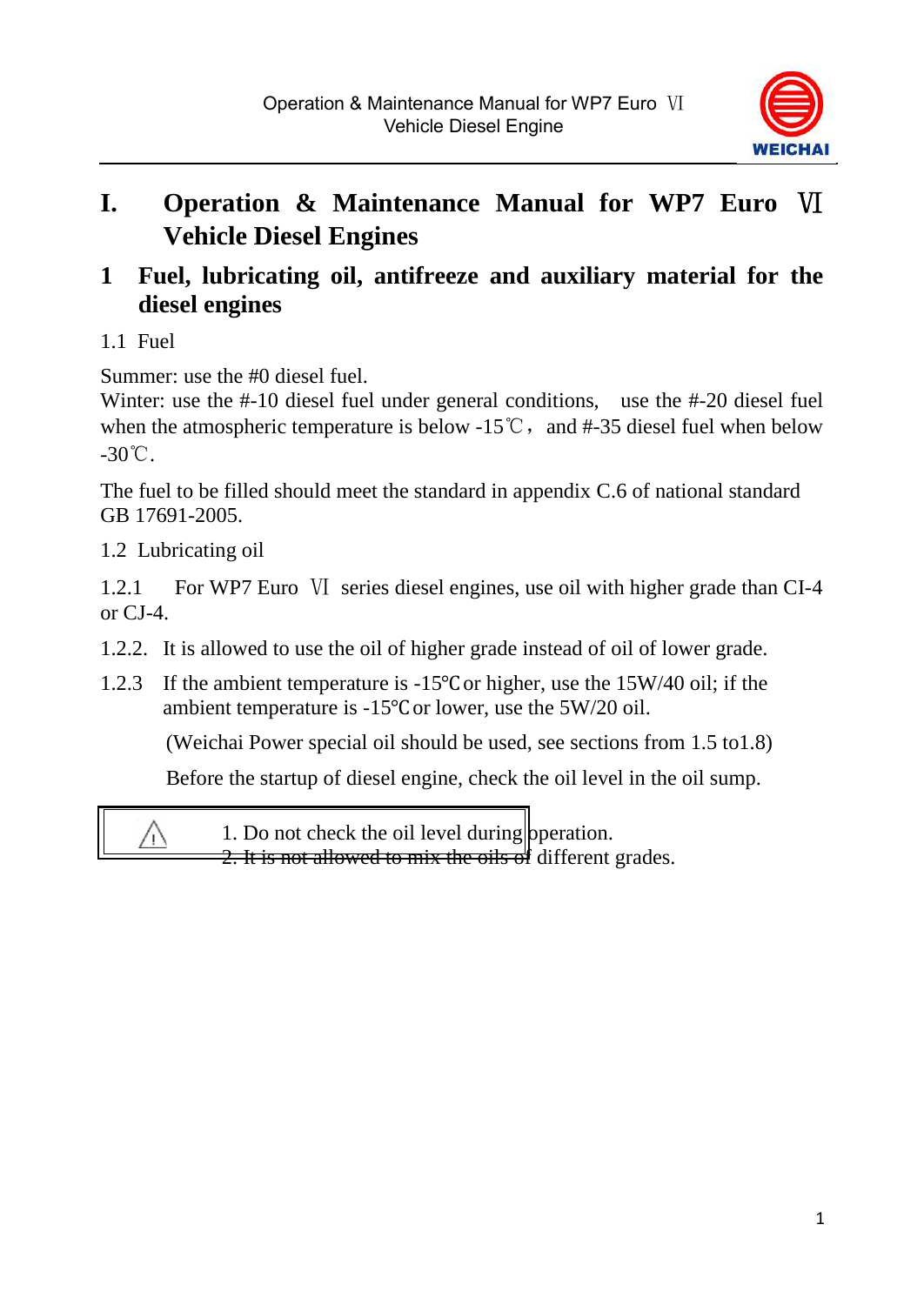

Table 1-1 Selection of oil grade



Due to the flat viscosity curve, the multi-grade oil has excellent lubricating characteristics at lower and higher temperatures.

- <span id="page-9-0"></span>1.3 Antifreeze
- 1.3.1 The cooling system should be filled with long-lasting antifreeze fro rustproofing and antifreezing.
- 1.3.2 For the long-lasting antifreeze formulation, please refer to the instruction of antifreeze. Some domestic long-lasting antifreezes are shown in Table 1-2.

| Grade<br>Item                         | JFL-318       | JFL-336       | JFL-345       |
|---------------------------------------|---------------|---------------|---------------|
| Glycol content %                      | 33            | 50            | 56            |
| Specific gravity<br>$(15.6^{\circ}C)$ | 1.05          | 1.074         | 1.082         |
| Boiling point $\mathrm{C}$            | $104.5 \pm 1$ | $108.5 \pm 1$ | $110.0 \pm 1$ |
| Freezing point °C                     | $-18 \pm 1$   | $-36 \pm 1$   | $-45 \pm 1$   |
| Applicable lowest<br>temperature °C   | $-10$         | $-26$         | $-35$         |

Table 1-2 Domestic long-lasting antifreeze.

#### <span id="page-9-1"></span>1.4 Urea Solution

Product Properties for urea solution as per the revised ISO22241 standard. See Table 1-3 for details.

Table 1-3 Requirements on Urea solution (Refer to ISO22241)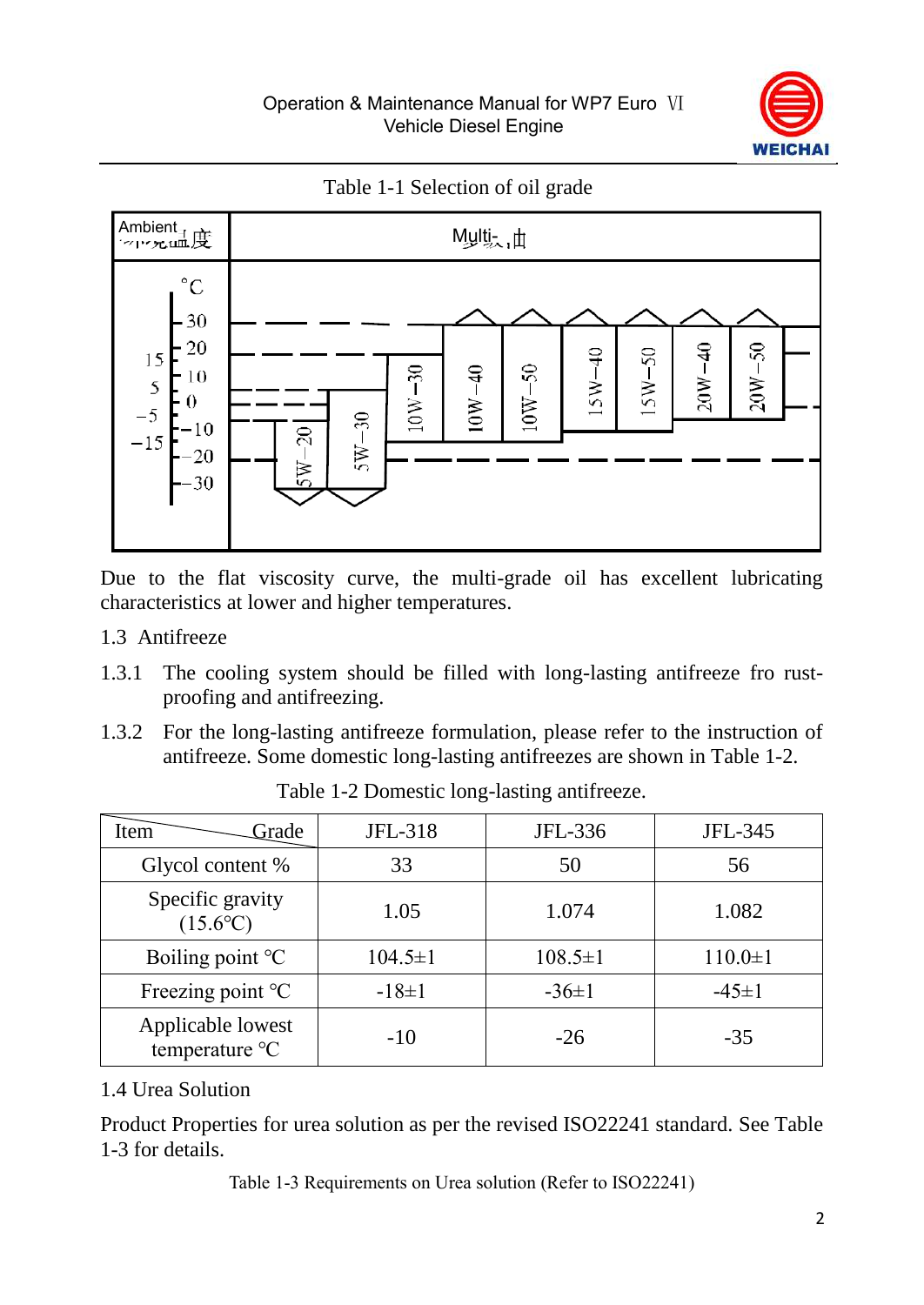#### Operation & Maintenance Manual for WP7 Euro Ⅵ Vehicle Diesel Engine



| Items                         | Unit              | Min limit | Max limit |
|-------------------------------|-------------------|-----------|-----------|
| Urea content                  | % by weight       | 31.8      | 33.2      |
| Density at 20 <sup>m</sup>    | kg/m <sup>3</sup> | 1,087     | 1,093     |
| Refracting index at 202       |                   | 1.3814    | 1.3843    |
| Alkalinity as NH <sub>3</sub> | $\frac{0}{0}$     |           | 0.2       |
| <b>Biuret</b>                 | $\frac{0}{0}$     |           | 0.3       |
| Aldehyde                      | mg/kg             |           | 5         |
| Insolubles                    | mg/kg             |           | 20        |
| Phosphate (PO <sub>4</sub> )  | mg/kg             |           | 0.5       |
| Calcium                       | mg/kg             |           | 0.5       |
| Iron                          | mg/kg             |           | 0.5       |
| Copper                        | mg/kg             | ۰         | 0.2       |
| Zinc                          | mg/kg             |           | 0.2       |
| Chromium                      | mg/kg             |           | 0.2       |
| Nickel                        | mg/kg             |           | 0.2       |
| Aluminium                     | mg/kg             |           | 0.5       |
| Magnesium                     | mg/kg             |           | 0.5       |
| Sodium                        | mg/kg             |           | 0.5       |
| Potassium                     | mg/kg             |           | 0.5       |

- <span id="page-10-0"></span>1.5 Features of Weichai Power special oil
- 1.5.1 High-qualified lubricating oil

Adopt fine imported hydrocracking base oil and composite additives to ensure the high quality of lubricating oil.

- 1.5.2 At normal use, the oil-change interval can be increased by 3,500~7,000km (10,000km for CH-4); excellent oxidation resistance at high temperature and excellent TBN retention will also prolong the engine life.
- 1.5.3 Professional protection to extend the engine life

Through a lot of performance and durability tests on Weichai diesel engines, a professional oil formula suitable for high power and high load engines is worked out. The special oil can provide the Weichai engine with special protection and can significantly prolong their service life (by 30~40% in contrast with others).

1.5.4 Better performance

It features of better wear resistance, TBN retention, anti-rust performance, antioxidation, better fuel consumption control, shear stability and can reduce sediments in the turbocharger.

1.5.5 Energy-saving

"Low viscosity + Multi-grade + Friction modifiers", energy-saving formula, high oil viscosity index, high oil-film strength and elasticity, thus the engine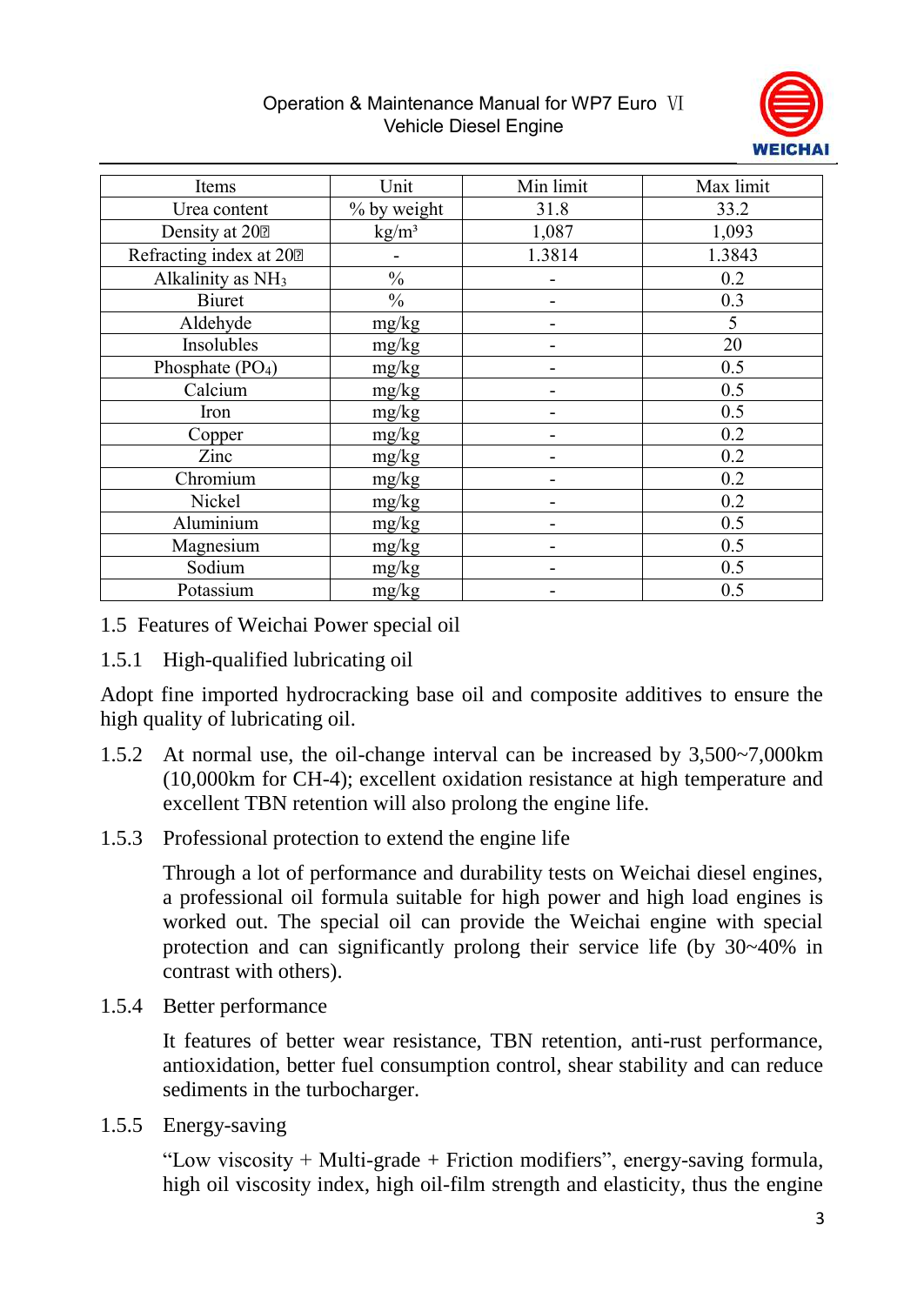

can run stably with low resistance and low fuel consumption.

<span id="page-11-0"></span>1.6 Difference between the Weichai Power special oil and common oils

| Item                      | Special oil                                                                                                                                                                                                                                                                                                                                                                                                           | Common oil                                                                     |
|---------------------------|-----------------------------------------------------------------------------------------------------------------------------------------------------------------------------------------------------------------------------------------------------------------------------------------------------------------------------------------------------------------------------------------------------------------------|--------------------------------------------------------------------------------|
| Base oil                  | IV<br>Adopt the imported<br>class<br>hydrocracking basic oil.                                                                                                                                                                                                                                                                                                                                                         | Most oils adopt domestic<br>class I base oil, a few<br>adopt class II base oil |
| Additive                  | Mainly adopt the imported high-quality<br>composite additive.                                                                                                                                                                                                                                                                                                                                                         | Domestic additive                                                              |
| Performance               | With targeted professional formulation,<br>the special oil features good lubricating<br>cleaning performance,<br>and<br>and<br>effectively improves the fuel economy<br>(saving fuel by $3\negthinspace\negthinspace\negthinspace 8\%$ ) and provides<br>professional protection for the diesel<br>engine even in severe working<br>conditions such as heavy load and dusty<br>environment (heavy load or heavy dust) | Only meet the common<br>lubricating requirements                               |
| Oil<br>change<br>interval | At normal use, it can be extended by<br>3,500~7,000km (for CH-4, 10000km   Normal interval<br>can be extended).                                                                                                                                                                                                                                                                                                       |                                                                                |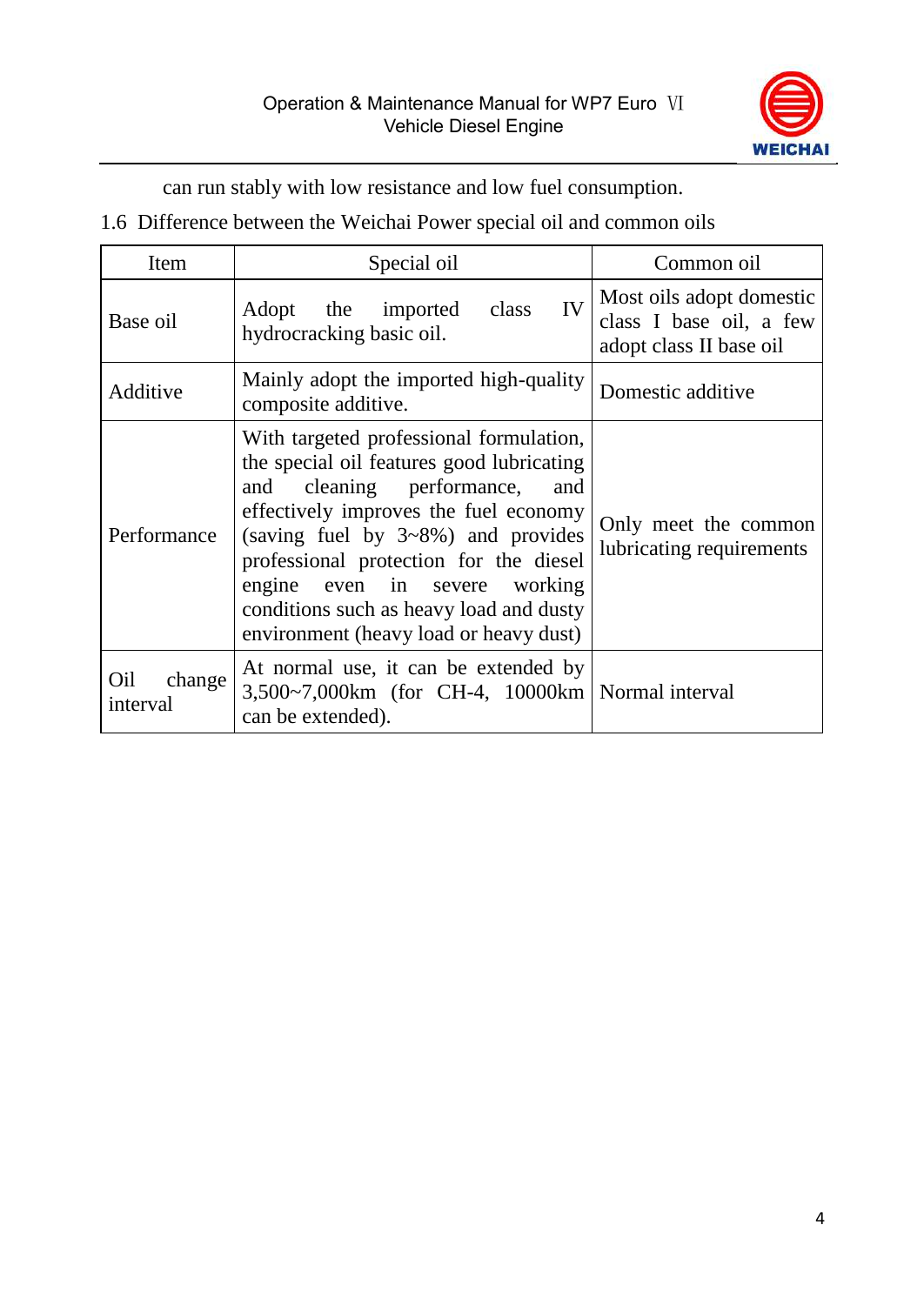

| Type                   | Oil grade     | Viscosity grade | Package capacity |  |
|------------------------|---------------|-----------------|------------------|--|
|                        |               | 15W/40          |                  |  |
|                        | $WP-E1(CD)$   | 20W/50          | 4L, 18L, 200L    |  |
|                        |               | 10W/30          |                  |  |
|                        |               | 15W/40          |                  |  |
|                        | $WP-E2(CF-4)$ | 20W/50          | 4L, 18L, 200L    |  |
| Diesel engine oil      |               | 10W/30          |                  |  |
|                        | $WP-E3(CH-4)$ | 5W/30           |                  |  |
|                        |               | 15W/40          | 4L, 18L, 200L    |  |
|                        |               | 20W/50          |                  |  |
|                        |               | 10W/30          |                  |  |
|                        | $WP-E4(CI-4)$ | 15W/40          | 4L, 18L          |  |
| Gear oil of heavy-duty |               | 85W/90          |                  |  |
| vehicles               | $GL-5$        | 80W/90          | 4L, 18L          |  |

#### <span id="page-12-0"></span>1.7 Some Common Products of Weichai Power Special Oils

<span id="page-12-1"></span>1.8 Corresponding table between the Weichai Power special oil and engine models

| Type                                                      | Special oil<br>grade | Applicable engine models                                                                                                                                                                           |  |
|-----------------------------------------------------------|----------------------|----------------------------------------------------------------------------------------------------------------------------------------------------------------------------------------------------|--|
| High-<br>speed<br>diesel<br>engines<br>and high-<br>power | $WP-E1$<br>(CD)      | Medium-speed diesel engine sets                                                                                                                                                                    |  |
|                                                           | WP-E2<br>$(CF-4)$    | China I and China II diesel engine; construction<br>machineries such as 50 and 30 loaders; WD618/WD12<br>series, WD615/WD10 series; 226B and medium-speed<br>engine; 15T or more heavy-duty trucks |  |
| medium-<br>speed<br>diesel<br>engines                     | WP-E3<br>$(CH-4)$    | Euro VI diesel engines; Landing engine series; extra-<br>large heavy-duty trucks and buses;<br>WP4/WP6(165~270HP), WP10(240~375HP),<br>WP12(336~460HP), WD10, WD12 and<br>WP5/WP7(160~300HP)       |  |
| Natural<br>gas engine                                     | <b>CNG</b>           | Compressed natural gas engine; Coach, generator sets and<br>others equipped with compressed natural gas diesel<br>engines.                                                                         |  |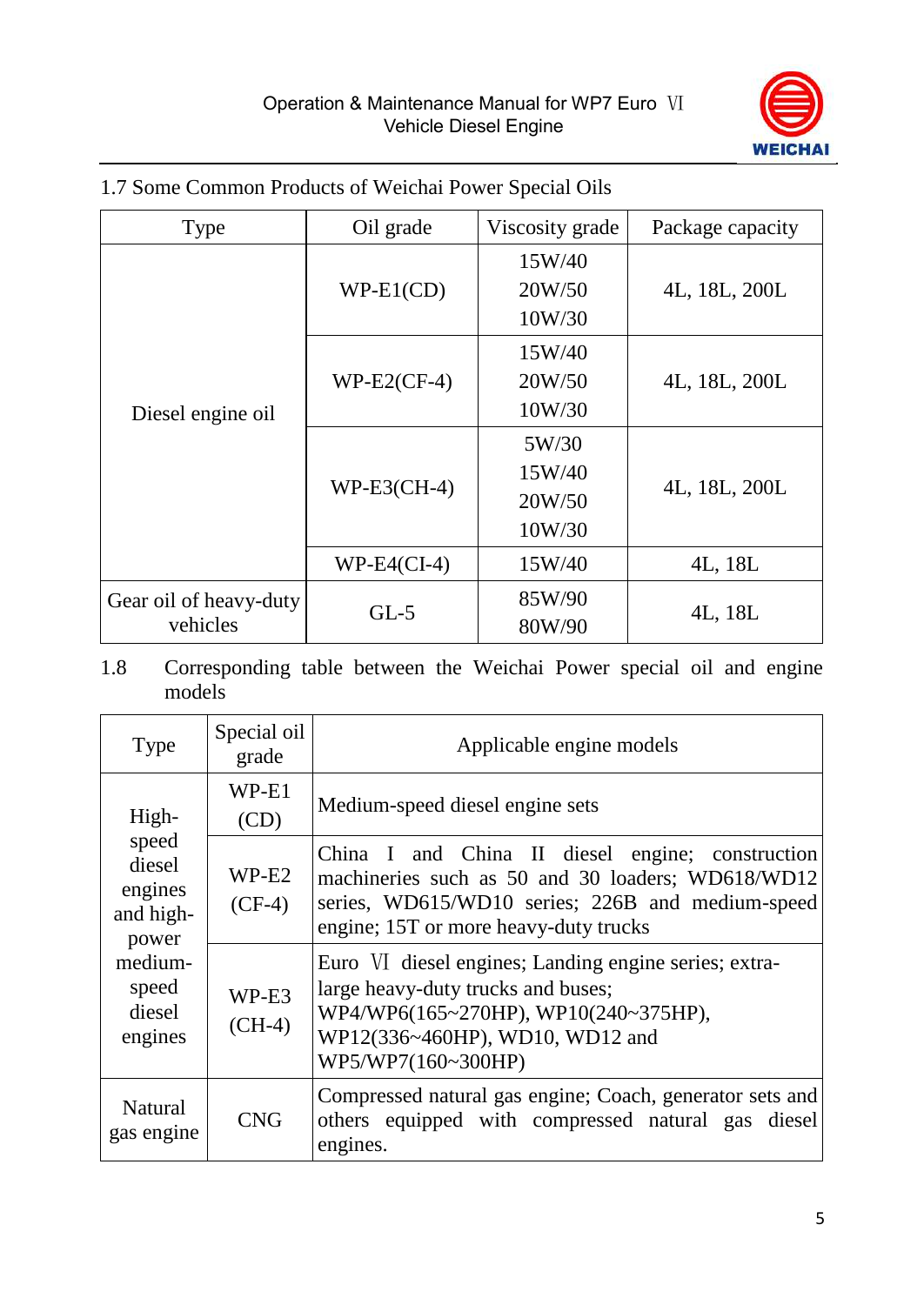

<span id="page-13-0"></span>

| 1.9 | How to select proper viscosity |  |
|-----|--------------------------------|--|
|-----|--------------------------------|--|

|                    | <b>SAE Viscosity grade</b>             | Applicable ambient<br>temperature $(\mathcal{C})$ |
|--------------------|----------------------------------------|---------------------------------------------------|
| Lubricating<br>oil | 5W/30                                  | $-30-35$                                          |
|                    | 10W/30                                 | $-25 - 35$                                        |
|                    | 15W/40                                 | $-20-40$                                          |
|                    | 20W/50                                 | $-15 - 50$                                        |
|                    | 85W/90                                 | $-15 - 49$                                        |
| Gear oil           | 80W/90                                 | $-25 - 49$                                        |
|                    | 85W/140 (viscosity higher than 85W/90) | $-15 - 49$                                        |

#### <span id="page-13-1"></span>1.10 Auxiliary materials

The applicable positions are shown in the following table:

Table 1-4 Auxiliary materials for WP7 Euro Ⅵ diesel engines

| S/N | Name                                     | Color           | Usage and Application                                                                                                                                    |
|-----|------------------------------------------|-----------------|----------------------------------------------------------------------------------------------------------------------------------------------------------|
| 1   | Molybdenum<br>disulfide, oil<br>solution | Dark<br>gray    | Acting as a lubricant before the lubricating oil<br>pressure is built up. For example: coated on the<br>intake valve stem etc.                           |
| 2   | Loctite 242                              | Blue            | Coated on the threads and outside surface of<br>bearings to prevent against any potential looseness<br>due to vibration, with medium strength.           |
| 3   | Loctite 262                              | Red             | Coated on the outside surface of threads, playing the<br>role of locking, sealing and resistance to looseness<br>due to shock, with high strength.       |
| 4   | Loctite 275                              | Green           | Coated on the pipeline and connection portion                                                                                                            |
| 5   | Loctite 510                              | Red<br>(Orange) | Coated on the shiny metal surface to function as<br>sealing. For example: the joint faces of the cylinder<br>block and flywheel housing.                 |
| 6   | Loctite 277                              | Red             | Suitable for sealing the space between core and hole<br>and applied to the oil chamber and oil passage, such<br>as the cylindrical surface of bowl-plug. |
| 7   | (Loctite 648)                            | Green           | Coated on the shining metal surface to function as<br>fixing, such as the inside hole of tensioning bearing<br>and outside surface of the shaft etc.     |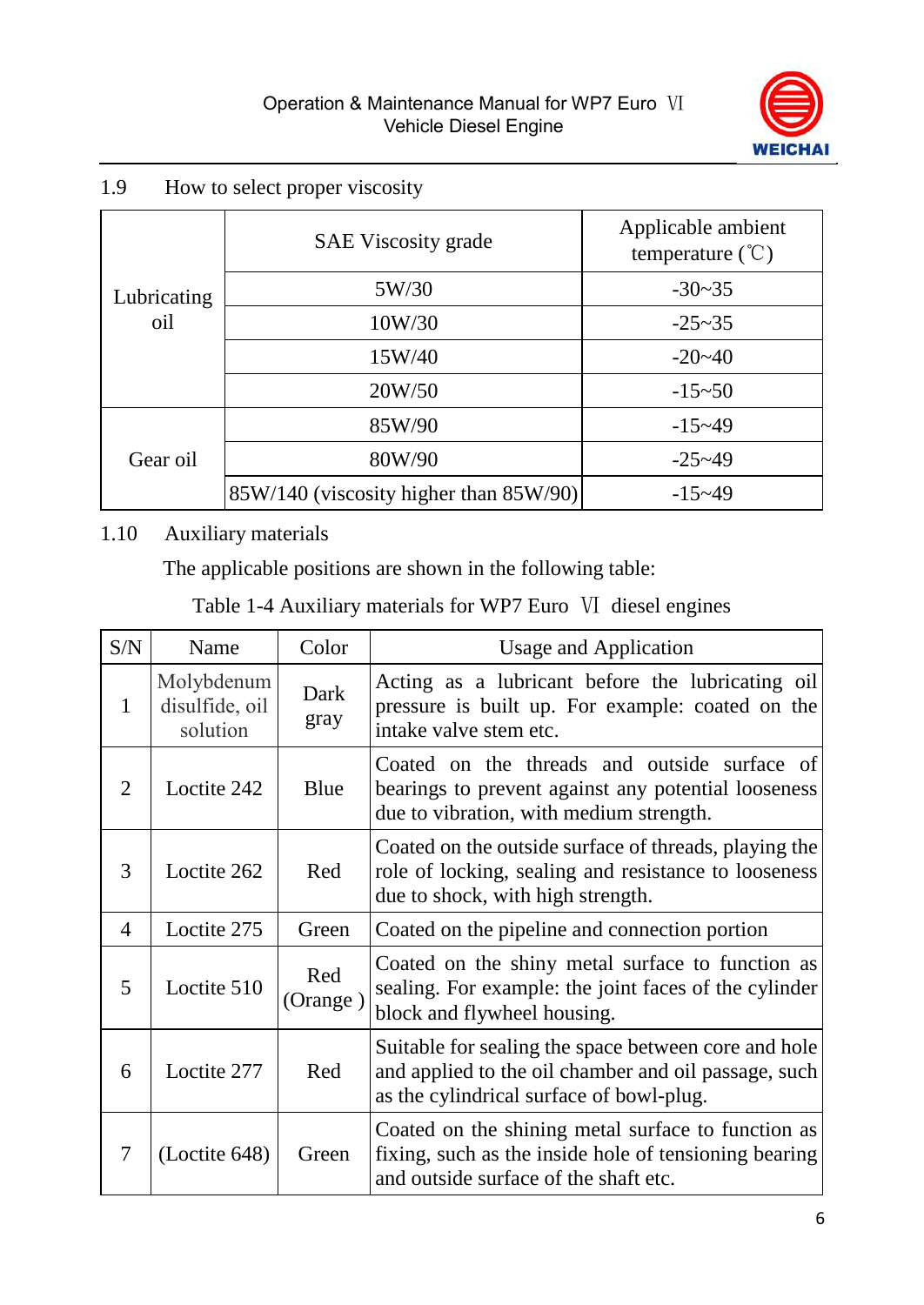

## <span id="page-14-0"></span>**2 Regular inspection and maintenance of diesel engine**

Table 2-1 Working conditions of matched vehicles

| (WG I)                                                                                                                                                                                                                                                                                                                              | (WG II)                                                                                                             |                                                                          |
|-------------------------------------------------------------------------------------------------------------------------------------------------------------------------------------------------------------------------------------------------------------------------------------------------------------------------------------|---------------------------------------------------------------------------------------------------------------------|--------------------------------------------------------------------------|
| Working under severe<br>conditions (extremely cold<br>or hot; dusty; short distance<br>transport; working on<br>construction site and city<br>buses, municipal<br>construction vehicles, snow<br>sweeper vehicles or fire.<br>trucks) or annual mileage is<br>less than $20,000$ km or<br>annual working hours is less<br>than 600h | Annual mileage is less<br>than $60,000 \text{ km}$ ; short<br>or medium distance<br>transport (goods)<br>transport) | Annual mileage is longer<br>than $60,000$ km; long<br>distance transport |

Table 2-2 Intervals for 1st inspection, regular inspection and maintenance

| Working<br>condition<br>Item | (WG I)                                                                 | (WG II)                           | (WG III)                          |
|------------------------------|------------------------------------------------------------------------|-----------------------------------|-----------------------------------|
| $1st$ inspection             | Having traveled<br>1,000-1,500km or<br>having worked for<br>$30 - 50h$ | Having traveled<br>1,500-2,000 km | Having traveled<br>1,500-2,000 km |
| Regular<br>inspection        | Every 5,000km or<br>every 150h                                         | Every 10,000 km                   | Every $15,000 \text{ km}$         |
| Grade 1<br>maintenance       | Every 10,000 km<br>or every 300h                                       | Every 20,000 km                   | Every 30,000 km                   |
| Grade 2<br>maintenance       | Every 20,000 km<br>or every 600h                                       | Every 40,000 km                   | Every $60,000$ km                 |
| Grade 3<br>maintenance       | Every 40,000 km<br>or every $1,200h$                                   | Every 80,000 km                   | Every 120,000 km                  |
| Grade 4<br>maintenance       | Every 80,000 km<br>or every 2,400h                                     | Every 160,000 km                  | Every 240,000 km                  |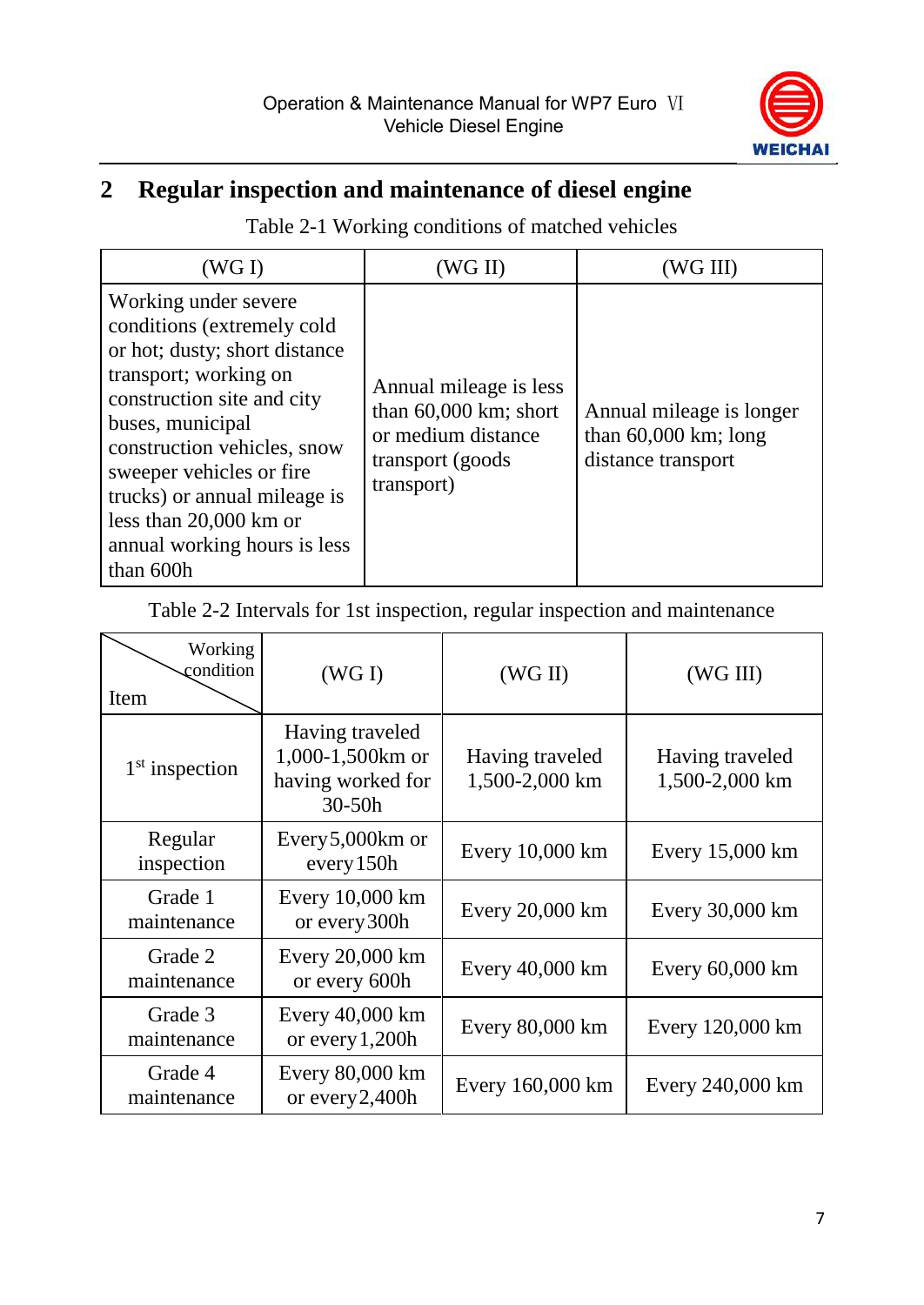

| Working           | (WG I)                                | (WG II)                                    | (WG III)                                   |
|-------------------|---------------------------------------|--------------------------------------------|--------------------------------------------|
| condition<br>Item | Annual mileage less<br>than 20,000 km | Annual mileage<br>less than $60,000$<br>km | Annual mileage<br>longer than 60,000<br>km |
| $1st$ inspection  | Having traveled for<br>1,000-2,000km  | Having traveled<br>1,500-2,000 km          | Having traveled<br>1,500-2,000 km          |
| P                 | Every 5000km                          | Every 10,000 km                            | Every 15,000 km                            |
| WD1               | Every 10,000 km                       | Every 20,000 km                            | Every 30,000 km                            |
| WD <sub>2</sub>   | Every 20,000 km                       | Every 40,000 km                            | Every 60,000 km                            |
| WD3               | Every 40,000 km                       | Every 80,000 km                            | Every 120,000 km                           |
| WD4               | Every 80,000 km                       | Every 160,000 km                           | Every 240,000 km                           |

Table 2-3 Oil changing interval according to vehicle maintenance specifications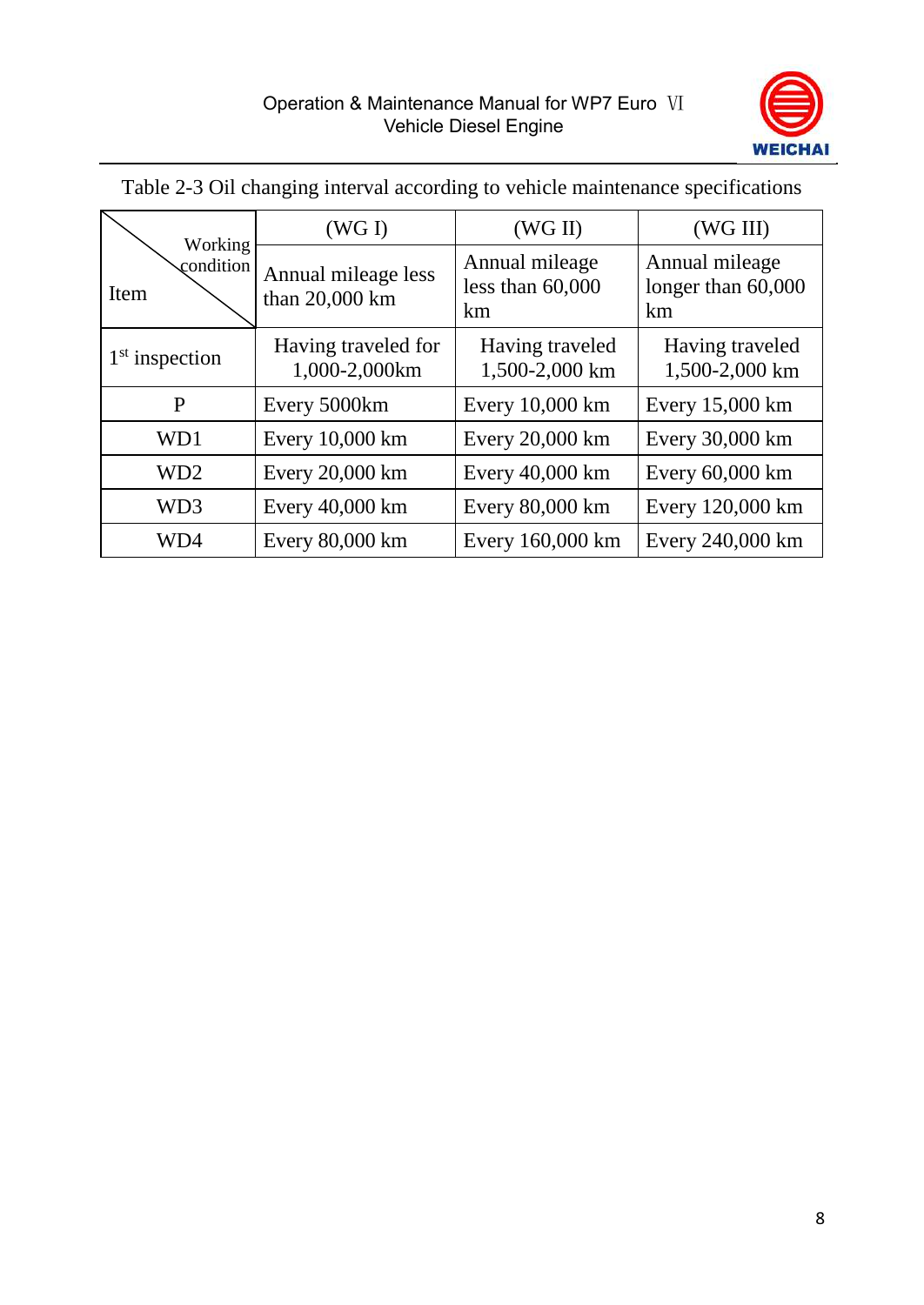

#### Table 2-4 Oil changing intervals determined by oil working condition (changes with the oil consumption)

| Normal oil working condition (at normal oil<br>consumption) |                   |                 | Severe oil working condition<br>(at normal oil consumption)                                                        |  |
|-------------------------------------------------------------|-------------------|-----------------|--------------------------------------------------------------------------------------------------------------------|--|
| Ambient air temperature: -10°C to +30°C                     |                   |                 | Tropical or frigid zone<br>(temperature is always<br>higher than $+30^{\circ}$ C or<br>lower than $-10^{\circ}$ C) |  |
| Sulfur content of fuel: less than 0.5%<br>(by weight)       |                   | B               | Sulfur content of fuel:<br>$0.5\% - 1.0\%$                                                                         |  |
|                                                             |                   | $\overline{C}$  | Sulfur content of fuel:<br>$1.0\% - 1.5\%$                                                                         |  |
| Oil working condition                                       | Working condition |                 |                                                                                                                    |  |
|                                                             | WG I              |                 | Every $5,000 \text{ km}$                                                                                           |  |
| Normal condition                                            | WG II             |                 | Every 10,000 km                                                                                                    |  |
|                                                             | WG III            |                 | Every 15,000 km                                                                                                    |  |
|                                                             | WG I              |                 | Every $5,000 \text{ km}$                                                                                           |  |
| Severe condition A                                          | WG II             |                 | Every 5,000 km                                                                                                     |  |
|                                                             | WG III            |                 | Every $5,000$ km                                                                                                   |  |
|                                                             | WG I              |                 | Every $5,000$ km                                                                                                   |  |
| Severe condition B                                          | WG II             |                 | Every 5,000 km                                                                                                     |  |
|                                                             | WG III            | Every 10,000 km |                                                                                                                    |  |
|                                                             | WG I              |                 | Every $5,000$ km                                                                                                   |  |
| Severe condition C                                          | WG II             |                 | Every 5,000 km                                                                                                     |  |
|                                                             | WG III            | Every 5,000 km  |                                                                                                                    |  |
|                                                             | WG I              |                 | Every $5,000 \text{ km}$                                                                                           |  |
| Severe condition $A+B$                                      | WG II             | Every 5,000 km  |                                                                                                                    |  |
|                                                             | WG III            |                 | Every 5,000 km                                                                                                     |  |
|                                                             | WG I              |                 | Every $2,500$ km                                                                                                   |  |
| Severe condition $A+C$                                      | WG II             |                 | Every 2,500 km                                                                                                     |  |
|                                                             | WG III            |                 | Every 2,500 km                                                                                                     |  |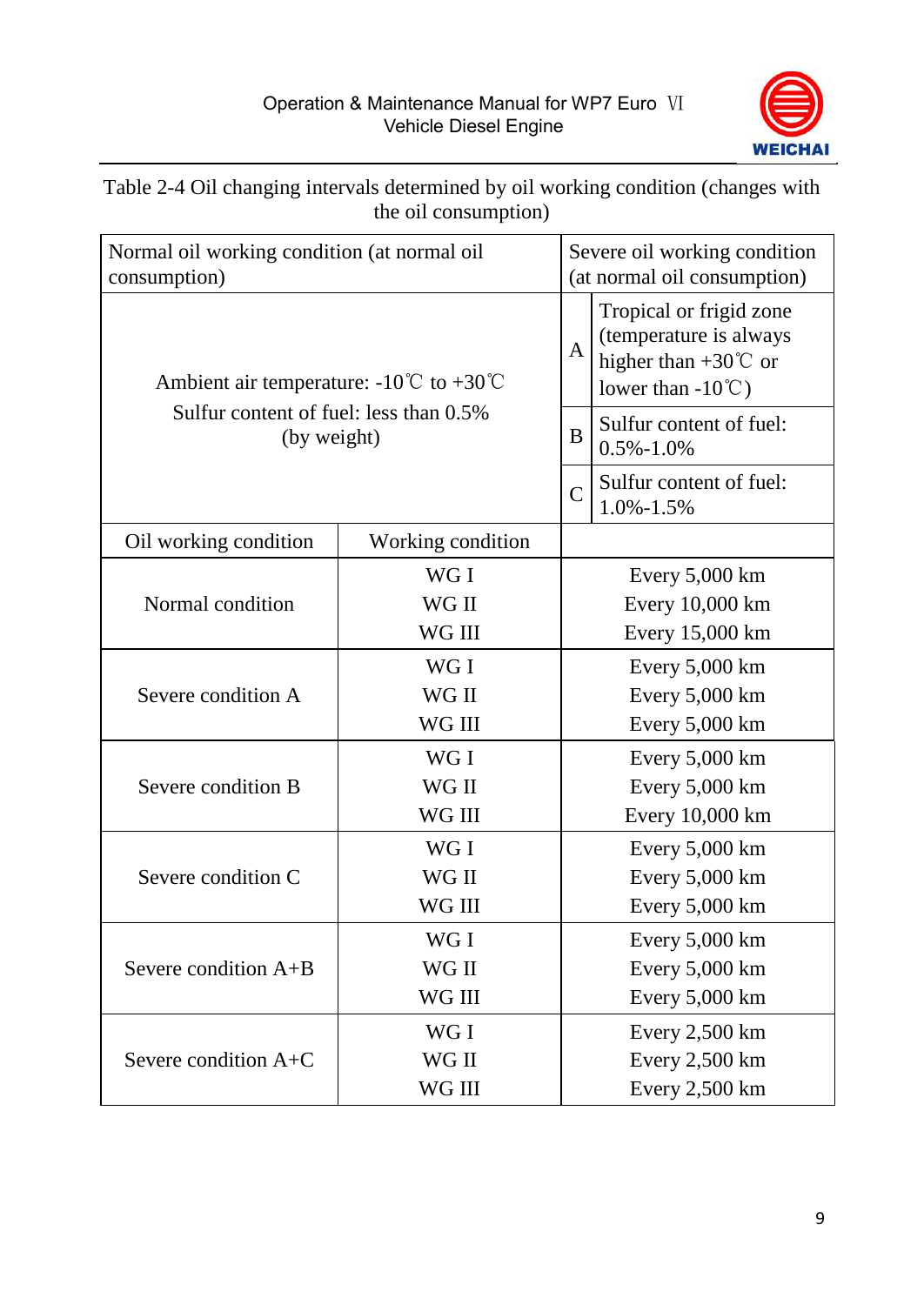

| Item                                                                       | 1st<br>inspection | Regular<br>inspection                     | Level 1<br>maintenance | Level 2<br>maintenance | Level 3<br>maintenance | Level 4<br>maintenance |
|----------------------------------------------------------------------------|-------------------|-------------------------------------------|------------------------|------------------------|------------------------|------------------------|
| Change oil (at<br>least once per<br>year)                                  |                   |                                           |                        |                        |                        |                        |
| Replace<br>the<br>oil<br>filter<br>element                                 |                   | Each time when changing diesel engine oil |                        |                        |                        |                        |
| and<br>Inspect<br>the<br>adjust<br>valve<br>clearance                      |                   |                                           |                        |                        |                        |                        |
| Replace filter<br>of<br>element<br>the fine fuel<br>filter                 |                   |                                           |                        |                        |                        |                        |
| Wash<br>fuel<br>coarse<br>filter<br><b>or</b><br>replace<br>the<br>element |                   |                                           |                        |                        |                        |                        |
| Inspect<br>coolant<br>and<br>amount<br>add<br>to<br>required<br>amount     |                   |                                           |                        |                        |                        |                        |
| Change<br>the<br>coolant                                                   |                   |                                           |                        | Once a year            |                        |                        |
| Tighten clips<br>cooling<br>on<br>pipe                                     |                   |                                           |                        |                        |                        |                        |
| Tighten<br>air<br>inlet<br>pipe,<br>hose<br>and<br>flange<br>connections   |                   |                                           |                        |                        |                        |                        |

#### Table 2-5 Maintenance specification of the engine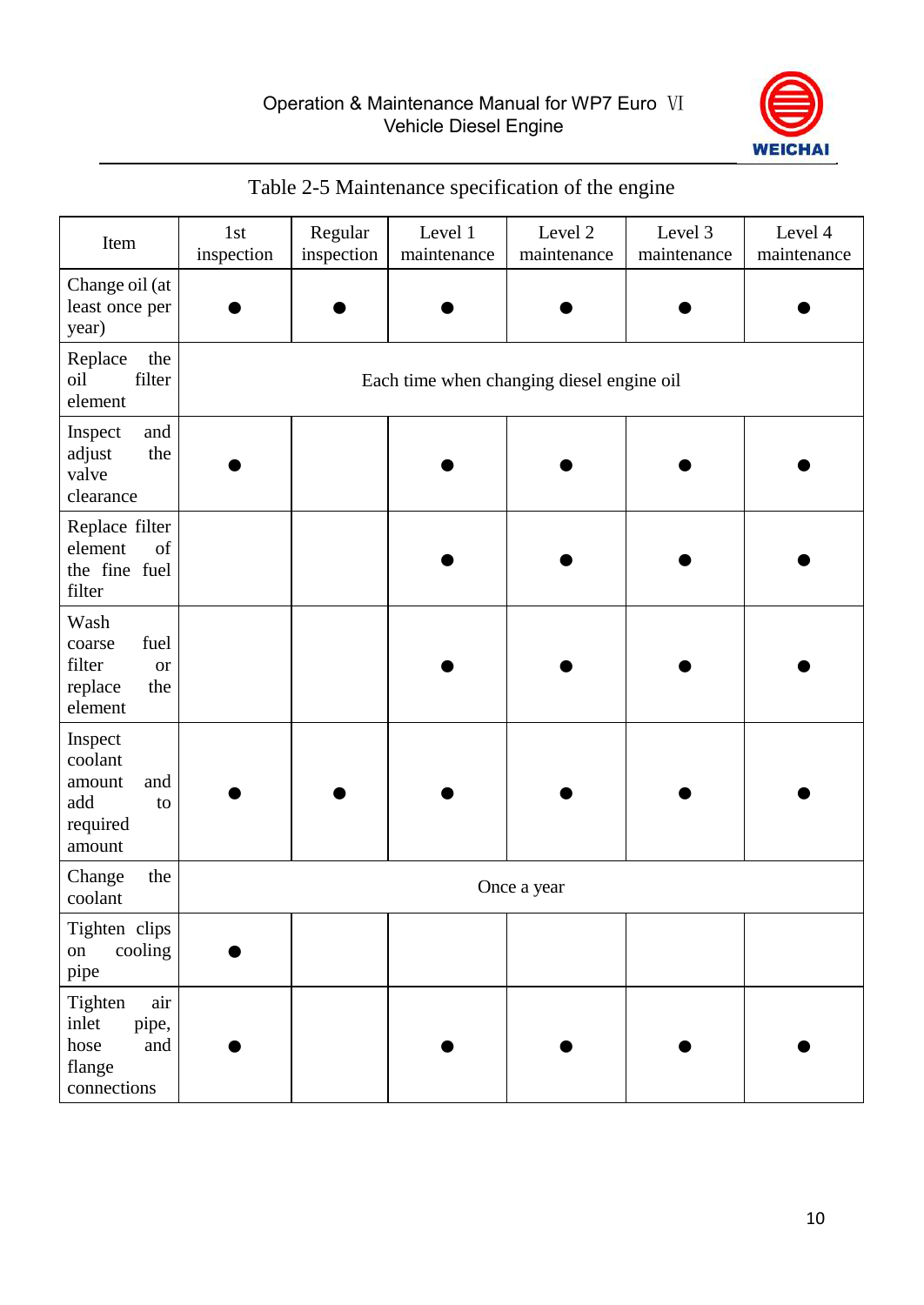Operation & Maintenance Manual for WP7 Euro Ⅵ Vehicle Diesel Engine



| Item                                                                                                                                                                                         | 1 <sub>st</sub><br>inspection                                         | Regular<br>inspection | Level 1<br>maintenance | Level 2<br>maintenance | Level 3<br>maintenance | Level 4<br>maintenance |
|----------------------------------------------------------------------------------------------------------------------------------------------------------------------------------------------|-----------------------------------------------------------------------|-----------------------|------------------------|------------------------|------------------------|------------------------|
| Inspect<br>maintenance<br>indicating<br>light<br><b>or</b><br>of<br>indicator<br>air filter                                                                                                  |                                                                       |                       |                        |                        |                        |                        |
| Wash the dust<br>$% \left( \left( \mathcal{A},\mathcal{A}\right) \right) =\left( \mathcal{A},\mathcal{A}\right)$ of<br>air<br>cup<br>filter<br>(excluding<br>the auto dust-<br>removal type) |                                                                       |                       |                        |                        |                        |                        |
| Wash the air<br>filter<br>main<br>element                                                                                                                                                    | When the indicator is on                                              |                       |                        |                        |                        |                        |
| Replace<br>the<br>air filter main<br>element                                                                                                                                                 | Please refer to related regulations in the vehicle instruction manual |                       |                        |                        |                        |                        |
| the<br>Replace<br>filter<br>air<br>safety<br>element                                                                                                                                         | After the main element has been washed for 5 times                    |                       |                        |                        |                        |                        |
| Inspect<br>and<br>tighten<br>the<br>belt                                                                                                                                                     |                                                                       |                       |                        |                        |                        |                        |
| the<br>Inspect<br>of<br>clearance<br>turbocharger<br>bearings                                                                                                                                |                                                                       |                       |                        |                        |                        |                        |

Note: ● indicates that maintenance is required.

Engine shut down and stored for more than 6 months shall be maintained as required. Suggestion or advice will be given based on the user's requirements.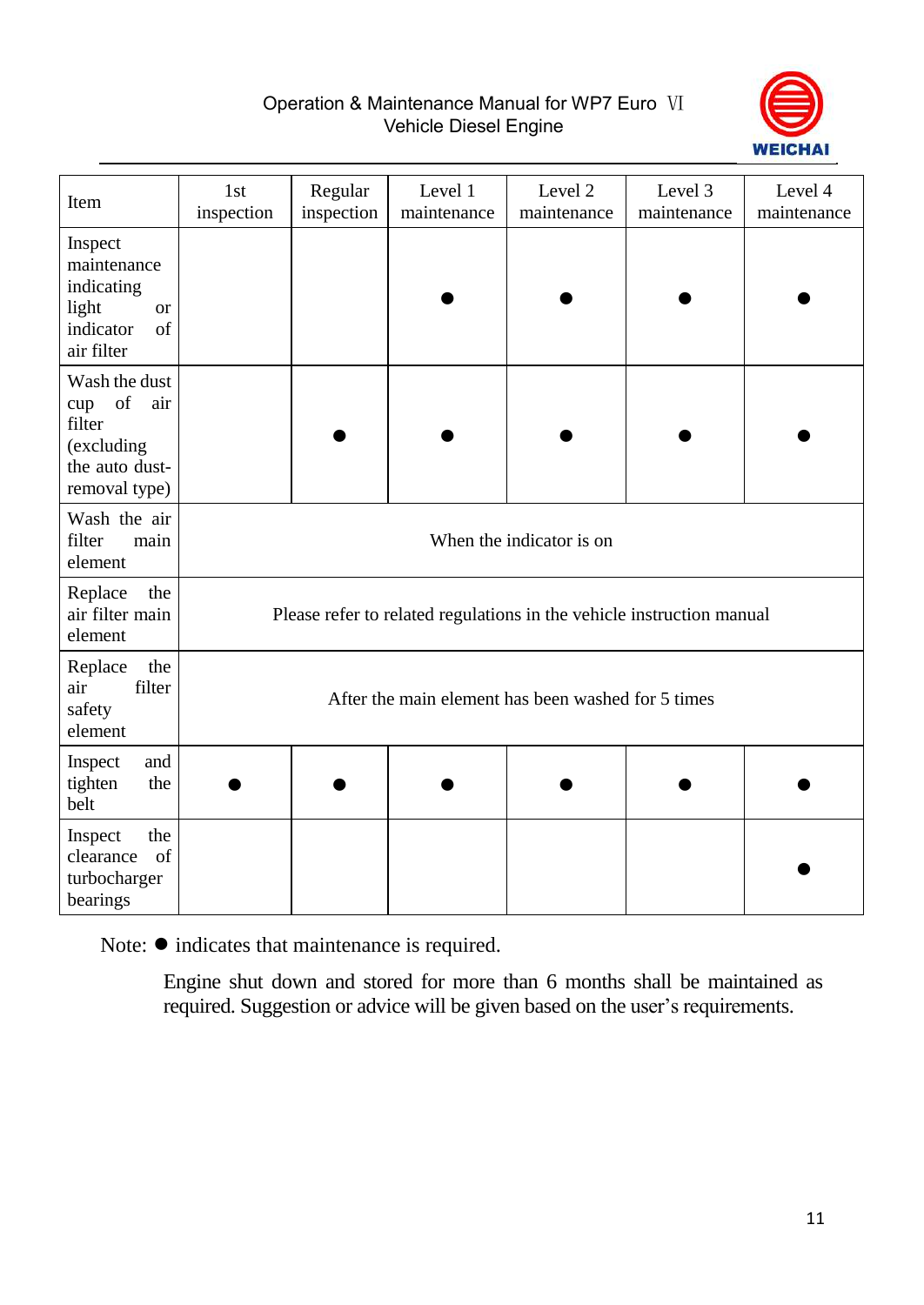

## <span id="page-19-0"></span>**3 Common failures and Troubleshooting**

#### 3.1 The engine fails in starting

|    | Causes                                                   | Troubleshooting                                                 |
|----|----------------------------------------------------------|-----------------------------------------------------------------|
|    | Fuel pipe is blocked                                     | Check and remove the blockage and check if the<br>fuel is clean |
| 2. | There is air in the fuel system                          | Release the air and check air tightness of joints               |
| 3. | High pressure fuel pipe is damaged<br>and fuel leaks out | Repair it or replace it with a new one                          |
| 4. | The ambient temperature is too low                       | Use auxiliary start device                                      |
|    | There is few fuel or no fuel left in<br>the tank         | Check and refuel                                                |

#### 3.2 The engine stops soon after starting

| Causes                                                | Troubleshooting                                                                                                |
|-------------------------------------------------------|----------------------------------------------------------------------------------------------------------------|
| Fuel filter is blocked                                | Disassemble the filter to clean and dry the inside;<br>or replace it if necessary                              |
| There is air in the fuel system                       | Check the tightness of fuel pipes and the joints;<br>check if the bleed screw is tightened; release the<br>air |
| Fuel is of poor quality, containing<br>too much water | Wash the filter and use high quality fuel                                                                      |

#### 3.3 Engine Power is insufficient

| Causes                                                        | Troubleshooting                                                                                                                                                             |
|---------------------------------------------------------------|-----------------------------------------------------------------------------------------------------------------------------------------------------------------------------|
| Air inlet pipe is blocked (air filter<br>1.<br>is blocked)    | Check and clean the air filter and air inlet pipe or<br>replace the element                                                                                                 |
| Exhaust back pressure is high<br>2.                           | Check if the exhaust pipe is blocked                                                                                                                                        |
| 3.<br>The pressure of turbocharging<br>system is insufficient | Check and remove any leakage with the exhaust<br>pipe                                                                                                                       |
| Fuel pipe leaks or is blocked<br>4.                           | Check the tightness of fuel pipes and the joints;<br>check the fuel pipes and check if the filter is dirty;<br>Repair or remove any blockage; replace the filter<br>element |
| 5. Poor fuel quality                                          | Wash the fuel tank, filter parts and fuel pipes;<br>replace the fuel                                                                                                        |
| High oil level<br>6.                                          | Release the extra lubricating oil                                                                                                                                           |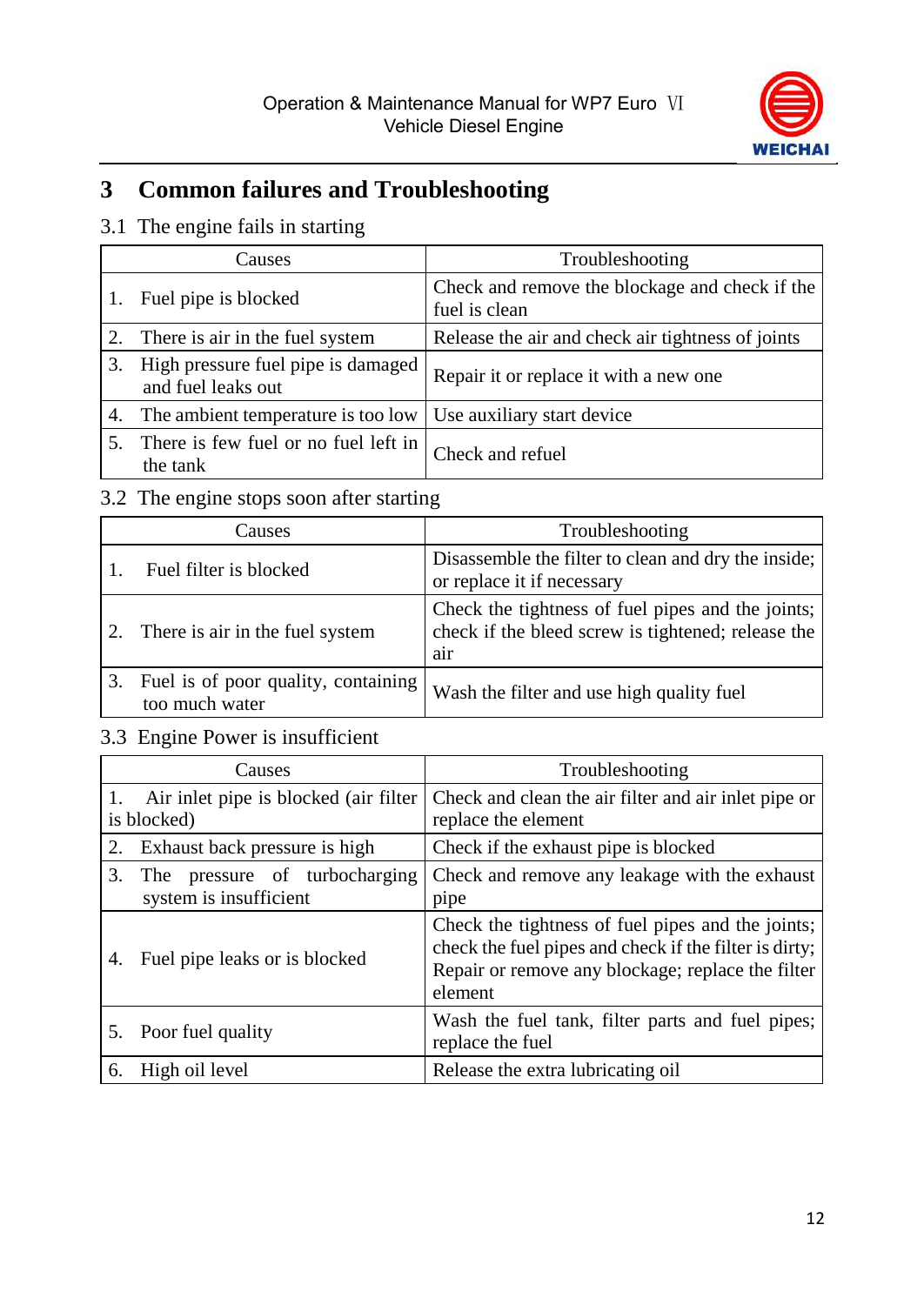

#### 3.4 High fuel consumption

| Causes                                               | Troubleshooting                                                                       |
|------------------------------------------------------|---------------------------------------------------------------------------------------|
| Air inlet pipe is blocked<br>(air filter is blocked) | Check the air filter and air inlet pipe to ensure<br>smooth air-inlet                 |
| Exhaust back pressure is high                        | Check the exhaust pipe and braking valve to<br>ensure smooth exhausting               |
| 3. Poor fuel quality                                 | Replace the fuel as specified                                                         |
| Fuel pipe is blocked                                 | Check and remove the blockage                                                         |
| Fuel pipe leaks                                      | Check the leaking location and replace the<br>pipe to ensure good sealing performance |

### 3.5 Dark smoke in the exhaust

|                | Causes                                                   | Troubleshooting                                                         |
|----------------|----------------------------------------------------------|-------------------------------------------------------------------------|
| $\mathbf{1}$ . | Air inlet is blocked or exhaust<br>back pressure is high | Check the inlet and exhaust pipe to ensure the<br>pipes are not blocked |
|                | 2. Poor fuel quality                                     | Wash and replace                                                        |
| 3.             | Wrong valve timing or injection<br>timing                | Adjust as required                                                      |
| 4.             | Injection pump injects too much<br>fuel                  | Check and adjust (by specialized operator)                              |
| 5.             | The pressure of turbocharging<br>system is insufficient  | Check if there is any leakage with the pipes<br>and joints              |
| 6.             | Malfunction of turbocharger                              | Check and replace the turbocharger assembly                             |
|                | 7. Intercooler is damaged or there<br>is leakage         | Replace or repair                                                       |
| 8.             | Wrong working point of smoke<br>limiter                  | Re-adjust (by specialized operator)                                     |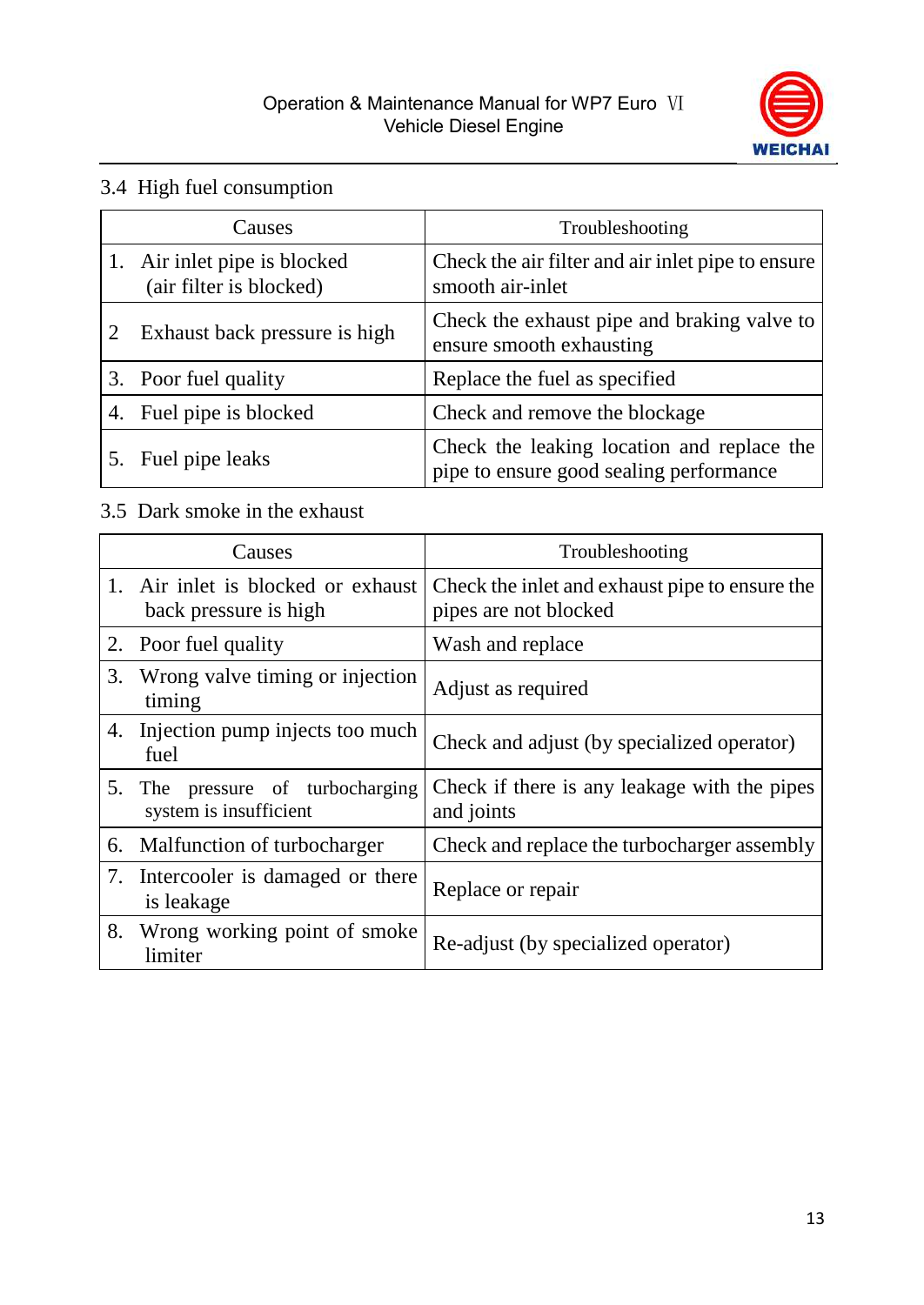

#### 3.6 White or blue smoke emission

|    | Causes                                                                           | Troubleshooting                                                                   |
|----|----------------------------------------------------------------------------------|-----------------------------------------------------------------------------------|
|    | 1. Poor quality fuel that contains too<br>much water                             | Change the fuel                                                                   |
| 2. | Coolant water has low temperature                                                | Check working temperature of the<br>thermostat or replace it when necessary       |
| 3. | Wrong valve timing or injection<br>timing                                        | Check and adjust                                                                  |
| 4. | Injector nozzle poor atomization                                                 | Check and repair                                                                  |
| 5. | Low<br>compression<br>pressure,<br>incomplete combustion or cylinder<br>scuffing | Check the piston ring, cylinder liner and<br>cylinder head gasket and repair them |
|    | 6. Poor running-in between piston rings<br>and the cylinder liner                | Running-in for more time                                                          |
| 7. | Openings of piston rings are not<br>staggered                                    | Adjust or re-assemble                                                             |
| 8. | Piston oil ring failure                                                          | Replace                                                                           |
| 9. | Excessive clearance between the<br>piston and cylinder liner                     | Repair or replace                                                                 |
|    | 10. Sealing ring of turbocharger is worn                                         | Repair or replace                                                                 |
|    | 11. Turbocharger thrust bearing is worn                                          | Check and replace                                                                 |
|    | 12. Turbocharger oil outlet pipe<br><b>1S</b><br>blocked                         | Wash or repair                                                                    |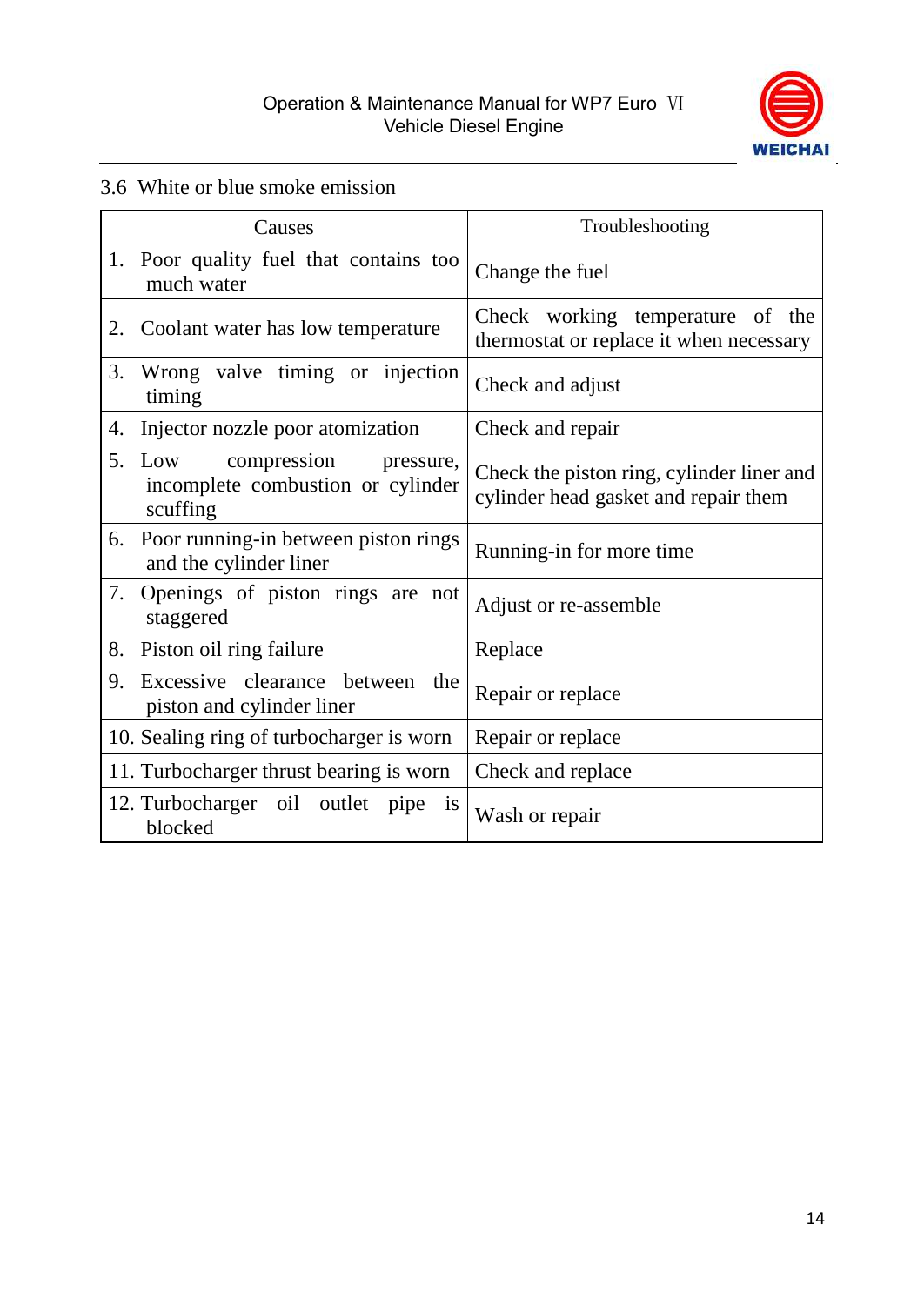

#### 3.7 Unstable speed

|    | Causes                                                    | Troubleshooting                                                                                                |
|----|-----------------------------------------------------------|----------------------------------------------------------------------------------------------------------------|
|    | 1. Poor quality fuel, containing too<br>much water or wax | Clean the fuel system and replace the fuel                                                                     |
| 2. | Air comes into the fuel suction pipe                      | Check the tightness of fuel pipes and the joints;<br>release the air                                           |
| 3. | Governor weight and spring do not<br>work normally        | Check and repair (by specialized operator)                                                                     |
| 4. | Uneven fuel supply                                        | Check and adjust (by specialized operator)                                                                     |
| 5. | Poor atomization of the injector<br>nozzle                | Check and repair                                                                                               |
| 6. | The turbocharger surges                                   | Check the compressor flow passage and<br>remove the blockage, remove the carbon<br>deposit in the exhaust path |
| 7. | Turbocharger bearing is broken                            | Replace                                                                                                        |

#### 3.8 Low oil pressure

|    | Causes                                                                                                       | Troubleshooting                                                                    |
|----|--------------------------------------------------------------------------------------------------------------|------------------------------------------------------------------------------------|
|    | 1. Low oil level in the oil sump or lack<br>of oil                                                           | Check the oil level and leakage; repair and add<br>oil                             |
| 2. | Failure of pressure regulator in the<br>main oil passage                                                     | Check, clean and repair the valve                                                  |
| 3. | Oil strainer, oil pipe, joint gaskets are<br>blocked or broken                                               | Check the oil strainer and joints, repair the<br>casting shrinkage porosity if any |
| 4. | Unqualified oil grade                                                                                        | Replace with qualified grade                                                       |
| 5. | Oil inlet pipe of the engine oil pump<br>leaks                                                               | Examine the oil pipe, joints; repair or replace                                    |
| 6. | The temperature of water in cooling<br>system is too high, and temperature of<br>lubricating oil is too high | Check the working conditions of cooling<br>system, and correct                     |
| 7. | The resistance of oil filter is too big                                                                      | Replace with a new element                                                         |
| 8. | Oil cooler is blocked                                                                                        | Check and remove the blockage                                                      |
| 9. | The main oil passage is blocked                                                                              | Check and remove the blockage                                                      |
|    | 10. Excessive bearing clearance or the<br>bearing is damaged                                                 | Check and repair                                                                   |
|    | 11. Excessive wear of parts, overhaul is<br>required                                                         | Check the working hours of the engine and<br>carry out an overhaul                 |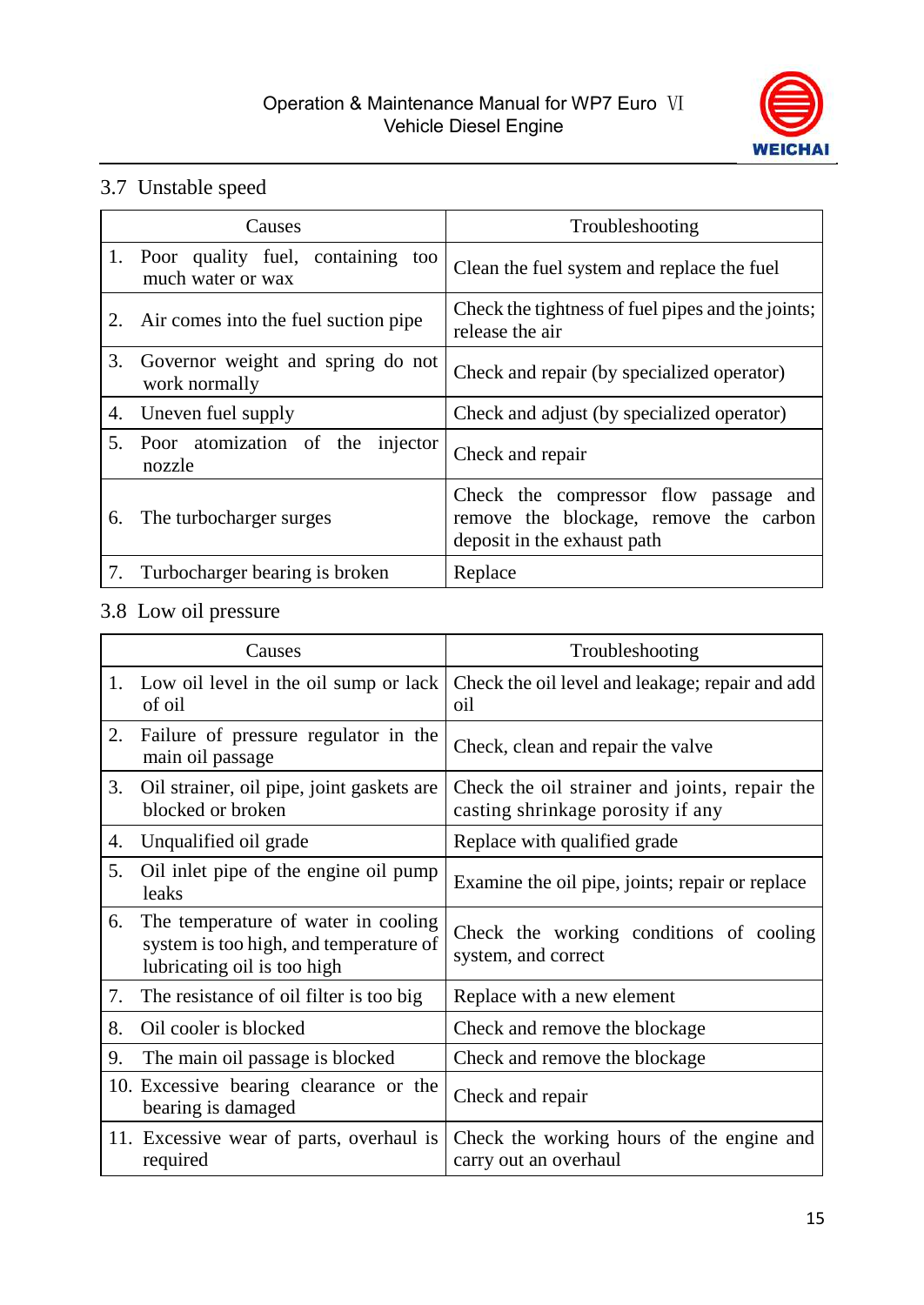

#### 3.9 High temperature of cooling water

|    | Causes                                                        | Troubleshooting                                                                                          |
|----|---------------------------------------------------------------|----------------------------------------------------------------------------------------------------------|
|    | 1. Low water level in water tank                              | Check if there is any leakage and add water                                                              |
|    | The water tank is blocked                                     | Check the water tank to clean or repair                                                                  |
| 3. | The water pump belt is loose                                  | Tighten the belt as specified                                                                            |
| 4. | Water pump gasket is damaged and<br>the pump impeller is worn | Check and repair or replace                                                                              |
| 5. | The thermostat failure                                        | Replace                                                                                                  |
| 6. | comes into the pipe                                           | The water pipe is broken and air Check the water pipe, joints, gaskets, etc;<br>replace the damaged ones |
|    | Low oil level in the oil sump or lack<br>of oil               | Check the oil level and leakage; repair and add<br>oil                                                   |

#### 3.10 Early wearing of parts

|     | Causes                                                                   | Troubleshooting                                                                    |
|-----|--------------------------------------------------------------------------|------------------------------------------------------------------------------------|
| 1.  | Unqualified or damaged air filter<br>element                             | Check, replace with a qualified element                                            |
| 2.  | Short-circuit of the air inlet system                                    | the air inlet<br>Check<br>pipe,<br>gasket,<br>connecting sleeve, repair or replace |
| 3.  | Low oil level in the sump or lack of oil                                 | Check the oil level and leakage; repair and<br>add oil                             |
| 4.  | Oil passage is blocked                                                   | Remove blockage in the oil passage                                                 |
| 5.  | Unqualified oil grade                                                    | Change the oil as specified                                                        |
| 6.  | Piston ring is broken or worn                                            | Replace the damaged parts                                                          |
| 7.  | Cylinder liner or piston is worn or<br>scuffing                          | Disassemble the piston and cylinder liner,<br>repair or replace;                   |
| 8.  | Oil filter element is not replaced in time                               | Replace as required                                                                |
| 9.  | Excessive wear of parts,<br>requiring<br>overhaul                        | Check the mileage and determine to carry out<br>overhaul                           |
|     | 10. The crankshaft is not coaxial with the<br>main shaft of driven parts | Check the mounting bracket, and repair if<br>necessary                             |
| 11. | Unqualified oil                                                          | Adopt oil of right grade                                                           |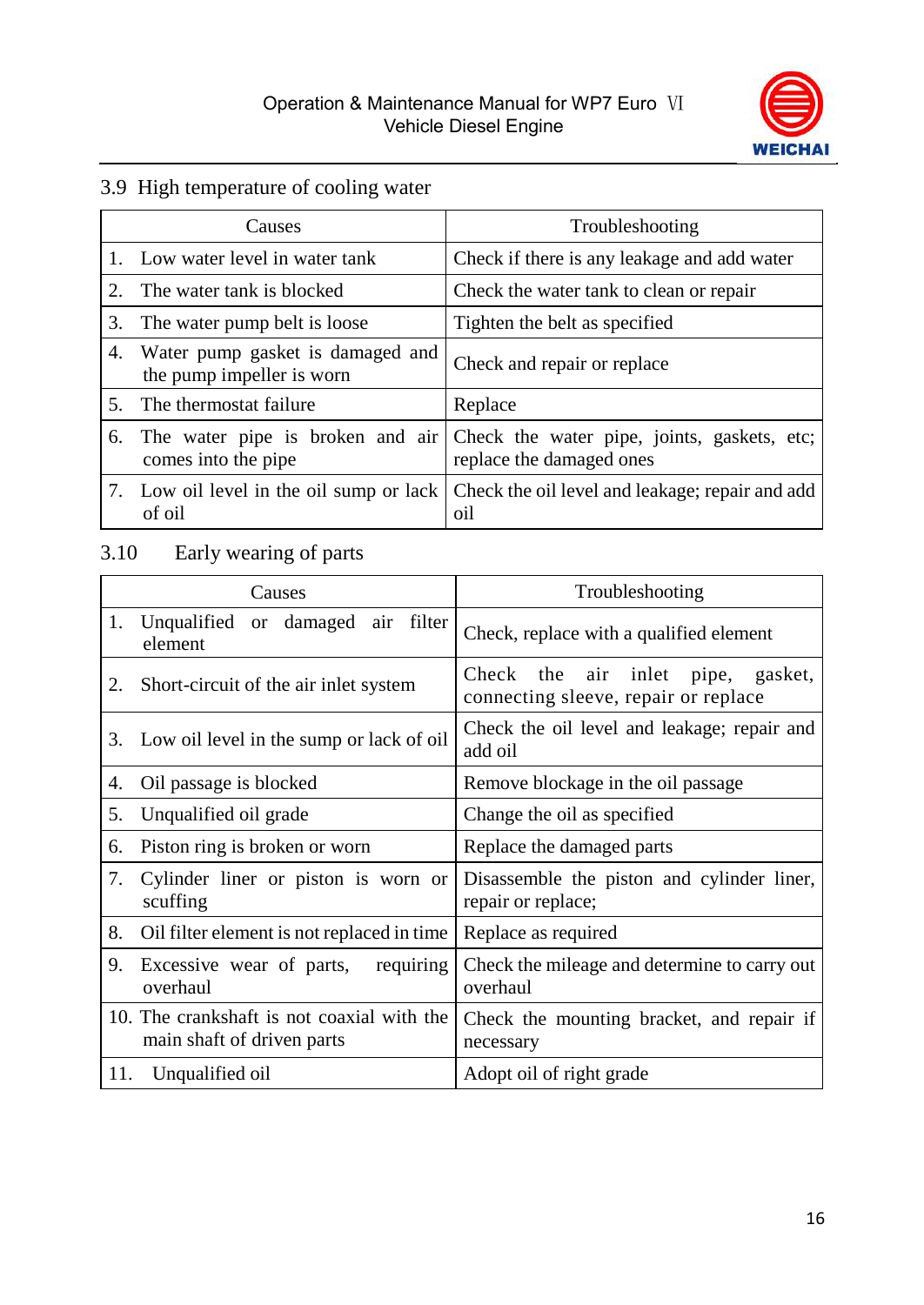#### Operation & Maintenance Manual for WP7 Euro Ⅵ Vehicle Diesel Engine



#### 3.11 Loud noise

|    | Causes                                                                                  | Troubleshooting                                                                                                               |
|----|-----------------------------------------------------------------------------------------|-------------------------------------------------------------------------------------------------------------------------------|
| 1. | Poor fuel quality                                                                       | Replace the fuel                                                                                                              |
| 2. | Cooling water has low temperature                                                       | Check the thermostat or replace it if<br>necessary                                                                            |
| 3. | Wrong valve timing or injection timing                                                  | Adjust                                                                                                                        |
| 4. | Injector nozzle has poor atomization                                                    | Check and repair                                                                                                              |
| 5. | Injection pump injects too much oil                                                     | Check and adjust<br>(by)<br>specialized<br>operator)                                                                          |
| 6. | Shock absorber is damaged                                                               | Check if the absorber is damaged; check<br>the connecting bolts and replace them if<br>necessary                              |
| 7. | The valve has leakage or improperly<br>adjusted                                         | Disassemble the valve and adjust                                                                                              |
| 8. | Too large gap between gears or some tooth<br>is broken                                  | Check and replace the damaged parts                                                                                           |
| 9. | Cylinder liner or piston is worn or scuffing                                            | Check, repair or replace                                                                                                      |
|    | 10. Push rod is bent or broken                                                          | Replace                                                                                                                       |
|    | 11. Piston ring is broken or worn                                                       | Replace                                                                                                                       |
|    | 12. Bearing is worn seriously                                                           | Replace                                                                                                                       |
|    | 13. Excessive<br>crankshaft<br>thrust<br>bearing<br>clearance                           | Replace                                                                                                                       |
|    | 14. Main bushing is not concentric                                                      | Replace                                                                                                                       |
|    | 15. The crankshaft is not coaxial with the<br>main shaft of driven parts                | Check the bolts on the mounting bracket<br>and repair                                                                         |
|    | 16. Parts are worn seriously, requiring an<br>overhaul                                  | Overhaul                                                                                                                      |
|    | 17. Turbocharger surges                                                                 | dirt<br>blockage in<br>the<br>Remove<br>and<br>flow<br>passage<br>compressor<br>and<br>accumulated carbon in the exhaust path |
|    | 18. Sealing ring of the turbocharger is burnt                                           | Replace                                                                                                                       |
|    | 19. Turbocharger bearing is damaged; moving<br>part rubs against fixed part             | Replace                                                                                                                       |
|    | 20. Foreign matters come into the turbine or<br>the compressor impeller of turbocharger | Replace                                                                                                                       |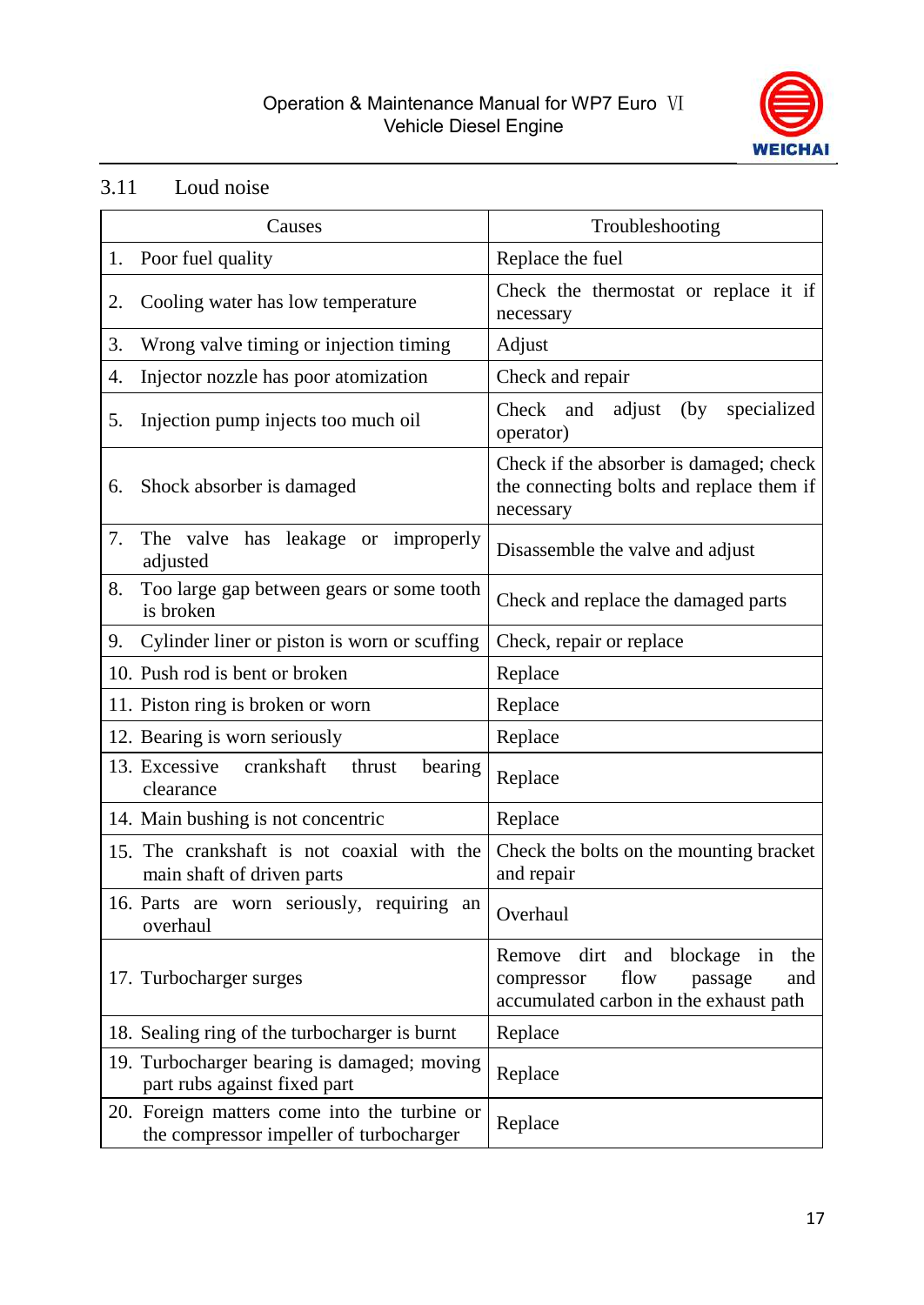

#### 3.12 The starter motor does not work

|    | Causes                              | Troubleshooting                            |
|----|-------------------------------------|--------------------------------------------|
|    | 1. The battery is not fully charged | Examine, charge or replace the battery     |
|    | Wires are nor well connected        | Well connect the wires                     |
|    | Fuse is burnt                       | Replace the fuse                           |
| 4. | Electric brush has poor contact     | Clean the bush surface or replace the bush |
|    | The motor itself is short circuited | Repair the motor or replace the assembly   |

#### 3.13 The generator does not work at all

|    | Causes                                                                               | Troubleshooting                                                  |
|----|--------------------------------------------------------------------------------------|------------------------------------------------------------------|
| Ι. | Wires are open or short circuit or the<br>connectors are loose                       | Check the wiring of the generator and ampere<br>meter and repair |
| 2. | Rotator and stator coils are open or<br>short circuit or grounded                    | Repair or replace the assembly                                   |
| 3. | Rectifier tube is damaged                                                            | Replace the assembly                                             |
| 4. | The paper insulation of the terminal<br>post is damaged, the wire is<br>disconnected | Repair                                                           |
| 5. | The voltage of adjustor is too low                                                   | Repair                                                           |
| 6. | Contacts of adjustor are burnt                                                       | Repair or replace the assembly                                   |

#### 3.14 Undercharged generator

|         | Causes                                                            | Troubleshooting                           |
|---------|-------------------------------------------------------------------|-------------------------------------------|
|         | 1. Wires are open or short circuit or the connectors are<br>loose | Repair                                    |
| 2.      | Rotator and stator coils are open or short circuit or<br>grounded | Repair or replace the assembly            |
| $3_{-}$ | Generator belt is loose                                           | and adjust the belt<br>Repair<br>tension  |
| 4.      | Damaged generator rectifier tube or poor<br>contact of brush      | Repair                                    |
| 5.      | The voltage of adjuster is too low                                | Adjust                                    |
| 6.      | Disconnected field coil or resistor wire of the<br>adjuster       | Repair or replace                         |
|         | 7. Insufficient electrolyte or the battery is old                 | Add electrolyte or replace the<br>battery |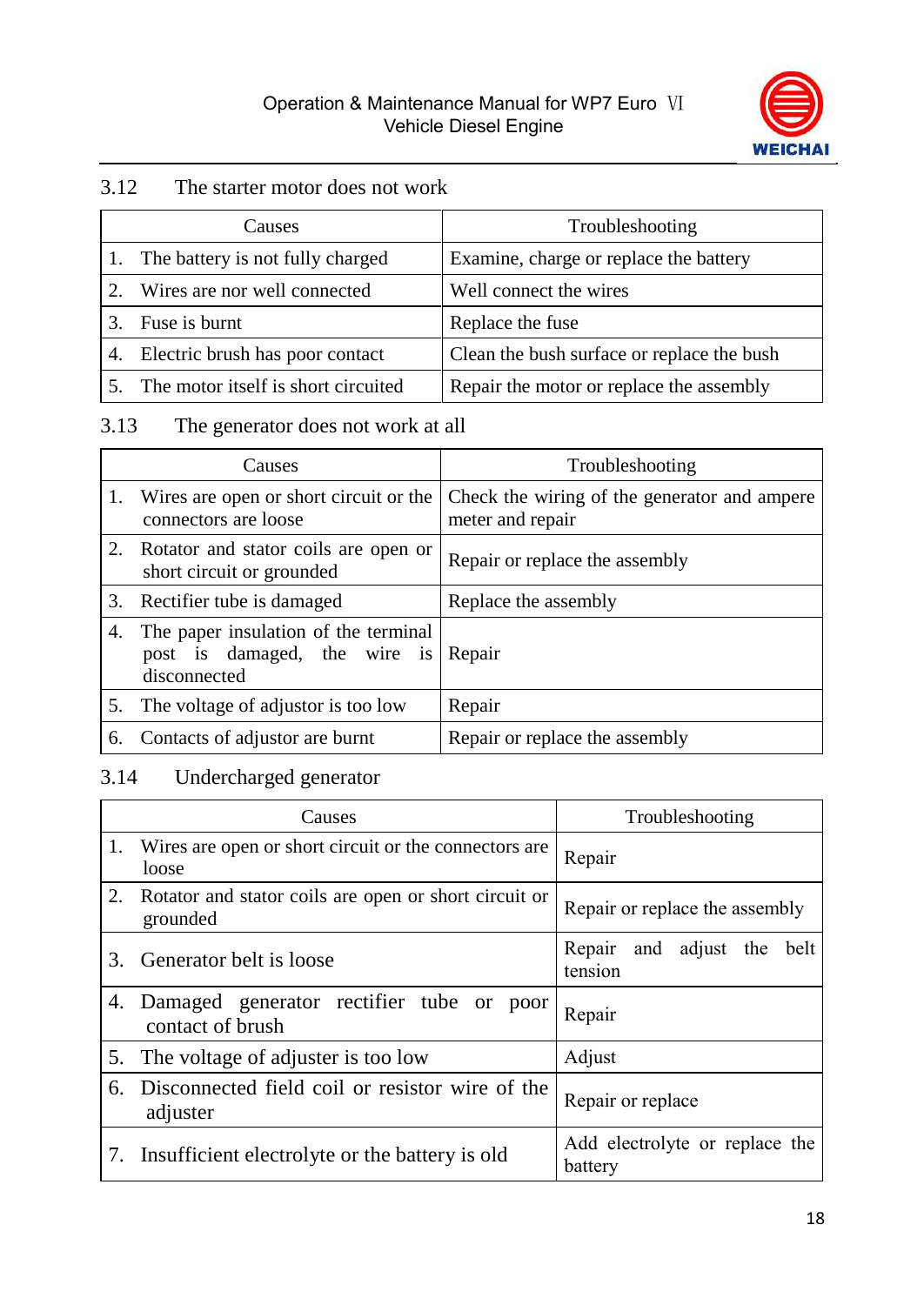

#### 3.15 Unstable generator charging current

|    | Causes                                                        | Troubleshooting    |
|----|---------------------------------------------------------------|--------------------|
|    | The stator or rotor coil is about to open or<br>short circuit | Repair or replace. |
|    | Poor contact of brush                                         | Repair             |
| 3. | The terminal is loosened with poor contact Repair             |                    |
|    | 4. The voltage adjuster is damaged                            | Repair             |
|    | The voltage is improperly adjusted                            | Check and adjust.  |

#### 3.16 Overcharged generator

|    | Causes                                                                                                          | Troubleshooting   |
|----|-----------------------------------------------------------------------------------------------------------------|-------------------|
|    | 1. Internal short circuit of battery                                                                            | Repair or replace |
|    | 2. High adjuster voltage                                                                                        | Repair and adjust |
|    | 3. Poor grounding of adjuster                                                                                   | Repair            |
| 4. | Contact failure or contamination of<br>adjuster; the voltage coil or resistor wire is Repair or replace<br>open |                   |

#### 3.17 Abnormal generator sound

| Causes                                        | Troubleshooting     |
|-----------------------------------------------|---------------------|
| 1. Improper installation of generator         | Repair              |
| 2. Damaged bearing                            | Replace the bearing |
| 3. Moving part interferes with the fixed part | Repair or replace   |
| 4. Rectifier short circuit                    | Replace             |
| Stator coil short circuit                     | Repair or replace   |

#### 3.18 Abnormal pressure of the urea solution pump

| Causes                                                                                             | Troubleshooting                    |
|----------------------------------------------------------------------------------------------------|------------------------------------|
| The filter element of urea solution pump is<br>blocked                                             | Wash or replace the filter element |
| Poor urea solution quality, containing too   Replace the urea solution and wash  <br>much impurity | the urea solution tank             |
| 3. Urea solution nozzle is blocked                                                                 | Replace                            |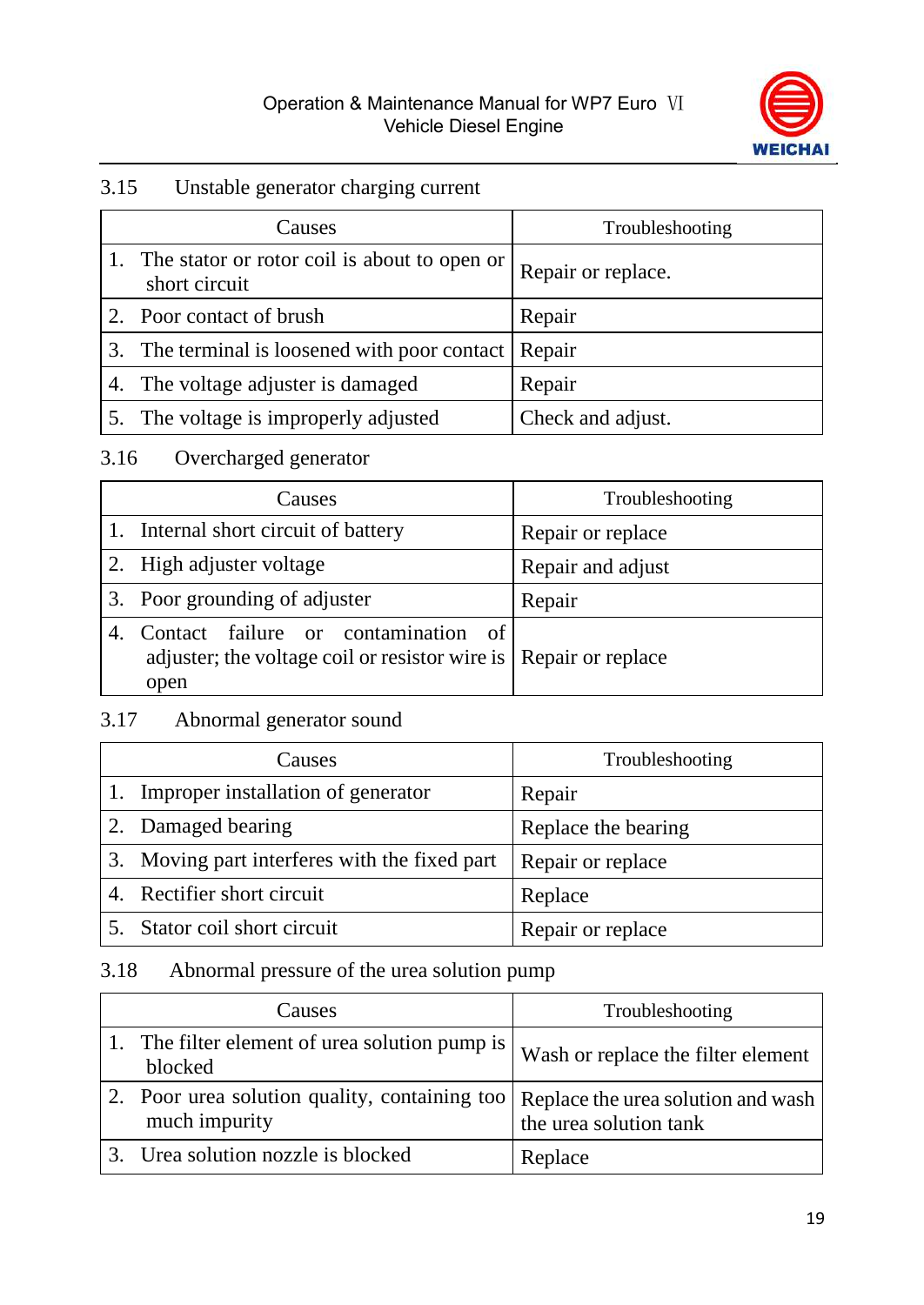

#### 3.19 Abnormal indication of the urea solution level

| Causes                                                                                          | Troubleshooting |
|-------------------------------------------------------------------------------------------------|-----------------|
| $\overline{11}$ . Liquid lever sensor of urea solution-tank is $ $ Check and replace<br>failure |                 |

#### 3.20 Urea-crystal appear at the nozzle position on the exhaust pipe

| Causes                                                         | Troubleshooting   |
|----------------------------------------------------------------|-------------------|
| 1. Wrong urea solution nozzle mounting size   Check and adjust |                   |
| The nozzle has leaked                                          | Check and replace |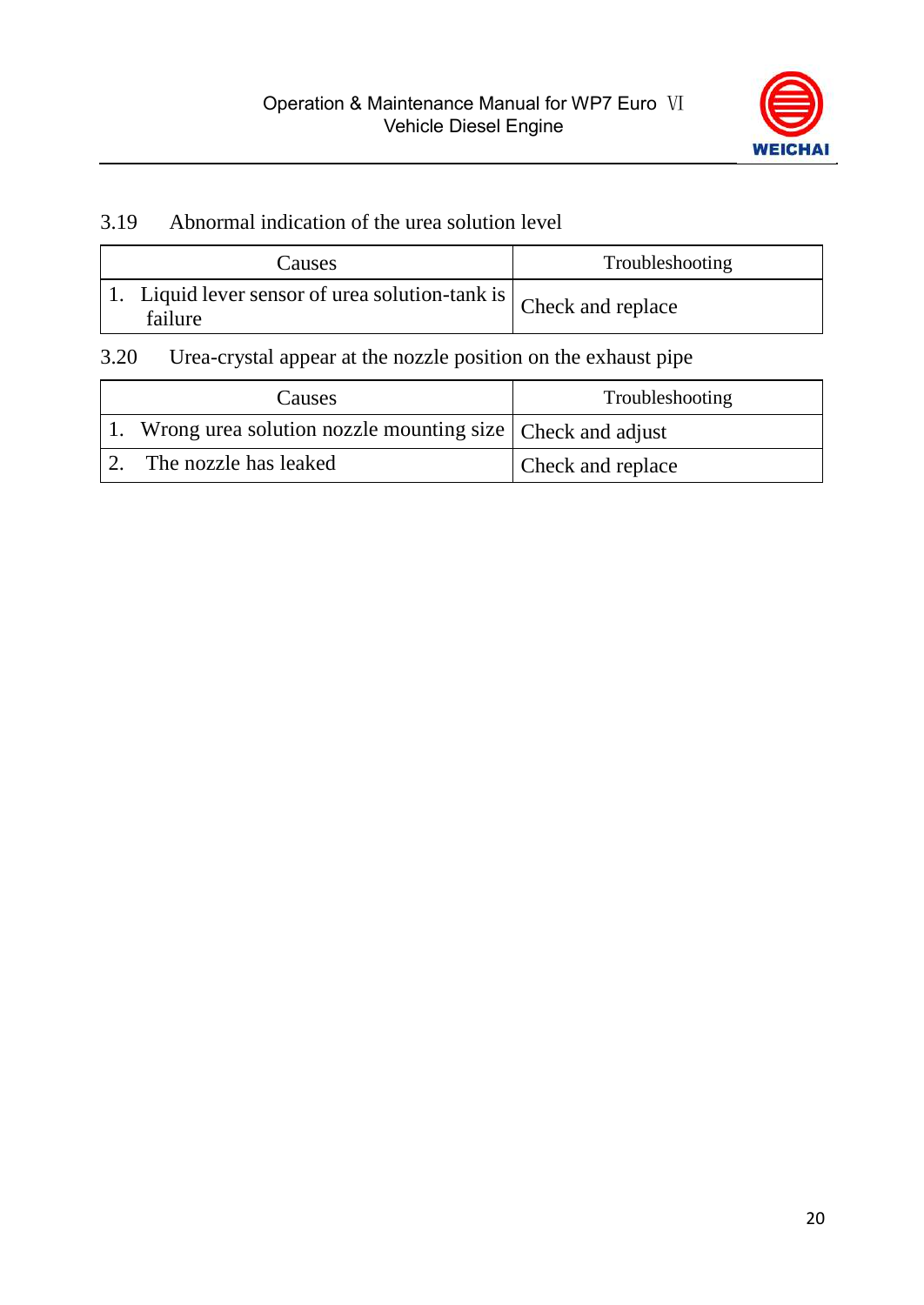

## <span id="page-28-0"></span>**II. User Service Guide (warranty card)**

### <span id="page-28-1"></span>**Weichai Power Product Warranty Card (Kept by user)**

| Item            | Content | Item         | Content |
|-----------------|---------|--------------|---------|
| Model           |         | User's name  |         |
| Order No.       |         | Zip code     |         |
| Number:         |         | Address      |         |
| Purchasing date |         | Office phone |         |
| Distributor     |         | Home phone   |         |

Respected users:

Thank you for using Weichai products, and we appreciate your trust! In order to correctly use and maintain the diesel engine, please carefully read this manual and closely follow the specifications. In case of any failure, please timely contact with the Weichai Maintenance Center or Customer Service Center and we will delivery effective service on time.

"Service Registration Form" should be filled by the Maintenance Center during service and then kept by the user.

## Weichai Power Co., Ltd.

400 Free Service Hotline: 400-6183066 }<br>800 Free Service Hotline: 800-8603066 Address: No. 26 Minsheng East Street, Weifang, Shandong, China Zip code: 261001 Website: http://cn.weichaigroup.com Engine sale phone: 0536-8232488; 0536-8233371 Spare part sale phone: 0536-2297313; 0536-2297319 Service Hotline: 800 Free Service Hotline: 800-8603066 Customer Service Center: 0536-8235369 (Fax) Customer service center complaint phone: 0536-2297335 24h service phone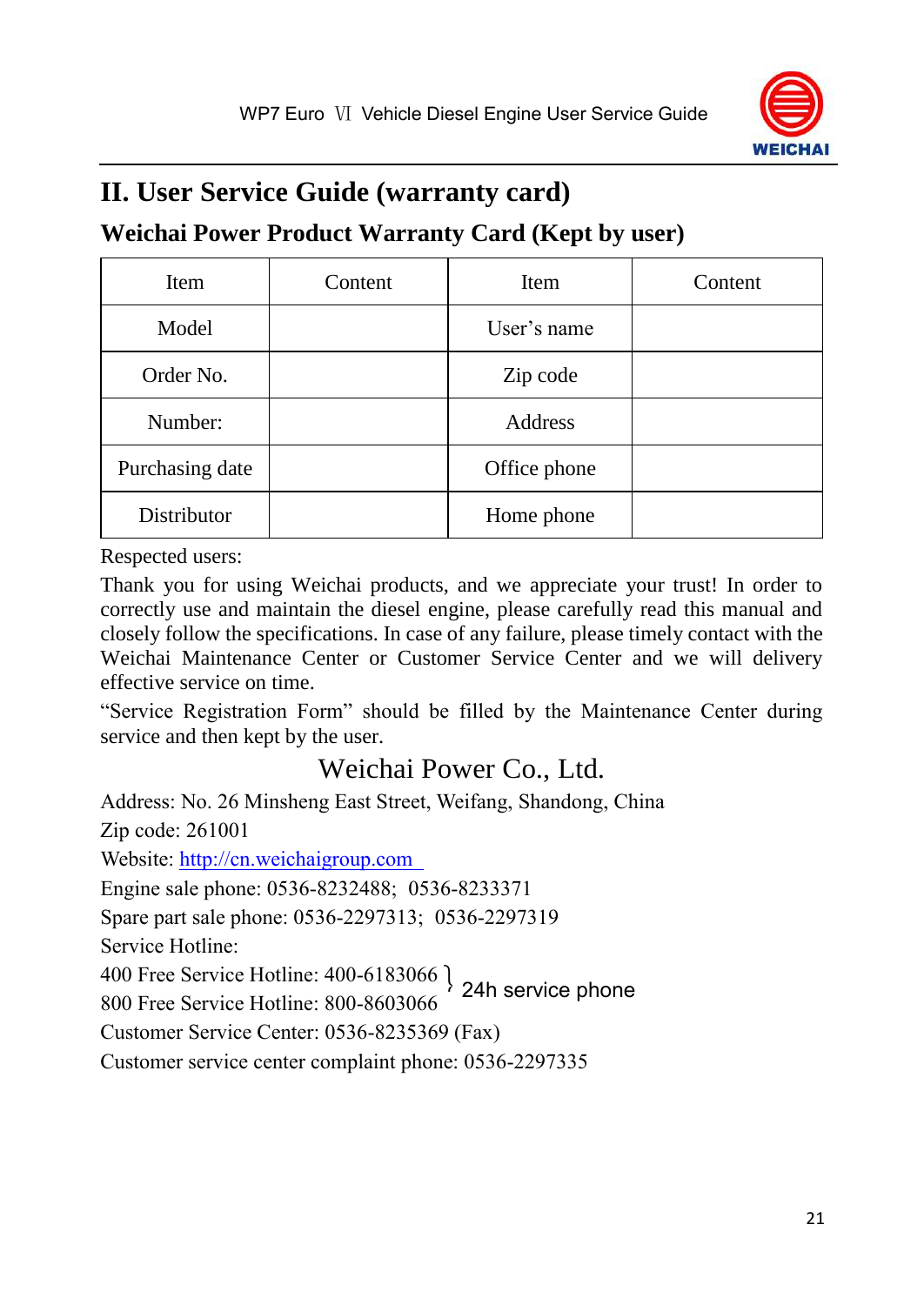

## **Service Registration Form (filled by the service staff)**

<span id="page-29-0"></span>

| Item            | Content | Item         | Content |
|-----------------|---------|--------------|---------|
| Model           |         | User's name  |         |
| Order No.       |         | Zip code     |         |
| Number:         |         | Address      |         |
| Purchasing date |         | Office phone |         |
| Dealer          |         | Home phone   |         |

| Service Center<br>Name | Date | Maintenance   Replaced<br>items | parts | Quantity | Signature of<br>service staff | Signature<br>of user |
|------------------------|------|---------------------------------|-------|----------|-------------------------------|----------------------|
|                        |      |                                 |       |          |                               |                      |
|                        |      |                                 |       |          |                               |                      |
|                        |      |                                 |       |          |                               |                      |
|                        |      |                                 |       |          |                               |                      |
|                        |      |                                 |       |          |                               |                      |
|                        |      |                                 |       |          |                               |                      |
|                        |      |                                 |       |          |                               |                      |
|                        |      |                                 |       |          |                               |                      |
|                        |      |                                 |       |          |                               |                      |
|                        |      |                                 |       |          |                               |                      |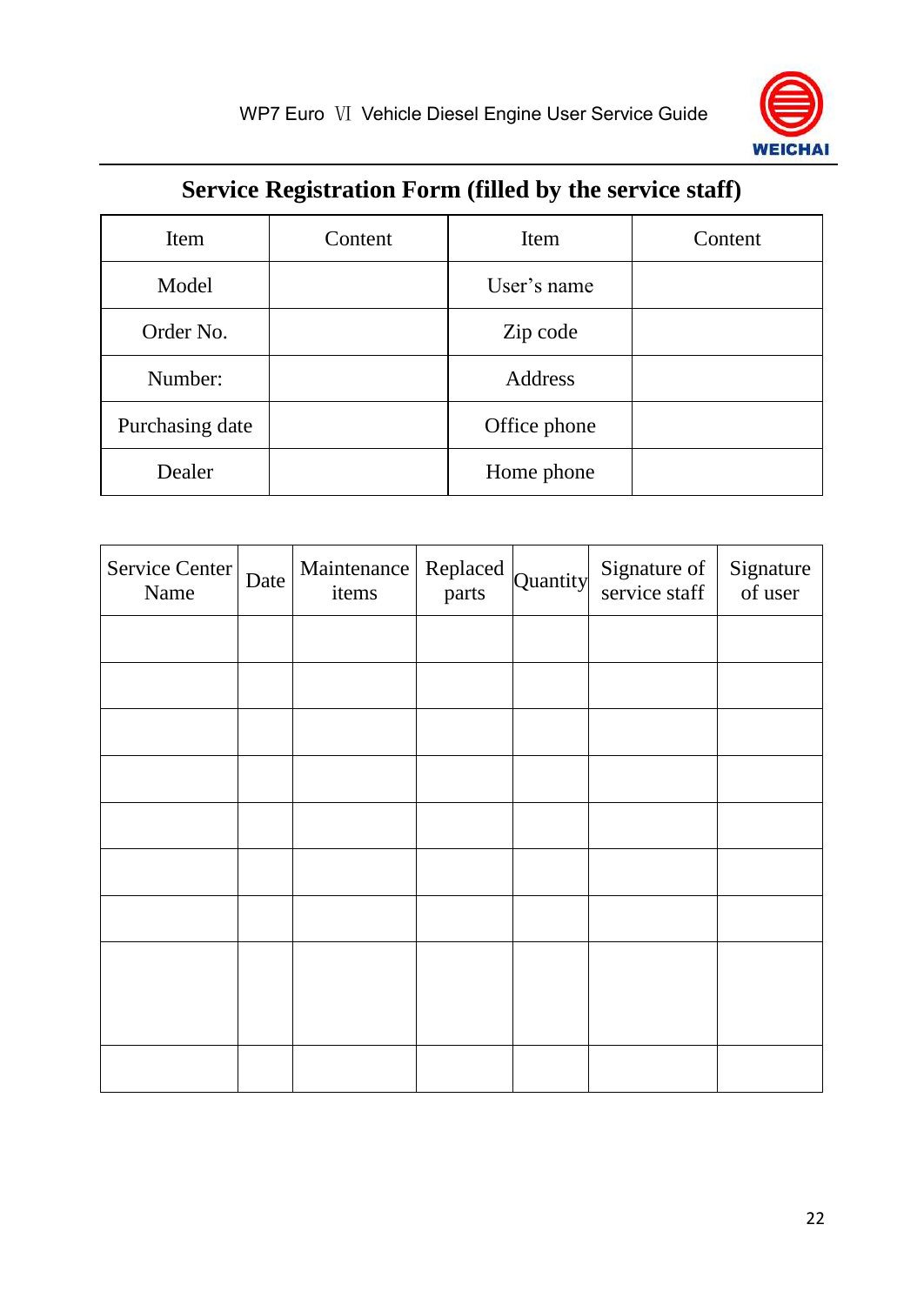

## **Warranty Explanations**

#### <span id="page-30-0"></span>**1. Service commitment**

In the service area of our service centers, after receiving the calls for help from the users and confirmed that the service is needed, service personnel of Weichai will arrive at the service site within 3h (cities), 24h (general areas) and 48h (remote areas) (force majeure excluded).

#### **2. Special notes**

- The diesel engine operators must read the operation and maintenance manual carefully to get familiar with the structure, strictly observe the technical operation and maintenance regulations, and pay attention to the warning notes and signs.
- Before delivery, the diesel engine has been tested strictly according to the test specifications, the test ECU data shall not be changed after delivery; otherwise, Weichai will not undertake the liability for warranty.
- There are strict torque requirements and use times for all bolts of the diesel engine, so do not loosen the main bearing bolts or the connecting rod bolts at will. Refer to the operation and maintenance manual for the specific requirements.
- Carry out 50h test run before normal using of the new engine.
- After cold start of the diesel engine, increase the speed slowly; do not speed up suddenly or idling for a long time.
- It is prohibited to run the diesel engine if no air filter is equipped, otherwise, the unfiltered air may enter the cylinder. When the diesel engine works under severe environment, increase the cleaning or replacement frequency of the filter element to avoid early wear of the diesel engine.
- The fuel and oil should be filtered before filling. And the fuel and oil grade should be selected according to the manual. Weichai Power special oil must be used.

#### **3. "Three guarantees" principle and provisions**

(1) "Three guarantees" principle

- For Weichai product or engine equipped with Weichai product purchased by the users, under normal operation and maintenance conditions, Weichai will provide "three-guarantee" service during the "three-guarantee" period for damages caused by product manufacture and assembling.
- For damages of diesel engine and parts, repair will mainly be provided or corresponding parts be replaced if repair is impossible; the diesel engine can be replaced only if the replacement conditions are met and should be submitted for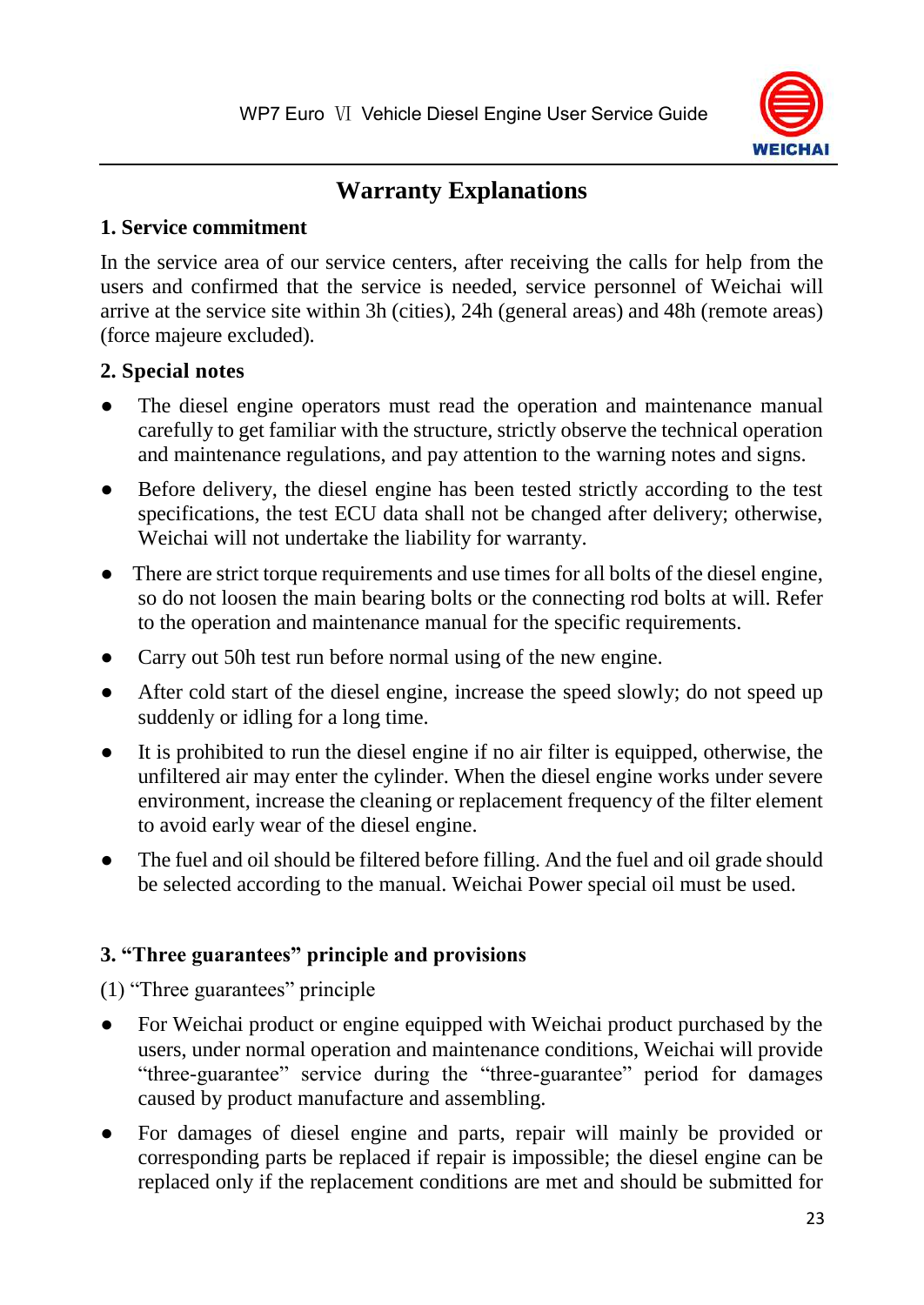

approval of the leader.

(2) Three guarantee period

- For the Weichai's end products, the three-guarantee service and warranty start from the purchasing date and take the Weichai invoice and warranty card or dealer's invoice as the basis (the warranty period of marine engine starts from the commissioning date).
- For the engines matching with vehicles, the three-guarantees service and warranty should be implemented in accordance with the agreement. If the vehicle manufacturer has specific provisions on the "Three Guarantees" warranty of diesel engine, the provisions of vehicle manufacturer shall be followed firstly based on the warranty card attached. Otherwise, the provisions of Weichai shall be followed. The "Three guarantees" service and warranty period shall start from the actual purchasing date of the vehicle and shall be based on the sales invoice and warranty card.
- For damages of Weichai spare parts due to original quality problem, the "threeguarantees" period of assemblies is 3 months, that of basic parts is 1 year, and no warranty is provided for the wear parts, rubber parts, piston rings, oil seals, bearings, bolts and fuel injector matching parts once they are mounted on the engine. For quality problems of basic parts during within "three-guarantee" period, after site confirming and getting effective photos by service personnel of stationed abroad service center and effective photos, the working hours fee for "three guarantees" service will be charged for "three-guarantee" service. The "three -guarantees" period of spare parts is based on the date of the purchasing invoice issued by the central warehouse storage or authorized service center. For quality problems due to assembling, Weichai will not provide the "three guarantees" service.

#### **4. No "three guarantees" for the following situations**

- Engine failures caused by improper operation, maintenance and matching; Damages or failures caused by loading/unloading during user' transportation; operation conditions exceeding the range specified in the operating manual of the product, mismatching, overload or overspeed operation, running-in and maintenance not carried out according to the operating manual, or use of inferior oil/fuel, antifreeze and filters (air, fuel and oil).
- Failures caused by self modifying, adjusting or dismantling any parts which are not allowed in Manual.
- Oil, antifreeze, filter element, hose, belt and fuel injector matching parts which are replaced in normal use, consumption or maintenance.
- No warranty card, invoice or cannot demonstrate that the products are still within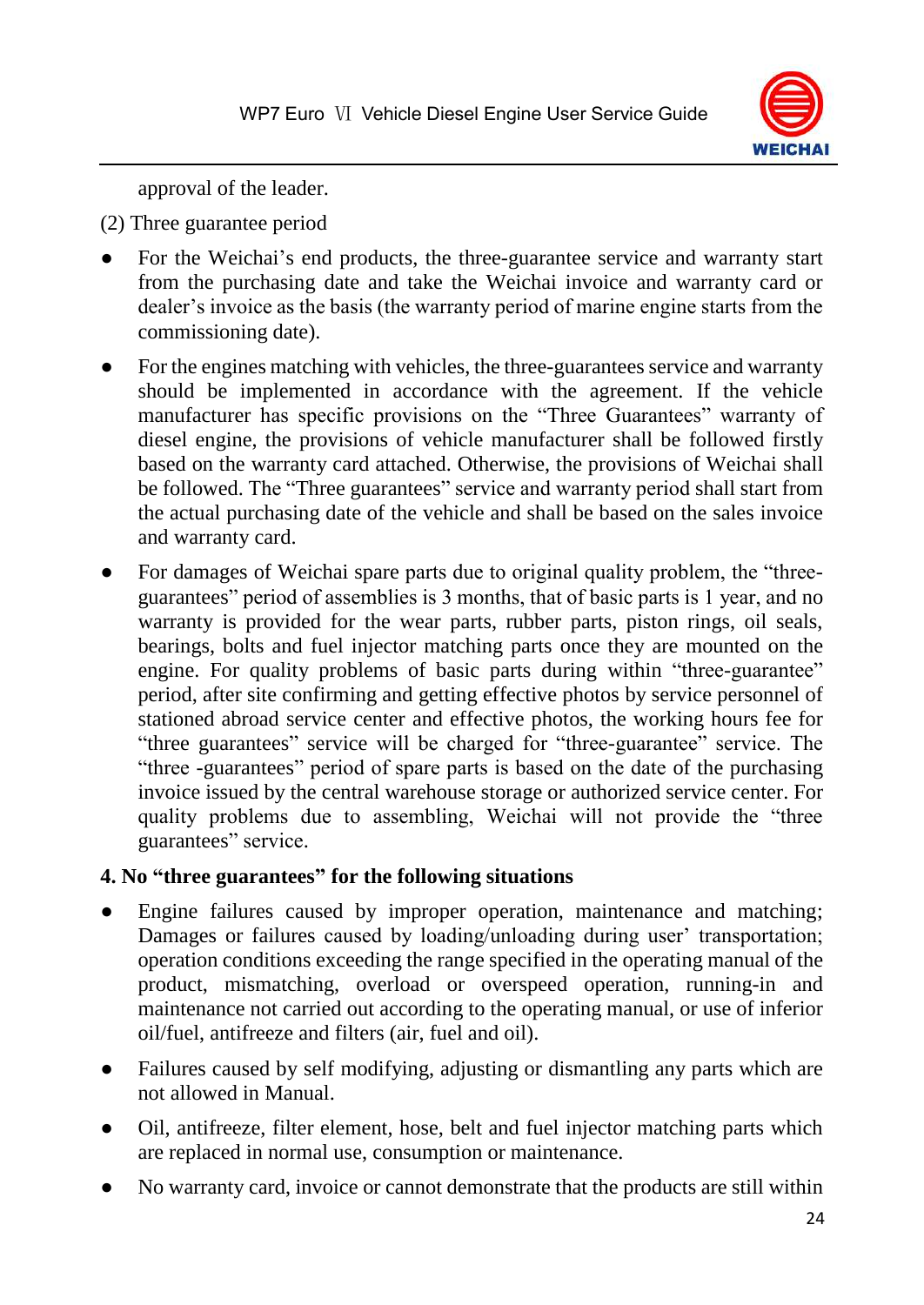

"Three guarantees" period. The product model and type on the "Three guarantees" certificate or invoice are not consistent to that claimed to be guaranteed by "Three guarantees", or the "Three guarantees" certificate or invoice is modified.

- The original state of damage is not kept causing that the reason of fault cannot be identified.
- Failures caused by improper operation.
- Damage caused by force majeure, such as war or natural disaster etc.
- Engine is damaged by the traffic accidents.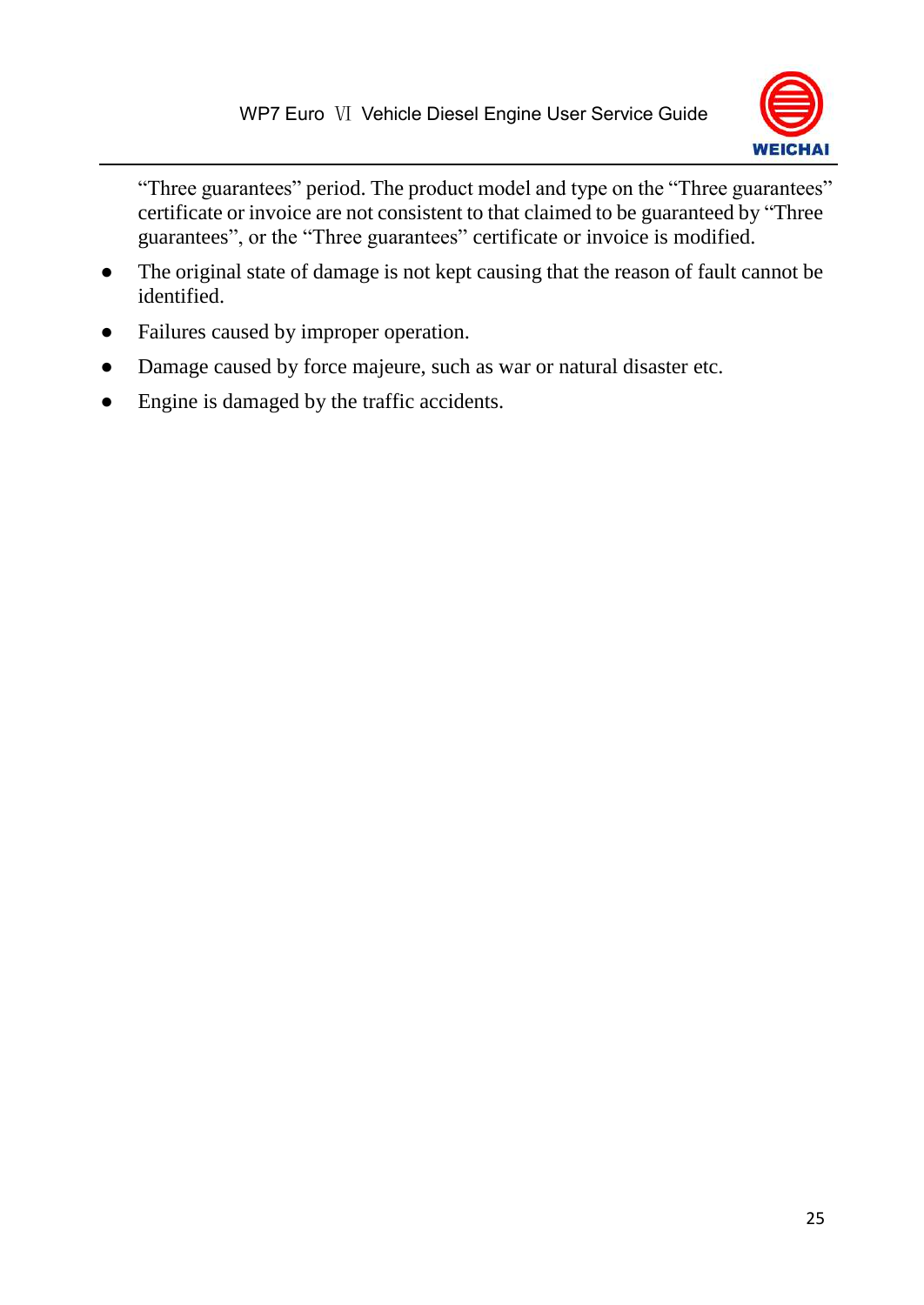

## <span id="page-33-0"></span>**"Three guarantees" period for diesel engine of Weichai Power**

|                                                                                                                                                                                                                                                                                                                                                                                                                                                                                                                                                                                                                                                                                      | S/N                                                                                   |                                                                                                                                                                                                                                                                                                                                                                                                                                                                                                                                                                                                                                                                                                                                                                                                                                                                                                                                                                                      | Product model                                                                                                                                                                                                                                                                                        | Remarks<br>Three guarantees period                                                                                                                                                                                                                 |  |  |  |  |  |  |
|--------------------------------------------------------------------------------------------------------------------------------------------------------------------------------------------------------------------------------------------------------------------------------------------------------------------------------------------------------------------------------------------------------------------------------------------------------------------------------------------------------------------------------------------------------------------------------------------------------------------------------------------------------------------------------------|---------------------------------------------------------------------------------------|--------------------------------------------------------------------------------------------------------------------------------------------------------------------------------------------------------------------------------------------------------------------------------------------------------------------------------------------------------------------------------------------------------------------------------------------------------------------------------------------------------------------------------------------------------------------------------------------------------------------------------------------------------------------------------------------------------------------------------------------------------------------------------------------------------------------------------------------------------------------------------------------------------------------------------------------------------------------------------------|------------------------------------------------------------------------------------------------------------------------------------------------------------------------------------------------------------------------------------------------------------------------------------------------------|----------------------------------------------------------------------------------------------------------------------------------------------------------------------------------------------------------------------------------------------------|--|--|--|--|--|--|
|                                                                                                                                                                                                                                                                                                                                                                                                                                                                                                                                                                                                                                                                                      | I. Diesel engine                                                                      |                                                                                                                                                                                                                                                                                                                                                                                                                                                                                                                                                                                                                                                                                                                                                                                                                                                                                                                                                                                      |                                                                                                                                                                                                                                                                                                      |                                                                                                                                                                                                                                                    |  |  |  |  |  |  |
| $\mathbf{1}$                                                                                                                                                                                                                                                                                                                                                                                                                                                                                                                                                                                                                                                                         |                                                                                       |                                                                                                                                                                                                                                                                                                                                                                                                                                                                                                                                                                                                                                                                                                                                                                                                                                                                                                                                                                                      | Diesel engine for road vehicle                                                                                                                                                                                                                                                                       | 1 year or 60,000km                                                                                                                                                                                                                                 |  |  |  |  |  |  |
| $\overline{2}$                                                                                                                                                                                                                                                                                                                                                                                                                                                                                                                                                                                                                                                                       |                                                                                       |                                                                                                                                                                                                                                                                                                                                                                                                                                                                                                                                                                                                                                                                                                                                                                                                                                                                                                                                                                                      | Diesel engine for engineering vehicle                                                                                                                                                                                                                                                                | 6 months or 30,000km                                                                                                                                                                                                                               |  |  |  |  |  |  |
| $\overline{\mathbf{3}}$                                                                                                                                                                                                                                                                                                                                                                                                                                                                                                                                                                                                                                                              |                                                                                       |                                                                                                                                                                                                                                                                                                                                                                                                                                                                                                                                                                                                                                                                                                                                                                                                                                                                                                                                                                                      | Diesel engine for bus                                                                                                                                                                                                                                                                                | 1 year or 100,000 km                                                                                                                                                                                                                               |  |  |  |  |  |  |
| $\overline{\mathbf{4}}$                                                                                                                                                                                                                                                                                                                                                                                                                                                                                                                                                                                                                                                              |                                                                                       |                                                                                                                                                                                                                                                                                                                                                                                                                                                                                                                                                                                                                                                                                                                                                                                                                                                                                                                                                                                      | Natural gas engine for bus                                                                                                                                                                                                                                                                           | 1 year or 100,000 km                                                                                                                                                                                                                               |  |  |  |  |  |  |
|                                                                                                                                                                                                                                                                                                                                                                                                                                                                                                                                                                                                                                                                                      | II. Diesel engine parts                                                               |                                                                                                                                                                                                                                                                                                                                                                                                                                                                                                                                                                                                                                                                                                                                                                                                                                                                                                                                                                                      |                                                                                                                                                                                                                                                                                                      |                                                                                                                                                                                                                                                    |  |  |  |  |  |  |
| $\mathbf{1}$                                                                                                                                                                                                                                                                                                                                                                                                                                                                                                                                                                                                                                                                         | Basic parts                                                                           |                                                                                                                                                                                                                                                                                                                                                                                                                                                                                                                                                                                                                                                                                                                                                                                                                                                                                                                                                                                      | Cylinder block, crankshaft, engine base, connecting rod                                                                                                                                                                                                                                              | 2 years or 200,000km (due to<br>original manufacture defects, such<br>as sand inclusions)                                                                                                                                                          |  |  |  |  |  |  |
| $\overline{2}$                                                                                                                                                                                                                                                                                                                                                                                                                                                                                                                                                                                                                                                                       | Key parts                                                                             | Cylinder head, flywheel, flywheel housing, connecting rod<br>bolt, piston, piston ring, piston pin, connecting rod bearing<br>shell, main bearing, cam bearing, camshaft, cylinder liner,<br>valve, valve spring, valve seat, valve guide, valve cover, tappet,<br>tappet, push rod, rocker arm and shaft, gears and gear shafts,<br>tensioner, gear ring, oil pump, intake/exhaust manifold, oil<br>sump, belt pulley, injection pump, fuel injector body, air<br>compressor, cover plates and shim plates, water pump, oil<br>radiator, silicone oil clutch, relief valve, shock absorber,<br>crankshaft balancing mechanism, metal oil/water pipes and<br>pipe joints, steering pump, thermostat, oil-gas separator,<br>cylinder gasket, ECU, common rail pipe, air filter body, diesel<br>filter body, oil filter body, muffler, distributor, starting valve,<br>intercooler, heat exchanger, air bottle, thrust plate, strainer,<br>dipstick component, coolant nozzle and etc. |                                                                                                                                                                                                                                                                                                      | Subject<br>to<br>the<br>actual<br>purchasing<br>date<br>and<br>based on the<br>invoice,<br>Same with the three guarantees<br>warranty<br>period of the diesel engine.<br>card<br><b>or</b><br>timer.<br>Three<br>guarantees<br>period<br><b>or</b> |  |  |  |  |  |  |
| 3                                                                                                                                                                                                                                                                                                                                                                                                                                                                                                                                                                                                                                                                                    | Common<br>parts                                                                       |                                                                                                                                                                                                                                                                                                                                                                                                                                                                                                                                                                                                                                                                                                                                                                                                                                                                                                                                                                                      | Front oil seal and other oil seals; turbocharger, intake manifold<br>gasket, exhaust manifold gasket, turbocharger gasket, valve<br>cover gasket, rubber hose, return pipe of injector, fuel delivery<br>pump, oil dipstick, fan, waterproof rubber ring, oil-proof<br>rubber ring, bowl-shape plug. | mileage<br>Road<br>vehicle:<br>6<br>months<br><sub>or</sub><br>(hour),<br>30,000km.<br>whichever<br>Engineering vehicle: 3 months or<br>comes first.<br>15,000km.<br>Passenger<br>car:<br>months<br>6<br><b>or</b><br>50,000km.                    |  |  |  |  |  |  |
| 4                                                                                                                                                                                                                                                                                                                                                                                                                                                                                                                                                                                                                                                                                    | Electric parts                                                                        | preheater.                                                                                                                                                                                                                                                                                                                                                                                                                                                                                                                                                                                                                                                                                                                                                                                                                                                                                                                                                                           | Starter, generator, instrument, sensors, electronic speed<br>controller, accelerator pedal, harness, solenoid valve, flame                                                                                                                                                                           | vehicle:<br>Road<br>6<br>months<br><b>or</b><br>30,000km.<br>Engineering vehicle: 3 months or<br>15,000km.<br>Passenger car:<br>months<br>6<br>$\alpha$<br>50,000km.                                                                               |  |  |  |  |  |  |
| 5                                                                                                                                                                                                                                                                                                                                                                                                                                                                                                                                                                                                                                                                                    | Wear parts                                                                            |                                                                                                                                                                                                                                                                                                                                                                                                                                                                                                                                                                                                                                                                                                                                                                                                                                                                                                                                                                                      | Belt, fan shroud, nozzle, plunger and barrel assembly, other<br>gaskets; braided hoses, clamp, timer.                                                                                                                                                                                                | 5,000km; or within the mandatory<br>maintenance period; for passenger<br>car: 1 month or 10,000km                                                                                                                                                  |  |  |  |  |  |  |
|                                                                                                                                                                                                                                                                                                                                                                                                                                                                                                                                                                                                                                                                                      | Remarks: 1.                                                                           |                                                                                                                                                                                                                                                                                                                                                                                                                                                                                                                                                                                                                                                                                                                                                                                                                                                                                                                                                                                      |                                                                                                                                                                                                                                                                                                      |                                                                                                                                                                                                                                                    |  |  |  |  |  |  |
| If the odometer of the road vehicle is damaged, the three-guarantee period of the diesel engine will be calculated as per<br>325km per day;<br>2. If the odometer of the engineering vehicle is damaged, the three-guarantee period of the diesel engine will be calculated<br>as per 300km per day;<br>3. If the odometer of the passenger car is damaged, the three-guarantee period of touring coach diesel engine will be<br>calculated as per 400km per day and that of public bus will be calculated as per 200km per day;<br>4. The road vehicles include transportation trucks, truck-mounted crane, cement mixer; and the engineering vehicles include<br>dump trucks, etc. |                                                                                       |                                                                                                                                                                                                                                                                                                                                                                                                                                                                                                                                                                                                                                                                                                                                                                                                                                                                                                                                                                                      |                                                                                                                                                                                                                                                                                                      |                                                                                                                                                                                                                                                    |  |  |  |  |  |  |
|                                                                                                                                                                                                                                                                                                                                                                                                                                                                                                                                                                                                                                                                                      | 5. The provisions of vehicle manufacturer shall be observed if explicitly stipulated. |                                                                                                                                                                                                                                                                                                                                                                                                                                                                                                                                                                                                                                                                                                                                                                                                                                                                                                                                                                                      |                                                                                                                                                                                                                                                                                                      |                                                                                                                                                                                                                                                    |  |  |  |  |  |  |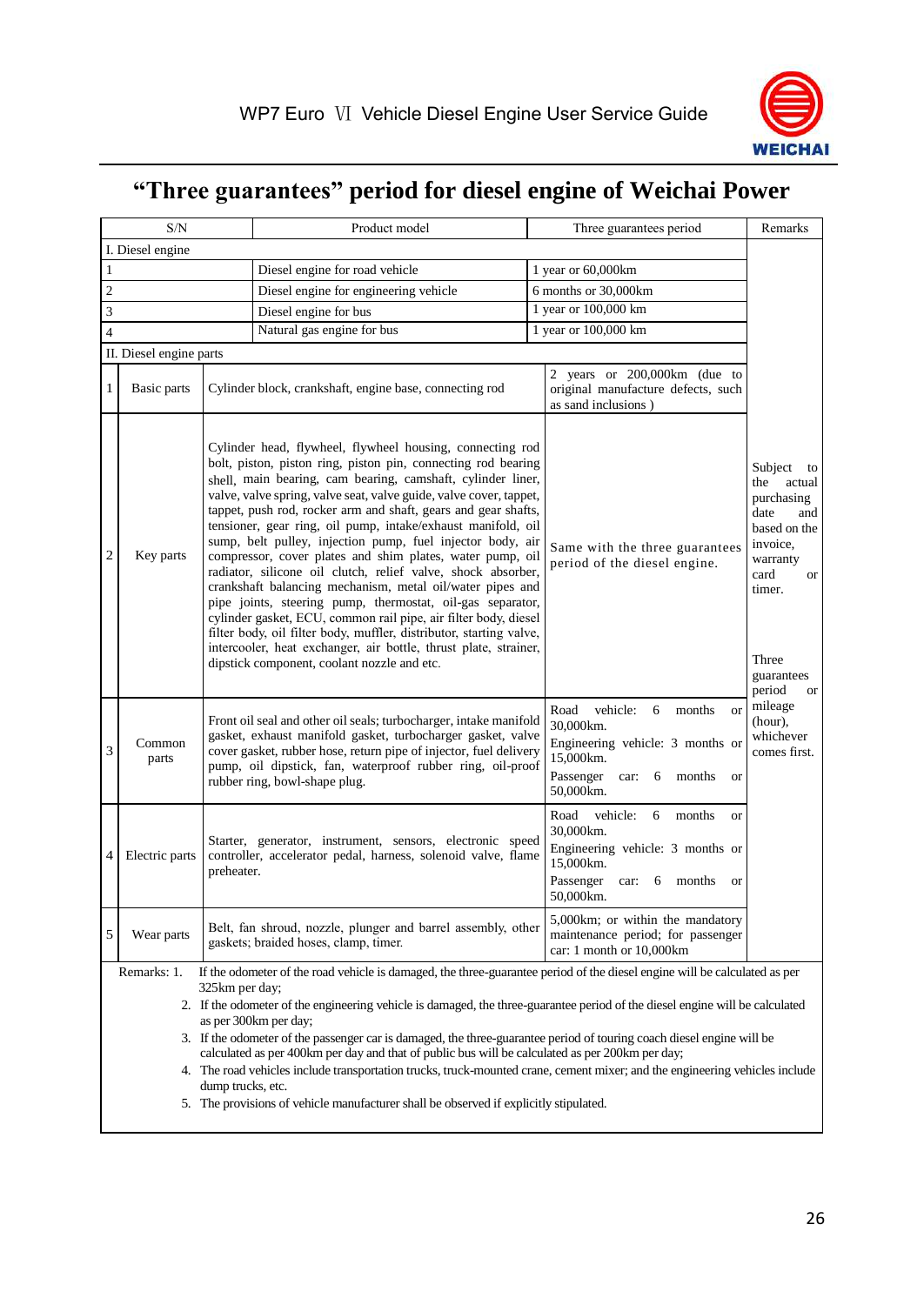

## **Weichai international marketing service network**

<span id="page-34-0"></span>

| Area       | Office<br>(country) | Office (city) | No.            | Service in<br>charge | Mobile                         | China mobile | E-mail                        | <b>Address</b>    |               |             |  |  |  |  |  |  |  |  |  |  |  |  |  |  |  |  |  |  |  |  |    |          |  |  |                          |
|------------|---------------------|---------------|----------------|----------------------|--------------------------------|--------------|-------------------------------|-------------------|---------------|-------------|--|--|--|--|--|--|--|--|--|--|--|--|--|--|--|--|--|--|--|--|----|----------|--|--|--------------------------|
|            |                     |               | 1              | An Pengfei           | 0079267519073<br>0079647932613 | 13869608008  |                               |                   |               |             |  |  |  |  |  |  |  |  |  |  |  |  |  |  |  |  |  |  |  |  |    |          |  |  |                          |
|            |                     |               | $\overline{c}$ | Zhang Mingli         | 0079651290588                  | 13806468357  |                               |                   |               |             |  |  |  |  |  |  |  |  |  |  |  |  |  |  |  |  |  |  |  |  |    |          |  |  |                          |
|            |                     |               | 3              | Yang Chunhui         | 0079251070970                  | 15866537430  |                               |                   |               |             |  |  |  |  |  |  |  |  |  |  |  |  |  |  |  |  |  |  |  |  |    |          |  |  |                          |
|            |                     | Moscow        | 4              | Sun Shouli           | 0079651298369                  | 15953614932  | russiaweichai@163.com         |                   |               |             |  |  |  |  |  |  |  |  |  |  |  |  |  |  |  |  |  |  |  |  |    |          |  |  |                          |
| <b>CIS</b> | Russia              |               | 5              | Ge Tiannan           | 0079258219103                  | 18765633071  | weichail@mail.ru              |                   |               |             |  |  |  |  |  |  |  |  |  |  |  |  |  |  |  |  |  |  |  |  |    |          |  |  |                          |
|            |                     |               | 6              | Ma Shizhu            |                                | 18660616360  |                               |                   |               |             |  |  |  |  |  |  |  |  |  |  |  |  |  |  |  |  |  |  |  |  |    |          |  |  |                          |
|            |                     |               |                |                      |                                |              | $\overline{7}$                | Meng<br>Xiangchen | 0079036815065 | 18365681128 |  |  |  |  |  |  |  |  |  |  |  |  |  |  |  |  |  |  |  |  |    |          |  |  |                          |
|            |                     |               | 8              | Cao Meng             |                                | 13153660087  |                               |                   |               |             |  |  |  |  |  |  |  |  |  |  |  |  |  |  |  |  |  |  |  |  |    |          |  |  |                          |
|            |                     |               | 9              | Sun                  | 0097699602398                  | 18953658057  |                               |                   |               |             |  |  |  |  |  |  |  |  |  |  |  |  |  |  |  |  |  |  |  |  |    |          |  |  |                          |
|            | Mongolia            | Ulaanbaatar   | 10             | Shi Xiaochuan        | 0097694800661                  | 15965090504  | mongoliaweichai@163.com       |                   |               |             |  |  |  |  |  |  |  |  |  |  |  |  |  |  |  |  |  |  |  |  |    |          |  |  |                          |
|            |                     |               | 11             | Zhang Meng           |                                | 15153682611  |                               |                   |               |             |  |  |  |  |  |  |  |  |  |  |  |  |  |  |  |  |  |  |  |  |    |          |  |  |                          |
|            |                     |               | 12             | Li Jie               | 0077014489958                  | 13666360667  |                               |                   |               |             |  |  |  |  |  |  |  |  |  |  |  |  |  |  |  |  |  |  |  |  |    |          |  |  |                          |
|            | Kazakhstan          | Almaty        | 13             | Shi Guopeng          | 0077013522786                  | 15965090719  | kzweichai@126.com             |                   |               |             |  |  |  |  |  |  |  |  |  |  |  |  |  |  |  |  |  |  |  |  |    |          |  |  |                          |
|            |                     |               | 14             | 居玛艾力·吐尔<br>狲         |                                | 13780819457  |                               |                   |               |             |  |  |  |  |  |  |  |  |  |  |  |  |  |  |  |  |  |  |  |  |    |          |  |  |                          |
|            | Tajikistan          | Dushanbe      | 15             | Zhao<br>Xiaoguang    | 00992929630037                 | 15269665590  | tjkweichai@126.com            |                   |               |             |  |  |  |  |  |  |  |  |  |  |  |  |  |  |  |  |  |  |  |  |    |          |  |  |                          |
|            | Uzbekistan          | Tashkent      | 16             | Liu Mingyu           |                                |              | uzbekistanweichai@hotmail.com |                   |               |             |  |  |  |  |  |  |  |  |  |  |  |  |  |  |  |  |  |  |  |  |    |          |  |  |                          |
|            | Azerbaijan          | Baku          | 17             | Shan Hongwu          | 0077011725466                  | 13964631238  | weichaiaze@163.com            |                   |               |             |  |  |  |  |  |  |  |  |  |  |  |  |  |  |  |  |  |  |  |  |    |          |  |  |                          |
|            | Singapore           | Singapore     | 18             | Cheng<br>Shouliang   | 0065 83547257                  | 13325250488  | singaporeweichai@163.com      |                   |               |             |  |  |  |  |  |  |  |  |  |  |  |  |  |  |  |  |  |  |  |  |    |          |  |  |                          |
|            | Indonesia           | Jakarta       | 19             | Li Hao               | 006281213421256                | 13696364283  |                               |                   |               |             |  |  |  |  |  |  |  |  |  |  |  |  |  |  |  |  |  |  |  |  |    |          |  |  |                          |
|            |                     |               |                |                      |                                |              |                               |                   |               |             |  |  |  |  |  |  |  |  |  |  |  |  |  |  |  |  |  |  |  |  | 20 | Wang Zhi |  |  | indonesiaweichai@163.com |
|            |                     |               | 21             | Li Guotao            |                                |              |                               |                   |               |             |  |  |  |  |  |  |  |  |  |  |  |  |  |  |  |  |  |  |  |  |    |          |  |  |                          |
|            |                     |               | 22             | Yan Dezhong          | 006281212562558                | 18953611016  |                               |                   |               |             |  |  |  |  |  |  |  |  |  |  |  |  |  |  |  |  |  |  |  |  |    |          |  |  |                          |
|            | Philippines         | Manila        | 23             | Zhang                | 0063 9053389899                | 13695368355  | philippinesweichai@gmail.com  |                   |               |             |  |  |  |  |  |  |  |  |  |  |  |  |  |  |  |  |  |  |  |  |    |          |  |  |                          |
|            |                     |               | 24             | Liu Ningyu           | 006309327870038 (Cebu)         | 18953658101  |                               |                   |               |             |  |  |  |  |  |  |  |  |  |  |  |  |  |  |  |  |  |  |  |  |    |          |  |  |                          |
| APAC       | Malaysia            | Kuala Lumpur  | 25             | Xu Hongluan          | 00601123525072                 | 13864627796  | malaysiaweichai@gmail.com     |                   |               |             |  |  |  |  |  |  |  |  |  |  |  |  |  |  |  |  |  |  |  |  |    |          |  |  |                          |
|            |                     |               | 26             | Li Xinlong           | 00601123525081                 | 18953658012  |                               |                   |               |             |  |  |  |  |  |  |  |  |  |  |  |  |  |  |  |  |  |  |  |  |    |          |  |  |                          |
|            | Laos                | Vientiane     | 27             | Zhou Jingwei         |                                | 13964700450  | laosweichai@163.com           |                   |               |             |  |  |  |  |  |  |  |  |  |  |  |  |  |  |  |  |  |  |  |  |    |          |  |  |                          |
|            |                     |               | 28             | Hu Xudong            | 0066-867001639                 | 13884712915  |                               |                   |               |             |  |  |  |  |  |  |  |  |  |  |  |  |  |  |  |  |  |  |  |  |    |          |  |  |                          |
|            | Thailand            | Bangkok       | 29             | Bi Yonggang          | 0066-867001658                 | 13869621831  | thailandweichai@gmail.com     |                   |               |             |  |  |  |  |  |  |  |  |  |  |  |  |  |  |  |  |  |  |  |  |    |          |  |  |                          |
|            |                     |               | 30             | Yang Yongbo          | 0066-924461323                 | 15265816007  |                               |                   |               |             |  |  |  |  |  |  |  |  |  |  |  |  |  |  |  |  |  |  |  |  |    |          |  |  |                          |
|            | Myanmar             | Yangon        | 31             | Sun Shaojie          | 0095949325397                  | 15094931767  | mvanmarweichai@163.com        |                   |               |             |  |  |  |  |  |  |  |  |  |  |  |  |  |  |  |  |  |  |  |  |    |          |  |  |                          |
|            |                     |               | 32             | Ning Aizhong         | 0084904315108                  | 13562632375  |                               |                   |               |             |  |  |  |  |  |  |  |  |  |  |  |  |  |  |  |  |  |  |  |  |    |          |  |  |                          |
|            | Vietnam             | Hanoi         | 33             | Liu Jian             | 0084904351873                  | 18953658030  | vietnamweichai@163.com        |                   |               |             |  |  |  |  |  |  |  |  |  |  |  |  |  |  |  |  |  |  |  |  |    |          |  |  |                          |
|            |                     |               | 34             | Zhang                | 0084916681084                  | 15964585240  |                               |                   |               |             |  |  |  |  |  |  |  |  |  |  |  |  |  |  |  |  |  |  |  |  |    |          |  |  |                          |
|            |                     |               | 35             | Pan Shankao          | 00917387006182                 | 15053609833  |                               |                   |               |             |  |  |  |  |  |  |  |  |  |  |  |  |  |  |  |  |  |  |  |  |    |          |  |  |                          |
| South      | India               | New Delhi     | 36             | Wang Xiujun          | 00917387523070                 | 18953658050  | weichai.india@gmail.com       |                   |               |             |  |  |  |  |  |  |  |  |  |  |  |  |  |  |  |  |  |  |  |  |    |          |  |  |                          |
| Asia       |                     |               | 37             | Lin Shilong          | 00917757004650                 | 18615080279  |                               |                   |               |             |  |  |  |  |  |  |  |  |  |  |  |  |  |  |  |  |  |  |  |  |    |          |  |  |                          |
|            | Bangladesh          | Dhaka         | 38             | Zhang Yong           | 0091711542654                  | 18953658139  |                               |                   |               |             |  |  |  |  |  |  |  |  |  |  |  |  |  |  |  |  |  |  |  |  |    |          |  |  |                          |
|            | Pakistan            | Islamabad     | 39             | Liu Haitao           |                                | 13562645194  | pakweichai@163.com            |                   |               |             |  |  |  |  |  |  |  |  |  |  |  |  |  |  |  |  |  |  |  |  |    |          |  |  |                          |

## Weichai International Marketing Service Network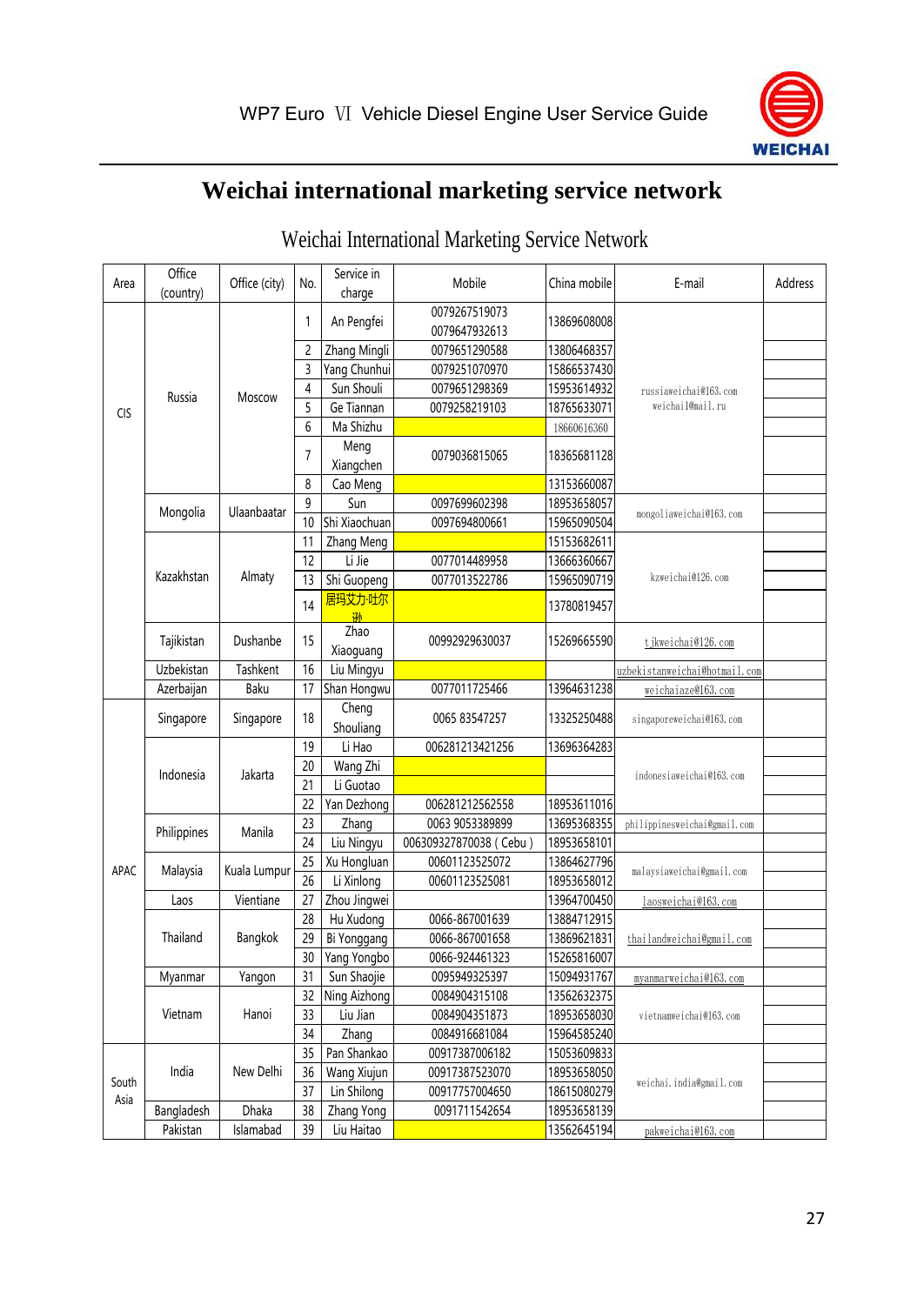

|         | Office             |               |          | Service in        |                                                   |              |                         |                      |  |              |    |           |               |             |                       |  |
|---------|--------------------|---------------|----------|-------------------|---------------------------------------------------|--------------|-------------------------|----------------------|--|--------------|----|-----------|---------------|-------------|-----------------------|--|
| Area    | (country)          | Office (city) | No.      | charge            | Mobile                                            | China mobile | E-mail                  | <b>Address</b>       |  |              |    |           |               |             |                       |  |
|         |                    |               | 40       | Luan              | 00989122146779                                    | 18663666289  |                         |                      |  |              |    |           |               |             |                       |  |
|         | Iran               | Tehran        | 41       | Song Weihua       | 00989124048462                                    | 13953675677  | iranweichai@aliyun.com  |                      |  |              |    |           |               |             |                       |  |
|         |                    |               | 42       | Wang Dong         |                                                   | 15265617851  |                         |                      |  |              |    |           |               |             |                       |  |
| Middle  | <b>United Arab</b> | Dubai         | 43       | Chen Yun          | 00971509420629                                    | 15965081508  | uaeweichai@163.com      |                      |  |              |    |           |               |             |                       |  |
| East    | Emirates           |               | 44       | Wang              | 00971502616210                                    | 15165366953  |                         |                      |  |              |    |           |               |             |                       |  |
|         |                    |               | 45       | Sui Zhen          | 00966562108200                                    | 15866165882  | saudiweichai@gmail.com  |                      |  |              |    |           |               |             |                       |  |
|         | Saudi Arabia       | Riyadh        | 46       | Shi Hongbo        | 00966563345830                                    | 13863655364  | saudiweichai@aliyun.com |                      |  |              |    |           |               |             |                       |  |
|         |                    |               | 47       | Yu Chunbo         | 966532738055                                      | 15866504651  |                         |                      |  |              |    |           |               |             |                       |  |
|         |                    |               | 48       | Huo Chunlei       | 00213551883843                                    | 13863674728  |                         |                      |  |              |    |           |               |             |                       |  |
| Europe  | Algeria            | Algiers       | 49       | Meng              | 00213560304723                                    | 13280138531  | algeriaweichai@163.com  |                      |  |              |    |           |               |             |                       |  |
| and     |                    |               | 50       | Gu Yingchun       | 0021-3555477841                                   | 15165360725  |                         |                      |  |              |    |           |               |             |                       |  |
| North   |                    |               | 51       | Ren Shunli        |                                                   | 18953621166  |                         |                      |  |              |    |           |               |             |                       |  |
| Africa  | Libya              |               | 52       | Liu Hui           |                                                   | 18615918089  |                         |                      |  |              |    |           |               |             |                       |  |
|         | Turkey             | Istanbul      | 53       | Zhang Lei         |                                                   | 13706468642  |                         |                      |  |              |    |           |               |             |                       |  |
|         |                    |               | 54       | Cai Lei           | 00254-705978578                                   | 13583683720  |                         |                      |  |              |    |           |               |             |                       |  |
|         | Kenya              | Mombasa       | 55       | Zhao Yukuan       | 00254717540993                                    | 13563666046  |                         |                      |  |              |    |           |               |             |                       |  |
| East    |                    |               | 56       | Guo Yuhua         | 00254-0718922892                                  | 15169643957  | kenyaweichai@163.com    |                      |  |              |    |           |               |             |                       |  |
| Africa  |                    |               | 57       | Li Zhonghua       |                                                   | 15153607233  |                         |                      |  |              |    |           |               |             |                       |  |
|         | Tanzania           |               | 58       | Wang              | 00254712299408                                    | 13475660013  |                         |                      |  |              |    |           |               |             |                       |  |
|         |                    |               |          | Dongmin           | 00255-758355846                                   |              |                         |                      |  |              |    |           |               |             |                       |  |
|         | Ethiopia           | Addis Ababa   | 59       | Hu Xiaoqun        | 00251924909463                                    | 13475680218  | ethiopiaweichai@126.com |                      |  |              |    |           |               |             |                       |  |
|         |                    |               | 60       | Zhao              |                                                   | 18764697679  |                         |                      |  |              |    |           |               |             |                       |  |
|         | the Sudan          |               | 61       | Ma Xiaoxiao       | 00249922868539<br>00249                           | 15095105086  |                         |                      |  |              |    |           |               |             |                       |  |
|         |                    | Khartoum      |          |                   |                                                   | 908750077    |                         | sudanweichai@126.com |  |              |    |           |               |             |                       |  |
|         |                    |               | 62       | Wang Yushuai      | 00249968126616                                    | 15165645631  |                         |                      |  |              |    |           |               |             |                       |  |
|         | South Africa       |               |          |                   |                                                   |              |                         |                      |  | Johannesburg | 63 | Guan Feng | 0027837673902 | 13706468624 | nanfeiweichai@163.com |  |
| South   |                    |               | 64       | Xun               | 0027-834252377                                    | 15153633170  |                         |                      |  |              |    |           |               |             |                       |  |
| Africa  |                    |               | 65       | Fu Yongsheng      | 00244924771275                                    | 13696363763  |                         |                      |  |              |    |           |               |             |                       |  |
|         | Angola             | Luanda        | 66       | Du Wenchao        | 00244934192717                                    | 15165600735  | angolaweichai@163.com   |                      |  |              |    |           |               |             |                       |  |
|         |                    |               | 67       | Yan               |                                                   | 18606365360  |                         |                      |  |              |    |           |               |             |                       |  |
|         |                    |               | 68       | Song Zhiping      |                                                   | 13678660757  |                         |                      |  |              |    |           |               |             |                       |  |
| West    | Nigeria            | Lagos         | 69       | Hou Jie           |                                                   | 18953610203  | nigeriaweichai@126.com  |                      |  |              |    |           |               |             |                       |  |
| Africa  |                    |               | 70       | Yu Qianjun        | 00234-8109983128                                  | 15165363587  |                         |                      |  |              |    |           |               |             |                       |  |
|         | Ghana              |               | 71       | Zhang<br>Haisheng | 00233544430761                                    | 15006652638  |                         |                      |  |              |    |           |               |             |                       |  |
|         |                    |               | 72       | Wang Jiaquan      | 002348155777771                                   | 18663671909  | ghanaweichai@126.com    |                      |  |              |    |           |               |             |                       |  |
|         |                    |               | 73       | Du                | 00989124048461                                    | 15866188500  |                         |                      |  |              |    |           |               |             |                       |  |
|         |                    |               | 74       | Chen              | 005511976427085                                   | 13515405118  |                         |                      |  |              |    |           |               |             |                       |  |
|         | <b>Brazil</b>      | Sao Paulo     | 75       | Han Pengji        |                                                   | 18953658011  | brazilweichai@qq.com    |                      |  |              |    |           |               |             |                       |  |
|         |                    |               | 76       | Zhang Lei         | 005511976427085                                   | 13475685957  |                         |                      |  |              |    |           |               |             |                       |  |
| South   | Chile              | Santiago      | 77       | Lin Chuanmei      | 0056965146276 (Chile)<br>00593992848964 (Ecuador) | 15964585510  | chileweichai@163.com    |                      |  |              |    |           |               |             |                       |  |
| America |                    |               | 78       | Zhang             | 0051984131788                                     | 15863619226  |                         |                      |  |              |    |           |               |             |                       |  |
|         | Peru               | Lima          | 79       | Li Peng           | 0051943058834                                     | 15628706366  | peruweichai@163.com     |                      |  |              |    |           |               |             |                       |  |
|         |                    |               |          | Qin Shude         |                                                   | 13853660409  |                         |                      |  |              |    |           |               |             |                       |  |
|         | Ecuador            |               | 80<br>81 | Wang              |                                                   | 18765360251  |                         |                      |  |              |    |           |               |             |                       |  |
|         |                    |               |          |                   |                                                   |              |                         |                      |  |              |    |           |               |             |                       |  |

### Weichai International Marketing Service Network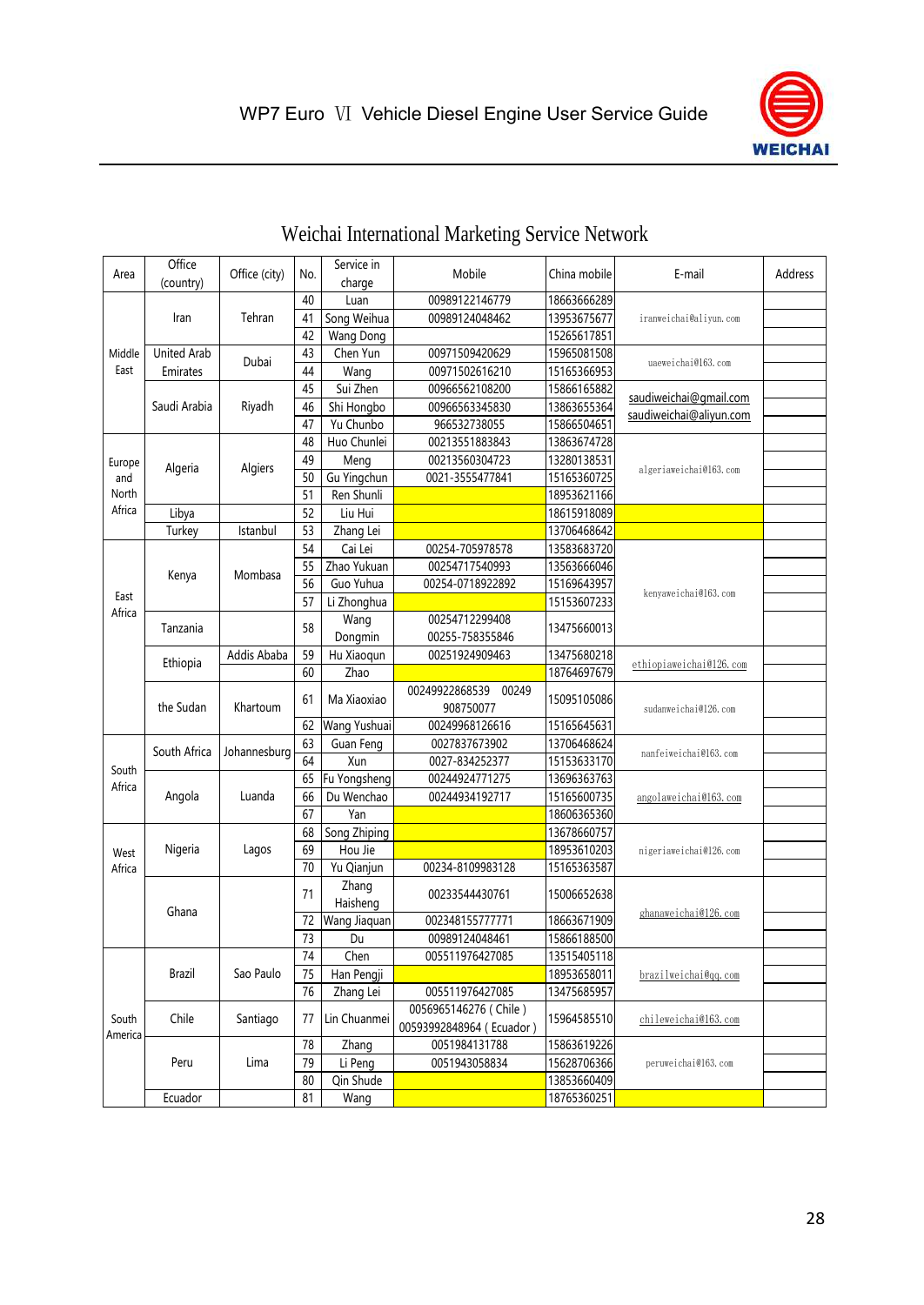

## <span id="page-36-0"></span>**The European Union representative office**

office address: Societe international des Moteurs Baudouin CS50001 FR-13711 Cassis France Linkman: Zhang Guoping (Paul. Zhang) Mobile(in China): 008618953658085 Email: zhanggp@weichai.com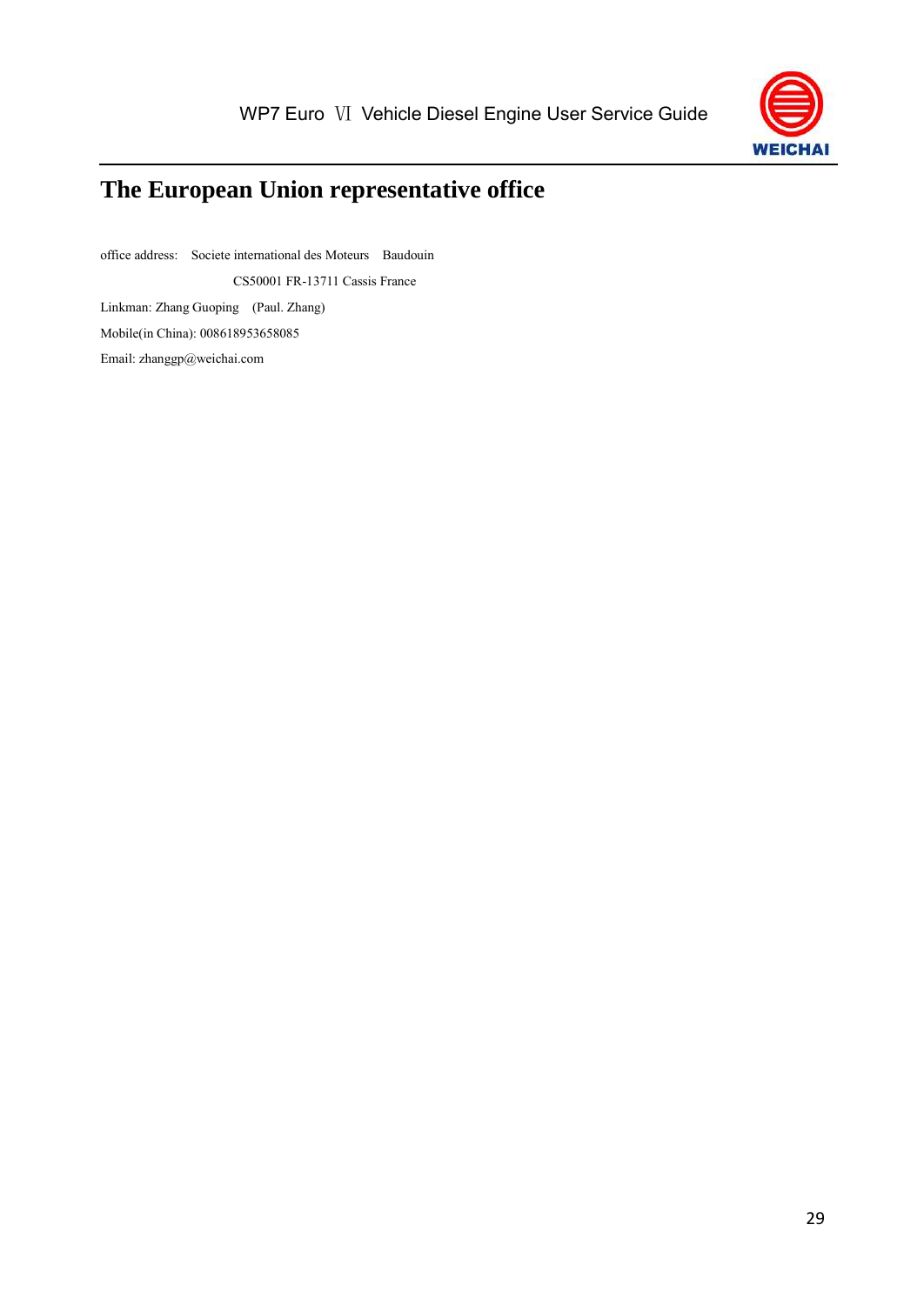

## **Diesel engine mandatory maintenance card**

<span id="page-37-0"></span>

| License plate number                             |                                                      | Manufacturer                     |                                                |  |  |
|--------------------------------------------------|------------------------------------------------------|----------------------------------|------------------------------------------------|--|--|
| User's name                                      |                                                      | Diesel engine No.                |                                                |  |  |
| Detailed address                                 |                                                      | Date of mandatory maintenance    |                                                |  |  |
|                                                  |                                                      | Mileage of mandatory maintenance |                                                |  |  |
| Purchaser                                        |                                                      | Purchasing date                  |                                                |  |  |
| Identifier:<br>Official seal of service station: | Signature of user:<br>Valid documentation:<br>Phone: |                                  | Weichai Power special oil $\log_{\frac{1}{2}}$ |  |  |

Friendly reminder: The mandatory maintenance card should be filled out triplicate and must be signed by the user. Omission of items will cause the card invalid.

Weichai Power supervisory phone: 400-6183066 800-8603066

After mandatory maintenance, this card and the Customer Satisfaction Questionnaire will be collected by the service station and submitted to the reginal office.

#### **Diesel engine mandatory maintenance card**

| License plate number                             |                                                      | Manufacturer                     |                                     |  |      |
|--------------------------------------------------|------------------------------------------------------|----------------------------------|-------------------------------------|--|------|
| User's name                                      |                                                      | Diesel engine No.                |                                     |  |      |
| Detailed address                                 |                                                      | Date of mandatory maintenance    |                                     |  |      |
|                                                  |                                                      | Mileage of mandatory maintenance |                                     |  |      |
| Purchaser                                        |                                                      | Purchasing date                  |                                     |  |      |
| Identifier:<br>Official seal of service station: | Signature of user:<br>Valid documentation:<br>Phone: |                                  | Weichai Power special oil<br>label: |  | Stub |

Friendly reminder: The mandatory maintenance card should be filled out triplicate and must be signed by the user. Omission of items will cause the card invalid.

Weichai Power supervisory phone: 400-6183066 800-8603066

After mandatory maintenance, this card and the Customer Satisfaction Questionnaire will be collected by the service station and submitted to the regional office.

### **Diesel engine mandatory maintenance card**

| License plate number                             |                                                      | Manufacturer                      |                         |         |     |      |
|--------------------------------------------------|------------------------------------------------------|-----------------------------------|-------------------------|---------|-----|------|
| User's name                                      |                                                      | Diesel engine No.                 |                         |         |     |      |
| Detailed address                                 |                                                      | Date of compulsory maintenance    |                         |         |     |      |
|                                                  |                                                      | Mileage of compulsory maintenance |                         |         |     |      |
| Purchaser                                        |                                                      | Purchasing date                   |                         |         |     |      |
| Identifier:<br>Official seal of service station: | Signature of user:<br>Valid documentation:<br>Phone: |                                   | Weichai Power<br>label: | special | oil | Stub |

Friendly reminder: The mandatory maintenance card should be filled out triplicate and must be signed by the user. Omission of items will cause the card invalid.

Weichai Power supervisory phone: 400-6183066 800-8603066

After mandatory maintenance, this card and the Customer Satisfaction Questionnaire will be collected by the service station and submitted to the regional office.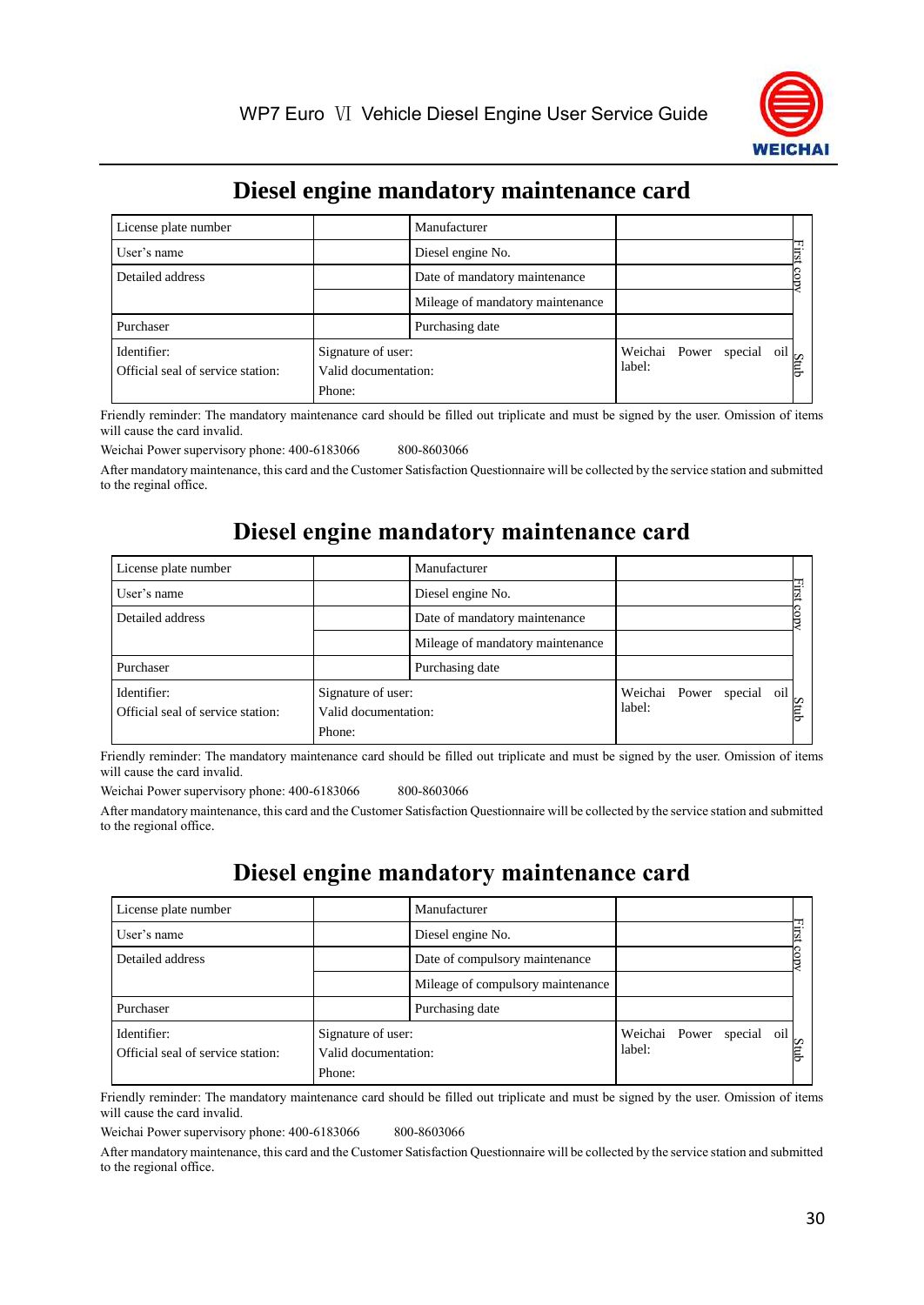

## **Diesel engine mandatory maintenance card**

| License plate number                             |                                                      | Manufacturer                     |                         |         |                | P |
|--------------------------------------------------|------------------------------------------------------|----------------------------------|-------------------------|---------|----------------|---|
| User's name                                      |                                                      | Diesel engine No.                |                         |         |                |   |
| Detailed address                                 |                                                      | Date of mandatory maintenance    |                         |         |                |   |
|                                                  |                                                      | Mileage of mandatory maintenance |                         |         |                |   |
| Purchaser                                        |                                                      | Purchasing date                  |                         |         |                |   |
| Identifier:<br>Official seal of service station: | Signature of user:<br>Valid documentation:<br>Phone: |                                  | Weichai Power<br>label: | special | $\overline{0}$ | ₽ |

Friendly reminder: The mandatory maintenance card should be filled out triplicate and must be signed by the user. Omission of items will cause the card invalid.

Weichai Power supervisory phone: 400-6183066 800-8603066

After mandatory maintenance, this card and the Customer Satisfaction Questionnaire will be collected by the service station and submitted to the regional office.

#### **Diesel engine mandatory maintenance card**

| License plate number              |                                            | Manufacturer                     |                       |  |            | Zп     |
|-----------------------------------|--------------------------------------------|----------------------------------|-----------------------|--|------------|--------|
| User's name                       |                                            | Diesel engine No.                |                       |  |            |        |
| Detailed address                  |                                            | Date of mandatory maintenance    |                       |  |            |        |
|                                   |                                            | Mileage of mandatory maintenance |                       |  |            |        |
| Purchaser                         |                                            | Purchasing date                  |                       |  |            |        |
| Identifier:                       | Signature of user:<br>Valid documentation: |                                  | Weichai Power special |  | oil<br>for |        |
| Official seal of service station: |                                            |                                  | label:                |  |            | filing |
|                                   | Phone:                                     |                                  |                       |  |            |        |

Friendly reminder: The mandatory maintenance card should be filled out triplicate and must be signed by the user. Omission of items will cause the card invalid.

Weichai Power supervisory phone: 400-6183066 800-8603066

After mandatory maintenance, this card and the Customer Satisfaction Questionnaire will be collected by the service station and submitted to the regional office.

### **Diesel engine mandatory maintenance card**

| License plate number                             |                                                      | Manufacturer                     |                                 |  |  |     |               |
|--------------------------------------------------|------------------------------------------------------|----------------------------------|---------------------------------|--|--|-----|---------------|
| User's name                                      |                                                      | Diesel engine No.                |                                 |  |  |     |               |
| Detailed address                                 |                                                      | Date of mandatory maintenance    |                                 |  |  |     |               |
|                                                  |                                                      | Mileage of mandatory maintenance |                                 |  |  |     |               |
| Purchaser                                        | Purchasing date                                      |                                  |                                 |  |  |     |               |
| Identifier:<br>Official seal of service station: | Signature of user:<br>Valid documentation:<br>Phone: |                                  | Weichai Power special<br>label: |  |  | oil | for<br>filing |

Friendly reminder: The mandatory maintenance card should be filled out triplicate and must be signed by the user. Omission of items will cause the card invalid.

Weichai Power supervisory phone: 400-6183066 800-8603066

After mandatory maintenance, this card and the Customer Satisfaction Questionnaire will be collected by the service station and submitted to the regional office.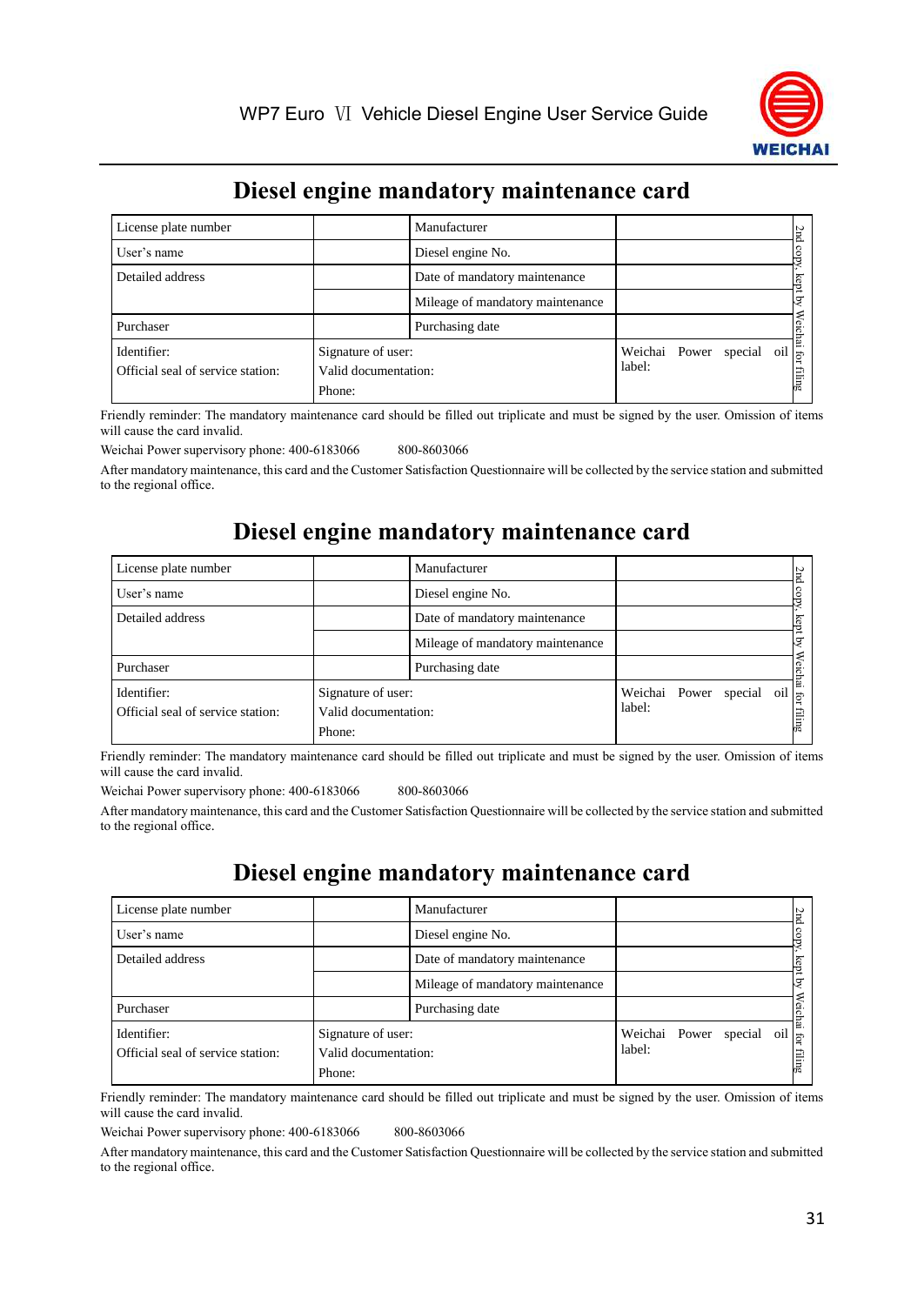

## **Diesel engine mandatory maintenance card**

| License plate number                             |                                                      | Manufacturer                     |                         |  |             | Ψ              |
|--------------------------------------------------|------------------------------------------------------|----------------------------------|-------------------------|--|-------------|----------------|
| User's name                                      |                                                      | Diesel engine No.                |                         |  |             |                |
| Detailed address                                 |                                                      | Date of mandatory maintenance    |                         |  |             |                |
|                                                  |                                                      | Mileage of mandatory maintenance |                         |  |             |                |
| Purchaser                                        | Purchasing date                                      |                                  |                         |  |             |                |
| Identifier:<br>Official seal of service station: | Signature of user:<br>Valid documentation:<br>Phone: |                                  | Weichai Power<br>label: |  | special oil | -lğ<br>station |

Friendly reminder: The mandatory maintenance card should be filled out triplicate and must be signed by the user. Omission of items will cause the card invalid.

Weichai Power supervisory phone: 400-6183066 800-8603066

After mandatory maintenance, this card and the Customer Satisfaction Questionnaire will be collected by the service station and submitted to the regional office.

### **Diesel engine mandatory maintenance card**

| License plate number              |                      | Manufacturer                     |                           |  |  | 3r <sub>c</sub> |
|-----------------------------------|----------------------|----------------------------------|---------------------------|--|--|-----------------|
| User's name                       |                      | Diesel engine No.                |                           |  |  |                 |
| Detailed address                  |                      | Date of mandatory maintenance    |                           |  |  |                 |
|                                   |                      | Mileage of mandatory maintenance |                           |  |  |                 |
| Purchaser                         | Purchasing date      |                                  |                           |  |  |                 |
| Identifier:                       | Signature of user:   |                                  | Weichai Power special oil |  |  |                 |
| Official seal of service station: | Valid documentation: |                                  | label:                    |  |  | station         |
|                                   | Phone:               |                                  |                           |  |  |                 |

Friendly reminder: The mandatory maintenance card should be filled out triplicate and must be signed by the user. Omission of items will cause the card invalid.

Weichai Power supervisory phone: 400-6183066 800-8603066

After mandatory maintenance, this card and the Customer Satisfaction Questionnaire will be collected by the service station and submitted to the regional office.

### **Diesel engine mandatory maintenance card**

| License plate number                             |                                                      | Manufacturer                     |                                     |  |  |                   |
|--------------------------------------------------|------------------------------------------------------|----------------------------------|-------------------------------------|--|--|-------------------|
| User's name                                      |                                                      | Diesel engine No.                |                                     |  |  |                   |
| Detailed address                                 |                                                      | Date of mandatory maintenance    |                                     |  |  |                   |
|                                                  |                                                      | Mileage of mandatory maintenance |                                     |  |  |                   |
| Purchaser                                        | Purchasing date                                      |                                  |                                     |  |  |                   |
| Identifier:<br>Official seal of service station: | Signature of user:<br>Valid documentation:<br>Phone: |                                  | Weichai Power special oil<br>label: |  |  | ΙŠ<br><b>Stro</b> |

Friendly reminder: The mandatory maintenance card should be filled out triplicate and must be signed by the user. Omission of items will cause the card invalid.

Weichai Power supervisory phone: 400-6183066 800-8603066

After mandatory maintenance, this card and the Customer Satisfaction Questionnaire will be collected by the service station and submitted to the regional office.